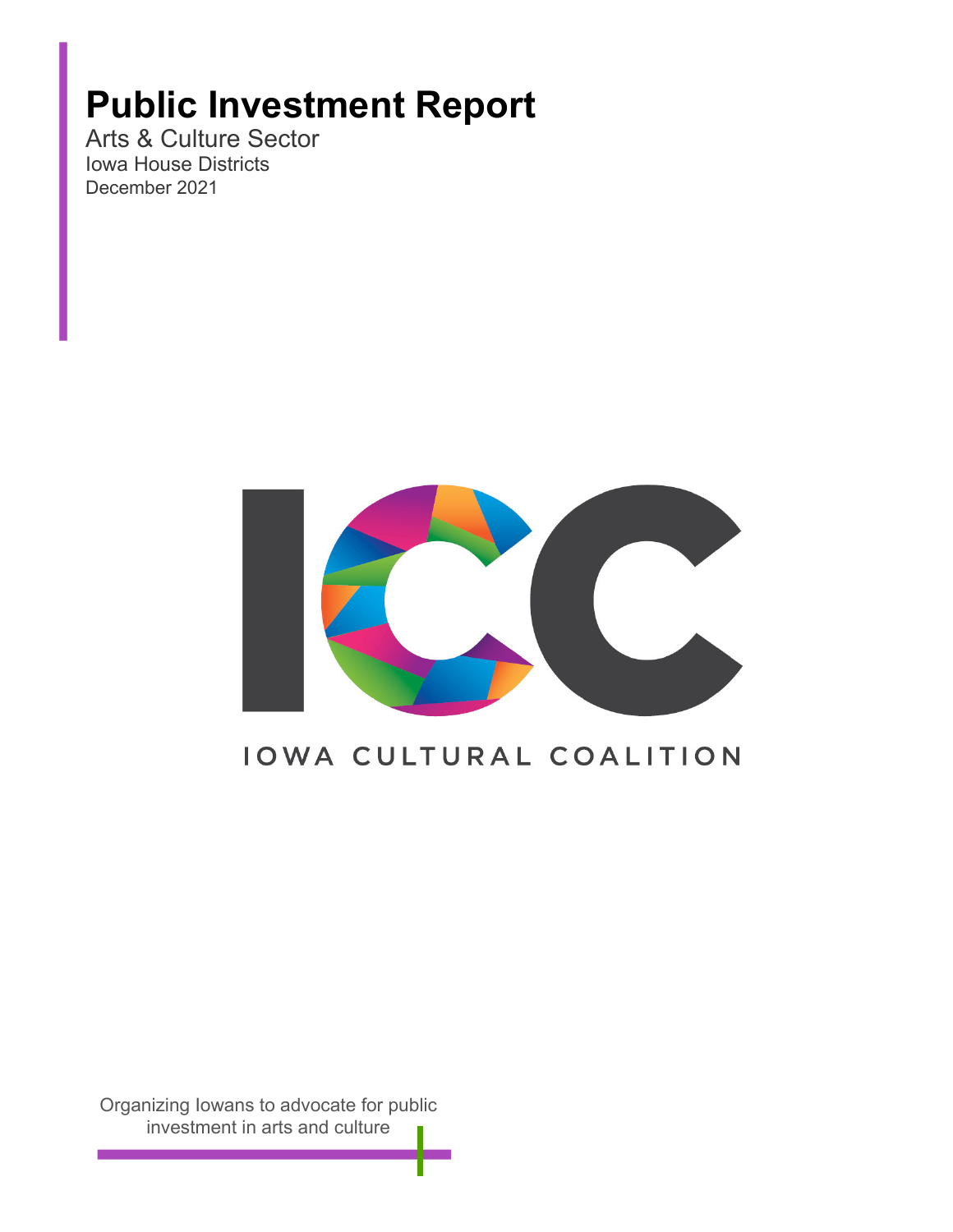#### **MISSION**

The mission of the Iowa Cultural Coalition is to organize Iowans to advocate for public investment in arts and culture

#### VISION

Iowa is a place where the arts and culture industry inspires its citizens, strengthens communities, enhances educational achievement, celebrates its diversity and is a catalyst for economic development.

#### MANDATE

As a statewide advocacy organization, the ICC serves as a strong and unified voice in promoting public funding, legislation, and policy beneficial to Iowa's growing arts and culture industry. Iowa's cultural organizations are key drivers of all three of these crucial goals:

- **Arts & Culture Attracts and Retains Talent in Iowa**
- **Arts & Culture Promotes Economic Development in Iowa**
- **Arts & Culture Builds Strong Communities in Iowa**

#### BOARD OF DIRECTORS

Trish Bergren, *President* (Clarinda) Lesley Wright, *Vice President* (Grinnell) Andrew Sherburne, *Treasurer* (Iowa City) Matthew McIver, *Secretary* (Des Moines) LaNisha Cassell, *Director* (Cedar Rapids) Leon Kuehner, *Director* (Hampton) Rod Marlatt, *Director* (Elkader) Jesus "Chuy" Renteria, *Director* (Iowa City) Emily Tinsman, *At Large* (Bettendorf/DSM)

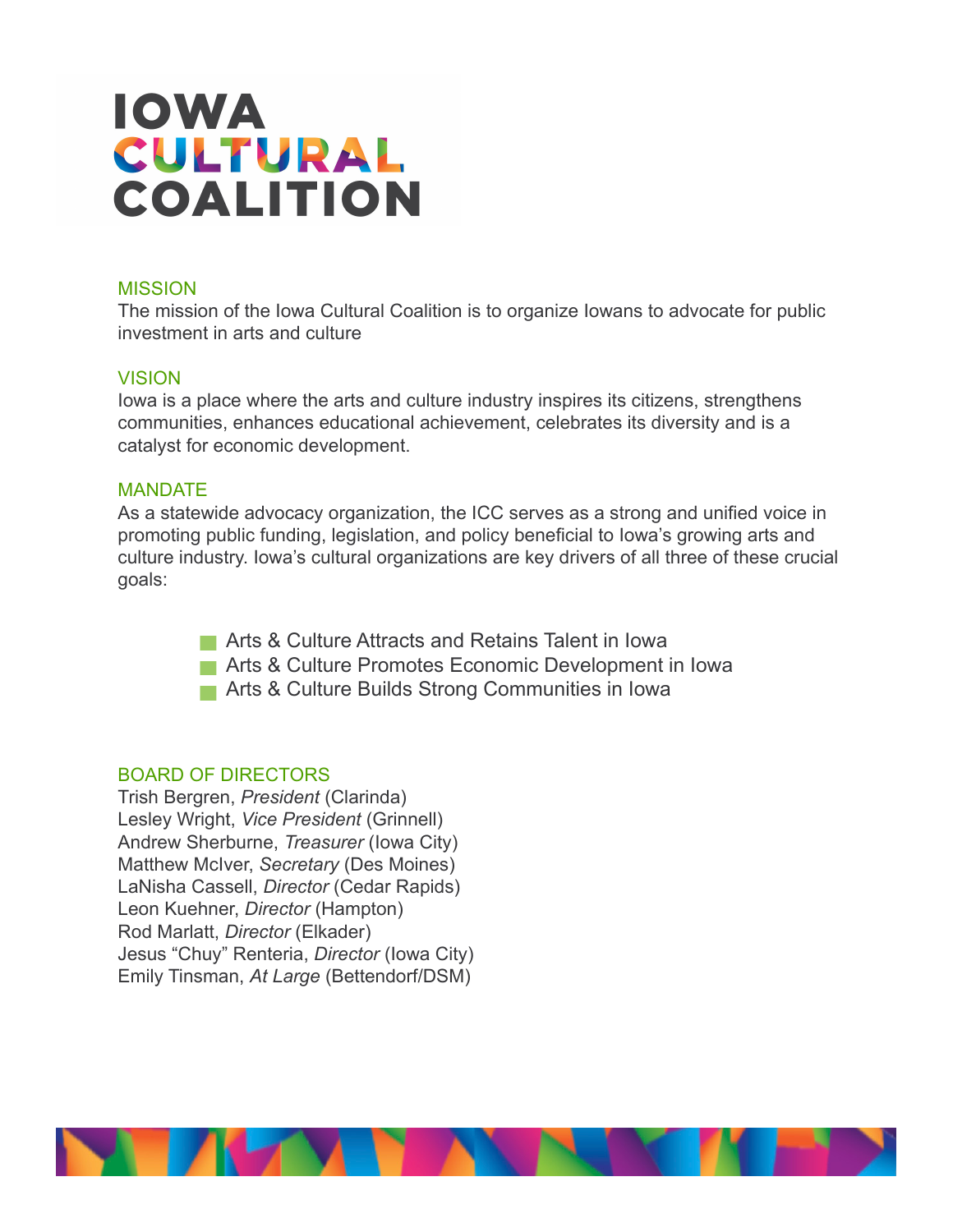# **OVERVIEW**

The Iowa Cultural Coalition assembled this report to illustrate all the public investment in the arts that flowed through the Iowa Department of Cultural Affairs last year. The report shows the public investment made in every Iowa Senate and House district. As such, it highlights the importance of arts, culture and heritage organizations in Iowa, and the benefits they bring to communities across the state.

### **Did You Know**

- Iowa's Arts & Culture sector represents 2.3% of the state's GDP and 42,233 jobs contributing \$4.5 billion dollars to Iowa's economy, more than Iowa's three largest employers combined.<sup>1</sup>
- 82% of Americans believe arts & culture are important to local business and the economy.2
- 87% of Americans believe arts & culture are important to quality of life.2

### **Impact of the Pandemic**

In the last two years, the arts and culture sector – along with the broader leisure, hospitality, and tourism industry that it supports – has been among the most impacted parts of Iowa's economy. Vital public investment, at the federal and state levels, was crucial for the survival of arts and culture organizations across Iowa.

### **Of Note**

- In 2020-21 a total of \$11.8 million dollars invested by the Iowa Department of Cultural Affairs in Iowa's arts & culture sector, with funding from the CARES Act and the American Rescue Plan and appropriations from the Iowa Legislature.
- From March 2020 June 2021, Iowa's arts and cultural sector lost a net of about 4,500 jobs.
- **• Without the infusion of federal funds, Iowa's arts & culture sector would have lost many more jobs**.

The Iowa Cultural Coalition's three points of advocacy are:

- **Arts & Culture Attracts and Retains Talent in Iowa**
- **Arts & Culture Promotes Economic Development in Iowa**
- **Arts & Culture Builds Strong Communities in Iowa**

As we work to rebuild Iowa's arts & culture sector and the creative economy, public investment is vital. In addition to increased funding for Iowa's arts & culture sector, the recognition that arts & culture are a priority and a key component to addressing Iowa's challenges is essential.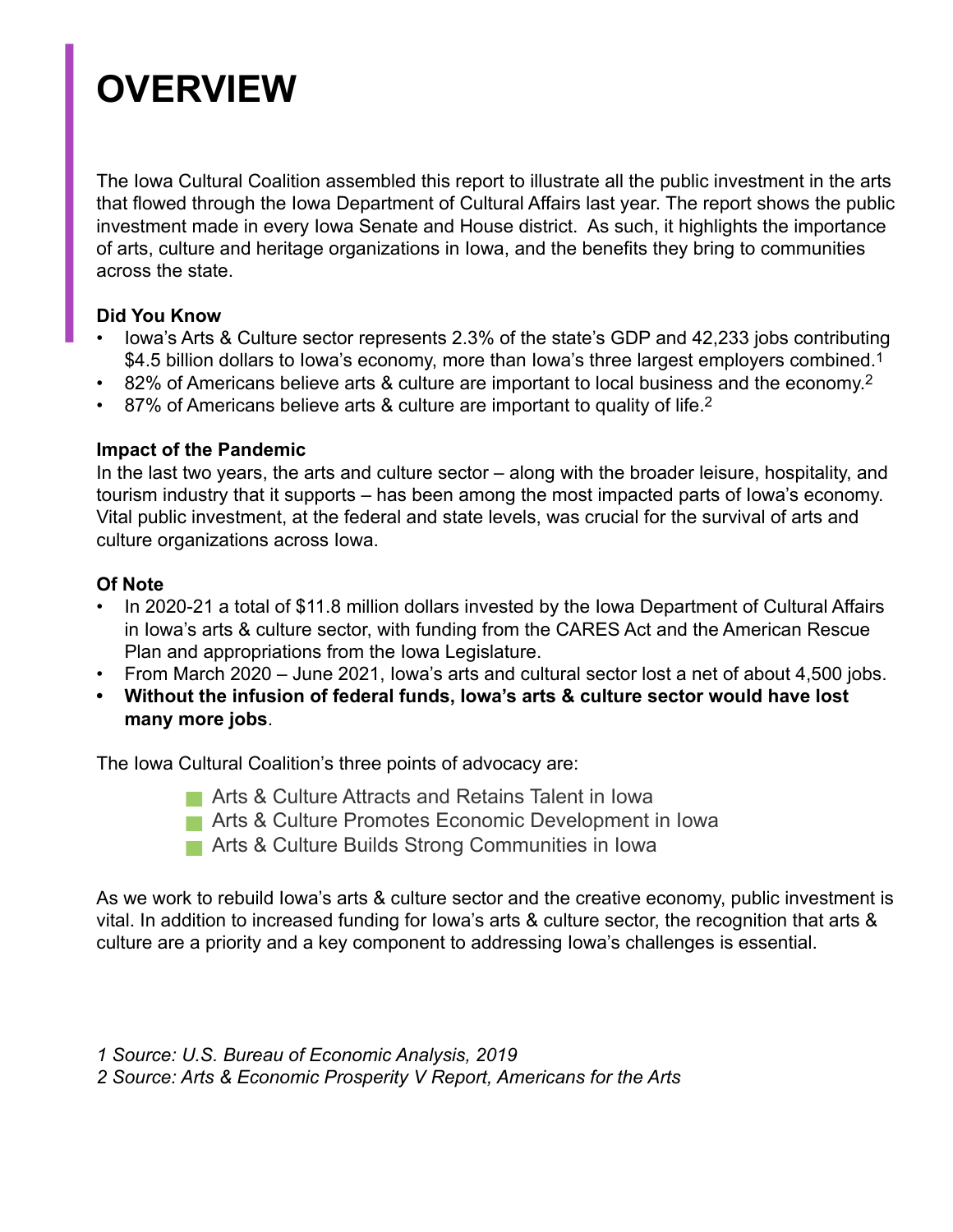Grant Awards by Program

| \$424,648   |
|-------------|
| \$50,000    |
| \$100,000   |
| \$114,968   |
| \$43,626    |
|             |
| \$715,000   |
| \$8,370,922 |
| \$22,080    |
| \$125,000   |
| \$549,623   |
| \$1,000,000 |
| \$11,000    |
| \$87,708    |
| \$250,000   |
|             |

**TOTAL** \$11,864,575

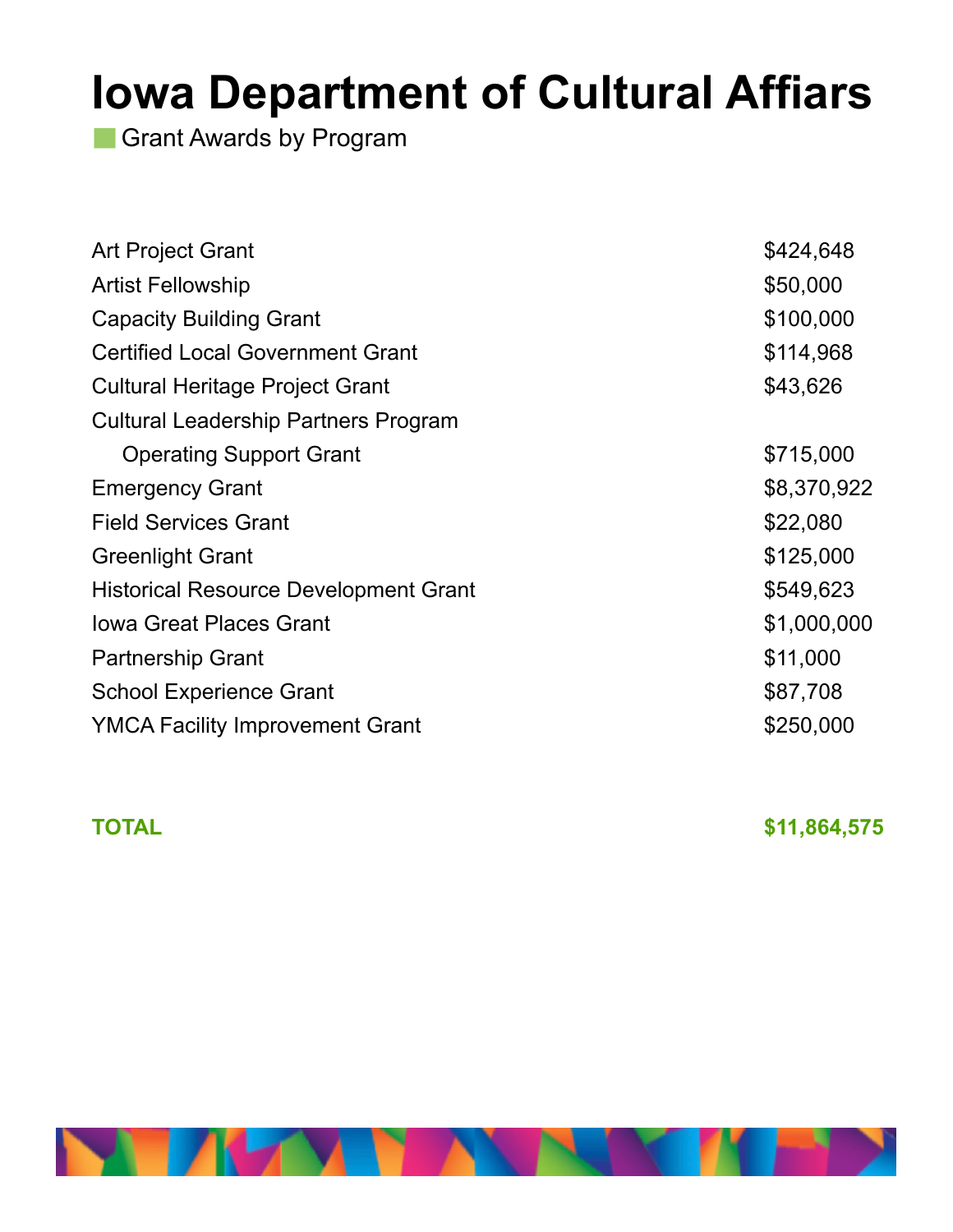Grant Awards by District

| District 1  | Representative John H. Wills          | \$121,300   |
|-------------|---------------------------------------|-------------|
| District 2  | Representative Megan Jones            | \$81,060    |
| District 4  | Representative Skyler Wheeler         | \$15,300    |
| District 5  | Representative Tom Jeneary            | \$42,906    |
| District 6  | Representative Jacob Bossman          | \$8,900     |
| District 7  | <b>Representative Henry Stone</b>     | \$21,500    |
| District 8  | Representative Terry C. Baxter        | \$20,676    |
| District 9  | Representative Ann Meyer              | \$35,268    |
| District 10 | <b>Representative Mike Sexton</b>     | \$6,920     |
| District 11 | <b>Representative Gary Worthan</b>    | \$3,500     |
| District 12 | <b>Representative Brian Best</b>      | \$12,195    |
| District 13 | <b>Representative Chris Hall</b>      | \$307,600   |
| District 14 | Representative Steven Hansen          | \$439,000   |
| District 16 | <b>Representative Brent Siegrist</b>  | \$121,739   |
| District 18 | <b>Representative Steven Holt</b>     | \$140,830   |
| District 19 | Representative Carter F. Nordman      | \$10,700    |
| District 20 | Representative Ray Sorensen           | \$87,555    |
| District 21 | Representative Thomas Jay Moore       | \$75,116    |
| District 22 | Representative Jon Jacobsen           | \$12,000    |
| District 23 | <b>Representative David Sieck</b>     | \$60,186    |
| District 24 | <b>Representative Cecil Dolecheck</b> | \$12,400    |
| District 25 | Representative Stan Gustafson         | \$106,700   |
| District 26 | Representative Brooke Boden           | \$249,900   |
| District 27 | Representative Joel Fry               | \$5,000     |
| District 28 | Representative Jon Thorup             | \$31,200    |
| District 29 | Representative Jon Dunwell            | \$17,500    |
| District 30 | Representative Brian K. Lohse         | \$6,600     |
| District 31 | Representative Rick L. Olson          | \$25,300    |
| District 32 | <b>Representative Ruth Ann Gaines</b> | \$344,150   |
| District 33 | Representative Brian Meyer            | \$22,200    |
| District 34 | <b>Representative Bruce Hunter</b>    | \$1,406,690 |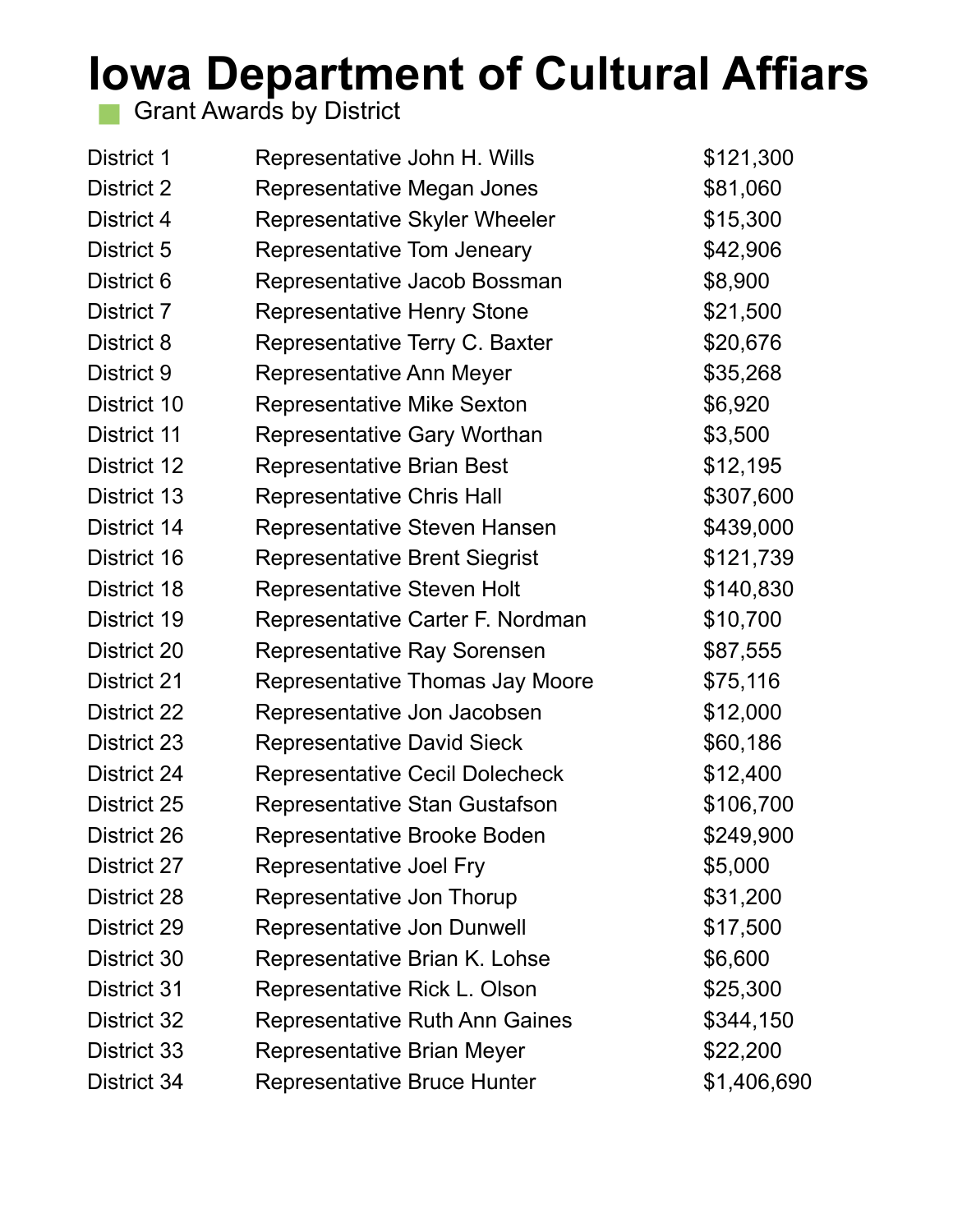Grant Awards by District

| District 35 | Representative Ako Abdul-Samad          | \$173,227 |
|-------------|-----------------------------------------|-----------|
| District 36 | Representative Marti Anderson           | \$71,685  |
| District 37 | <b>Representative Mike Bousselot</b>    | \$14,500  |
| District 38 | <b>Representative Garrett Gobble</b>    | \$33,100  |
| District 39 | Representative Eddie Andrews            | \$7,500   |
| District 40 | Representative John Forbes              | \$146,813 |
| District 41 | Representative Jo Oldson                | \$424,510 |
| District 42 | Representative Kristin Sunde            | \$188,900 |
| District 43 | Representative Jennifer Konfrst         | \$64,750  |
| District 44 | Representative Kenan Judge              | \$6,000   |
| District 45 | Representative Beth Wessel-Kroeschell   | \$98,200  |
| District 46 | <b>Representative Ross Wilburn</b>      | \$181,470 |
| District 47 | Representative Phil Thompson            | \$185,400 |
| District 48 | Representative Robert P. Bacon          | \$7,800   |
| District 49 | <b>Representative Dave Deyoe</b>        | \$9,700   |
| District 50 | <b>Representative Pat Grassley</b>      | \$15,430  |
| District 51 | Representative Jane Bloomingdale        | \$28,600  |
| District 52 | <b>Representative Todd Prichard</b>     | \$32,800  |
| District 53 | Representative Sharon Sue Steckman      | \$304,800 |
| District 54 | Representative Shannon Latham           | \$160,385 |
| District 55 | Representative Michael R. Bergan        | \$115,779 |
| District 56 | Representative Anne Osmundson           | \$20,033  |
| District 57 | Representative Shannon Lundgren         | \$53,382  |
| District 58 | Representative Steven P. Bradley        | \$78,387  |
| District 59 | Representative Bob Kressig              | \$266,890 |
| District 60 | <b>Representative Dave Williams</b>     | \$59,200  |
| District 61 | <b>Representative Timi Brown-Powers</b> | \$273,000 |
| District 62 | Representative RasTafari Smith          | \$69,300  |
| District 64 | <b>Representative Chad Ingels</b>       | \$21,500  |
| District 65 | Representative Liz Bennett              | \$475,533 |
| District 66 | <b>Representative Art Staed</b>         | \$39,800  |
| District 67 | Representative Eric Gjerde              | \$32,500  |
| District 68 | <b>Representative Molly Donahue</b>     | \$79,000  |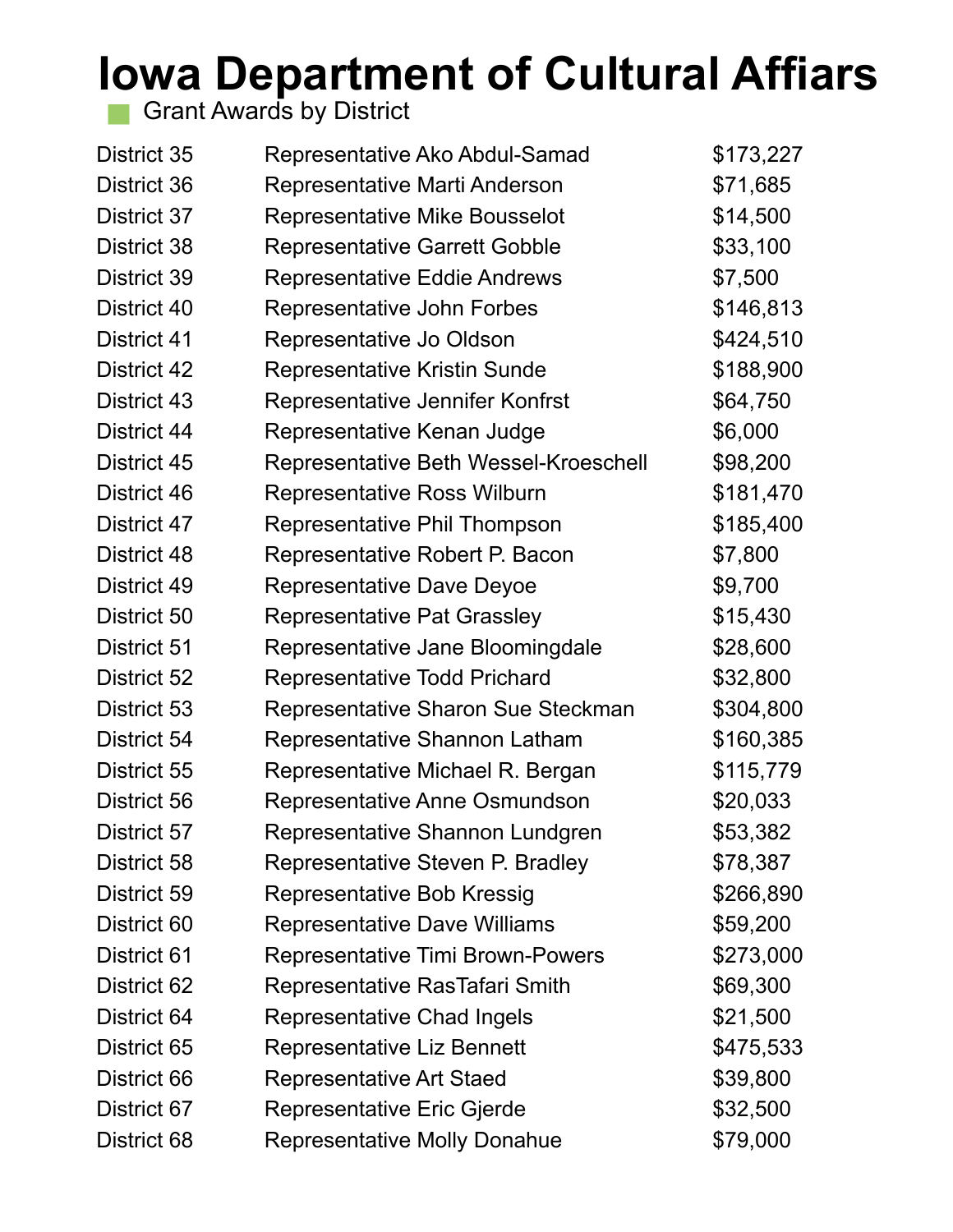Grant Awards by District

| District 69  | Representative Kirsten Running-Marquardt | \$464,773 |
|--------------|------------------------------------------|-----------|
| District 70  | <b>Representative Tracy Ehlert</b>       | \$3,500   |
| District 71  | <b>Representative Sue Cahill</b>         | \$10,000  |
| District 72  | Representative Dean Fisher               | \$24,000  |
| District 73  | Representative Bobby Kaufmann            | \$108,000 |
| District 74  | Representative Dave Jacoby               | \$210,760 |
| District 75  | Representative Thomas D. Gerhold         | \$64,647  |
| District 76  | Representative David E. Maxwell          | \$389,370 |
| District 77  | Representative Amy Nielsen               | \$22,960  |
| District 78  | Representative Jarad J. Klein            | \$16,260  |
| District 79  | Representative Dustin D. Hite            | \$106,060 |
| District 80  | <b>Representative Holly Brink</b>        | \$108,260 |
| District 81  | Representative Cherielynn Westrich       | \$89,700  |
| District 82  | Representative Jeff Shipley              | \$126,500 |
| District 83  | Representative Martin L. Graber          | \$15,500  |
| District 84  | Representative Joe Mitchell              | \$168,856 |
| District 85  | Representative Christina Bohannan        | \$483,949 |
| District 86  | <b>Representative Mary Mascher</b>       | \$44,000  |
| District 87  | Representative Dennis M. Cohoon          | \$94,862  |
| District 88  | <b>Representative David Kerr</b>         | \$9,500   |
| District 90  | <b>Representative Cindy Winckler</b>     | \$713,447 |
| District 91  | <b>Representative Mark Cisneros</b>      | \$36,560  |
| District 92  | Representative Ross C. Paustian          | \$2,920   |
| District 93  | <b>Representative Phyllis Thede</b>      | \$62,600  |
| District 94  | Representative Gary M. Mohr              | \$1,000   |
| District 95  | <b>Representative Charlie McClintock</b> | \$41,920  |
| District 96  | Representative Lee Hein                  | \$35,100  |
| District 97  | Representative Norlin Mommsen            | \$12,573  |
| District 98  | Representative Mary Lynn Wolfe           | \$38,700  |
| District 99  | Representative Lindsay James             | \$299,890 |
| District 100 | Representative Charles Isenhart          | \$466,643 |

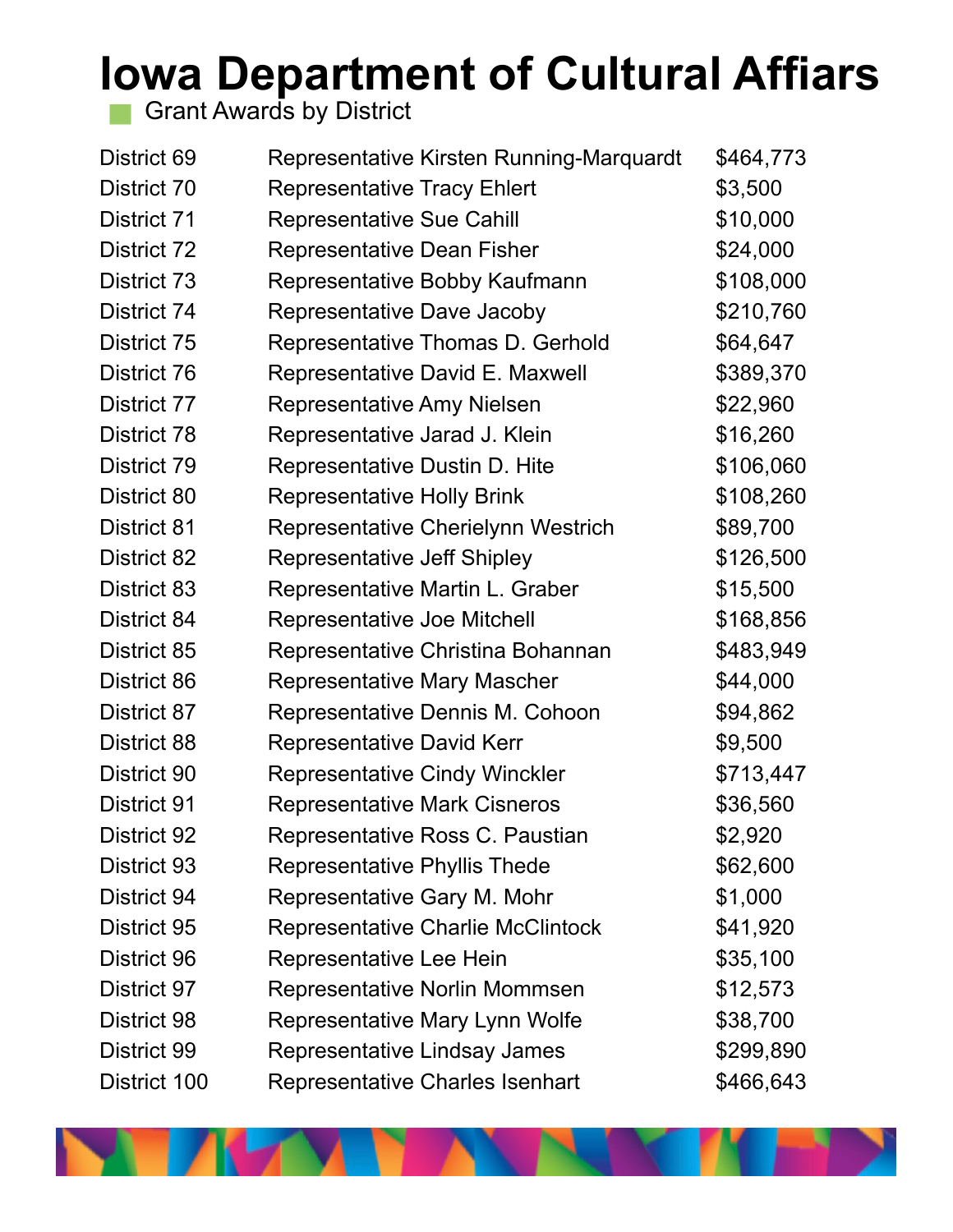| <b>House District 1</b>                         | <b>Representative</b><br><b>John H. Wills</b> |
|-------------------------------------------------|-----------------------------------------------|
| <b>Emergency Grant</b>                          |                                               |
| <b>Gary Lambert</b>                             | \$2,500                                       |
| <b>Iowa Rock 'N Roll Music Association</b>      | \$4,500                                       |
| <b>Iowa Rock 'N Roll Music Association</b>      | \$16,000                                      |
| McCallum Museum/Brunson Heritage House          | \$1,000                                       |
| Pearson Lakes Art Center                        | \$60,300                                      |
| <b>Pearson Lakes Art Center</b>                 | \$9,000                                       |
| <b>YMCA Facility Improvement Grant</b>          |                                               |
| <b>Camp Foster YMCA</b>                         | \$28,000                                      |
| <b>TOTAL FOR HOUSE DISTRICT 1</b>               | \$121,300                                     |
|                                                 |                                               |
| <b>House District 2</b>                         | <b>Representative</b>                         |
|                                                 | <b>Megan Jones</b>                            |
| <b>Capacity Building Grant</b>                  |                                               |
| <b>Emmetsburg Main Street Community Theatre</b> | \$5,000                                       |
| <b>Emergency Grant</b>                          |                                               |
| Anita Plucker                                   | \$1,000                                       |
| Arts on Grand                                   | \$4,500                                       |
| Arts on Grand                                   | \$5,300                                       |
| <b>Clay County Heritage Center</b>              | \$4,500                                       |
| <b>Clay County Heritage Center</b>              | \$5,000                                       |
| <b>Emmetsburg Main Street Community Theatre</b> | \$1,000                                       |
| <b>Emmetsburg Main Street Community Theatre</b> | \$2,500                                       |
| Historic Arnolds Park Inc.                      | \$41,300                                      |
| <b>Spencer Community Theatre</b>                | \$10,000                                      |
| <b>Field Services Grant</b>                     |                                               |
| Palo Alto Extension and Outreach                | \$960                                         |
| <b>TOTAL FOR HOUSE DISTRICT 2</b>               | \$81,060                                      |

**NEW YORK** 

'N EN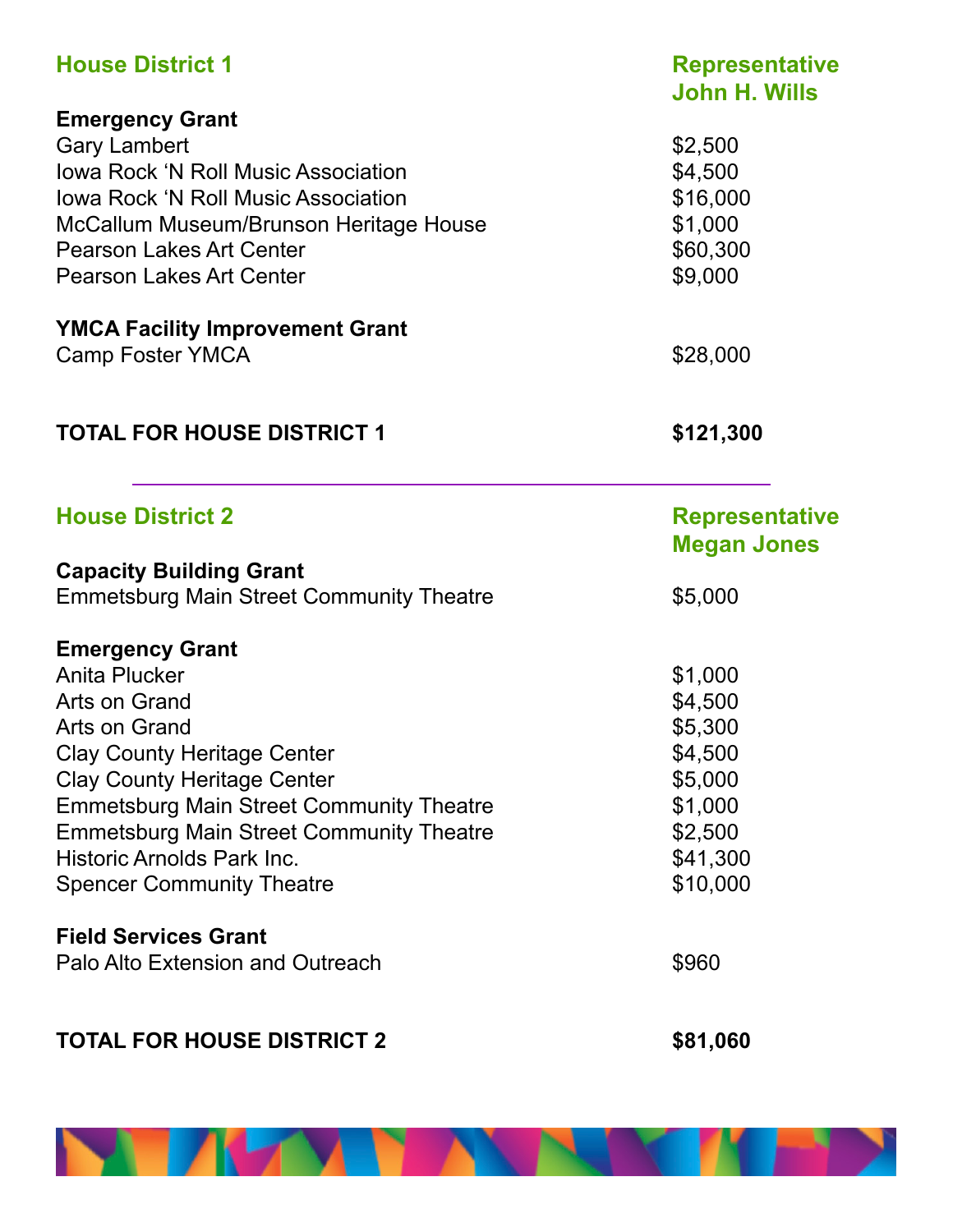| <b>House District 4</b>                              | <b>Representative</b><br><b>Skyler Wheeler</b> |
|------------------------------------------------------|------------------------------------------------|
| <b>Emergency Grant</b>                               |                                                |
| <b>Chase Smith</b>                                   | \$1,000                                        |
| Northwest Iowa Symphony Orchestra                    | \$2,500                                        |
| Northwest Iowa Symphony Orchestra                    | \$9,300                                        |
| <b>Orange City Arts Council</b>                      | \$2,500                                        |
| <b>TOTAL FOR HOUSE DISTRICT 4</b>                    | \$15,300                                       |
| <b>House District 5</b>                              | <b>Representative</b>                          |
|                                                      | <b>Tom Jeneary</b>                             |
| <b>Emergency Grant</b>                               |                                                |
| Le Mars Arts Center                                  | \$5,200                                        |
| Le Mars Arts Center                                  | \$4,500                                        |
| <b>Plymouth County Historical Museum</b>             | \$5,000                                        |
| The Browns Century Theater                           | \$18,000                                       |
| <b>Historical Resource Development Program Grant</b> |                                                |
| Le Mars Public Library                               | \$10,206                                       |
| <b>TOTAL FOR HOUSE DISTRICT 5</b>                    | \$42,906                                       |
| <b>House District 6</b>                              | <b>Representative</b><br>Jacob Bossman         |
| <b>Emergency Grant</b>                               |                                                |
| Mid America Museum of Aviation & Transportation      | \$2,500                                        |
| Mid America Museum of Aviation & Transportation      | \$6,400                                        |
| <b>TOTAL FOR HOUSE DISTRICT 6</b>                    | \$8,900                                        |

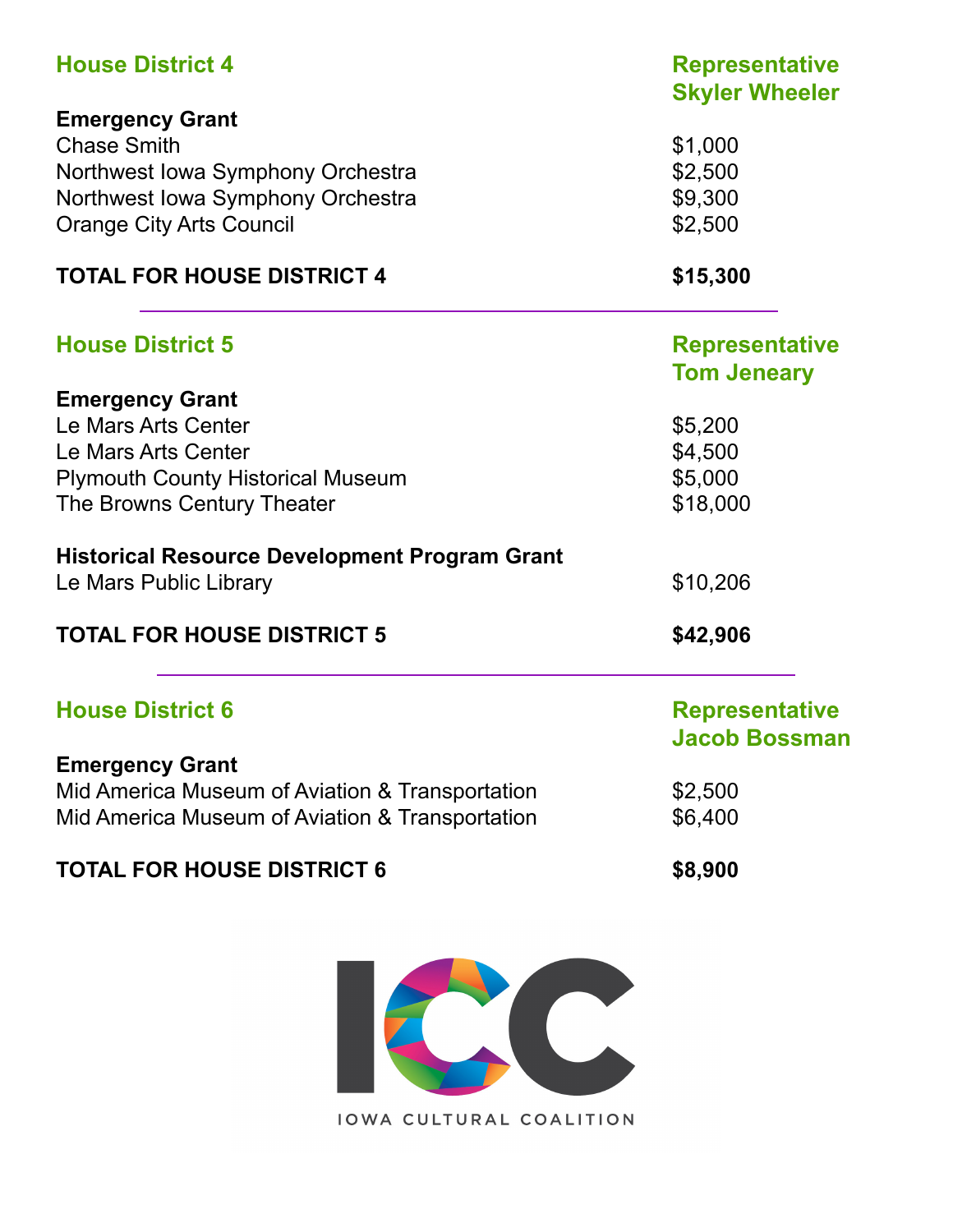| <b>House District 7</b>                              | <b>Representative</b><br><b>Henry Stone</b> |
|------------------------------------------------------|---------------------------------------------|
| <b>Emergency Grant</b>                               |                                             |
| <b>Alan Morphew</b>                                  | \$1,000                                     |
| Alan Morphew                                         | \$2,500                                     |
|                                                      |                                             |
| <b>BrickStreet Theatre, Inc.</b>                     | \$3,700                                     |
| Camp Algona POW Museum                               | \$2,500                                     |
| <b>Sarah Bierstedt</b>                               | \$1,000                                     |
| Sarah Morphew                                        | \$2,500                                     |
| <b>Winnebago County Historical Society</b>           | \$5,800                                     |
| <b>Winnebago County Historical Society</b>           | \$2,500                                     |
| <b>TOTAL FOR HOUSE DISTRICT 7</b>                    | \$21,500                                    |
| <b>House District 8</b>                              | <b>Representative</b>                       |
|                                                      | <b>Terry C. Baxter</b>                      |
| <b>Emergency Grant</b>                               |                                             |
| <b>Heartland Museum Foundation</b>                   | \$2,500                                     |
| <b>Historical Resource Development Program Grant</b> |                                             |
| <b>Garner Public Library</b>                         | \$18,176                                    |
| <b>TOTAL FOR HOUSE DISTRICT 8</b>                    | \$20,676                                    |
| <b>House District 9</b>                              | <b>Representative</b>                       |
|                                                      | <b>Ann Meyer</b>                            |
| <b>Certified Local Government Grant</b>              |                                             |
| <b>Fort Dodge Historic Preservation Commission</b>   | \$6,684                                     |
| <b>Fort Dodge Historic Preservation Commission</b>   | \$12,084                                    |
|                                                      |                                             |
| <b>Emergency Grant</b>                               |                                             |
| <b>Blanden Art Museum</b>                            | \$5,000                                     |
| <b>Fort Dodge Choral Society</b>                     | \$2,500                                     |
| <b>Fort Dodge Fine Arts Association</b>              | \$3,200                                     |
| <b>Hawkeye Theatre</b>                               | \$4,000                                     |
| <b>Kris Karr</b>                                     | \$1,800                                     |
| <b>TOTAL FOR HOUSE DISTRICT 9</b>                    | \$35,268                                    |
|                                                      |                                             |

**NEW YORK** 

'N EN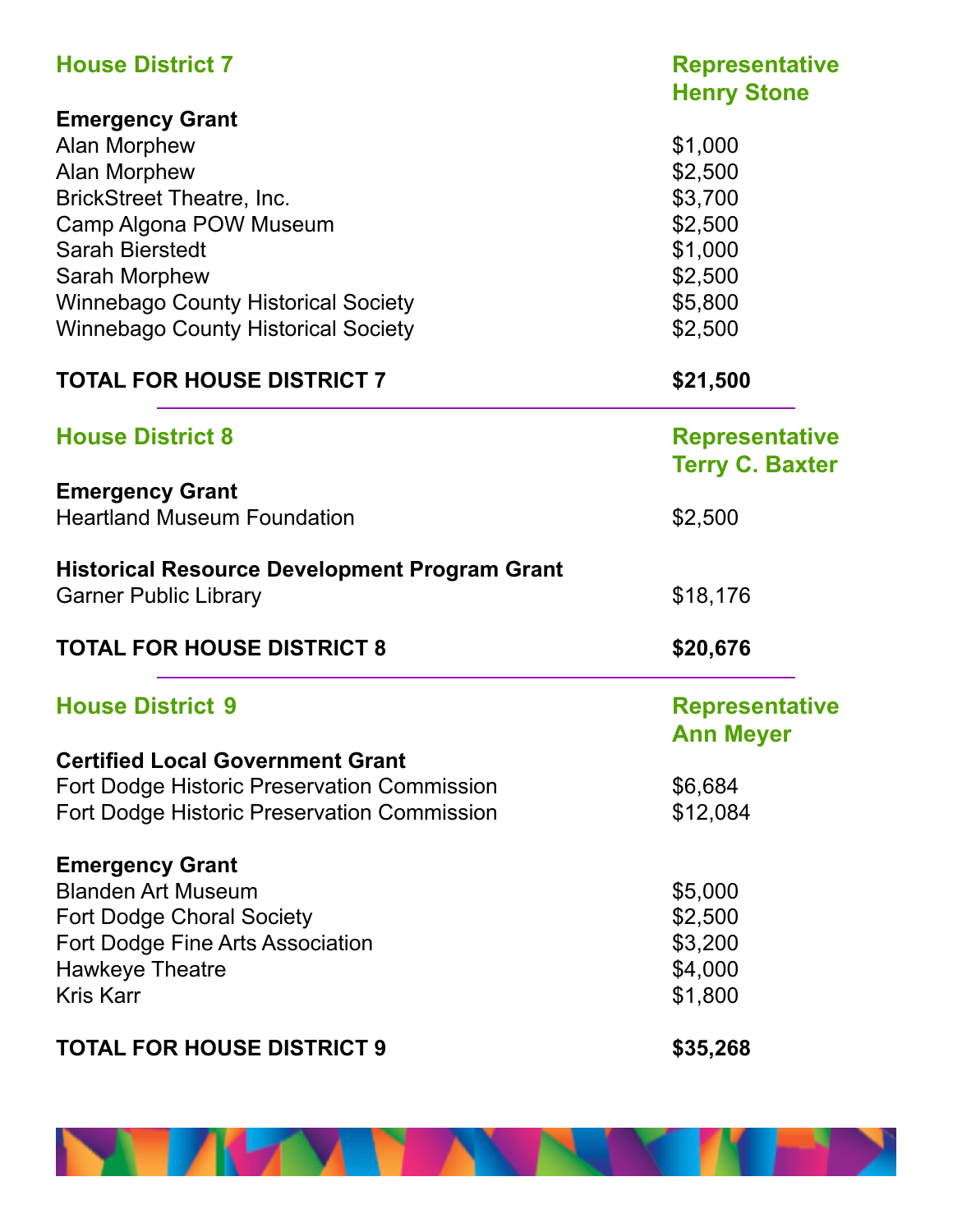| <b>House District 10</b>                             | <b>Representative</b><br><b>Mike Sexton</b> |
|------------------------------------------------------|---------------------------------------------|
| <b>Capacity Building Grant</b>                       |                                             |
| Central School Preservation, Inc.                    | \$5,000                                     |
| <b>Field Services Grant</b>                          |                                             |
| <b>Pomeroy Historical Society</b>                    | \$960                                       |
| <b>Zion Lutheran Church</b>                          | \$960                                       |
| <b>TOTAL FOR HOUSE DISTRICT 10</b>                   | \$6,920                                     |
| <b>House District 11</b>                             | <b>Representative</b>                       |
|                                                      | <b>Gary Worthan</b>                         |
| <b>Emergency Grant</b>                               |                                             |
| <b>Witter Gallery</b>                                | \$1,000                                     |
| <b>Witter Gallery</b>                                | \$2,500                                     |
| <b>TOTAL FOR HOUSE DISTRICT 11</b>                   | \$3,500                                     |
| <b>House District 12</b>                             | <b>Representative</b>                       |
|                                                      | <b>Brian Best</b>                           |
| <b>Emergency Grant</b>                               |                                             |
| <b>Carroll Arts Council</b>                          | \$3,600                                     |
| <b>City of Carroll</b>                               | \$1,500                                     |
| <b>Jolene Peters</b>                                 | \$1,000                                     |
| <b>Manning Hausbarn-Heritage Park</b>                | \$4,500                                     |
| <b>Historical Resource Development Program Grant</b> |                                             |
| <b>Manning Historic Preservation Commission</b>      | \$1,595                                     |
| <b>TOTAL FOR HOUSE DISTRICT 12</b>                   | \$12,195                                    |

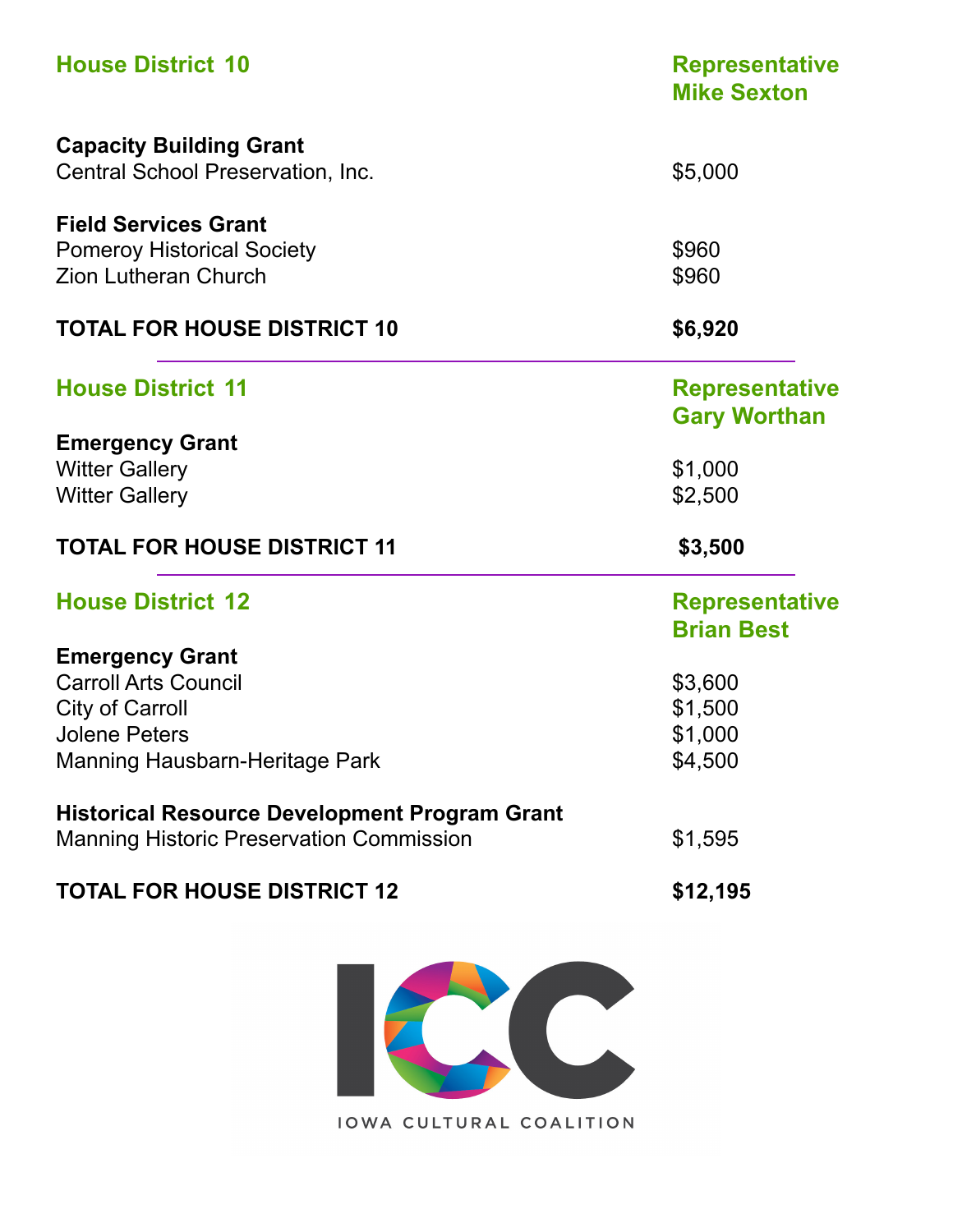| <b>House District 13</b>                              | <b>Representative</b><br><b>Chris Hall</b>    |
|-------------------------------------------------------|-----------------------------------------------|
| <b>Certified Local Government Grant</b>               |                                               |
| <b>Sioux City Historic Preservation Commission</b>    | \$15,000                                      |
| <b>Cultural Leadership Partners Program Operating</b> |                                               |
| <b>Sioux City Public Museum</b>                       | \$20,000                                      |
| <b>Emergency Grant</b>                                |                                               |
| Art Center Association of Sioux City                  | \$27,400                                      |
| Art Center Association of Sioux City                  | \$14,000                                      |
| LaunchPAD Children's Museum                           | \$9,000                                       |
| LaunchPAD Children's Museum                           | \$7,600                                       |
| Lewis & Clark Interpretive Center                     | \$42,000                                      |
| Orpheum Theatre Preservation Project, LTD             | \$56,600                                      |
| <b>Richard Steinbach</b>                              | \$1,800                                       |
| Sioux City Symphony Orchestra                         | \$90,800                                      |
| The Marquee                                           | \$12,800                                      |
| Vangarde Arts                                         | \$5,600                                       |
| <b>School Arts Experience Grant</b>                   |                                               |
| Art Center Association of Sioux City                  | \$5,000                                       |
| <b>TOTAL FOR HOUSE DISTRICT 13</b>                    | \$307,600                                     |
| <b>House District 14</b>                              | <b>Representative</b><br><b>Steven Hansen</b> |
| <b>Cultural Heritage Project Grant</b>                |                                               |
| Siouxland Historical Railroad Association             | \$10,000                                      |
| <b>Emergency Grant</b>                                |                                               |
| Lamb Arts Ltd                                         | \$4,500                                       |
| Lamb Arts Ltd                                         | \$11,000                                      |
| Sioux City Community Theatre Inc.                     | \$5,000                                       |
| The Sioux City Conservatory of Music                  | \$8,500                                       |
| <b>Iowa Great Places Grant</b>                        |                                               |
| City of Sioux City                                    | \$400,000                                     |
| <b>TOTAL FOR HOUSE DISTRICT 14</b>                    | \$439,000                                     |
|                                                       |                                               |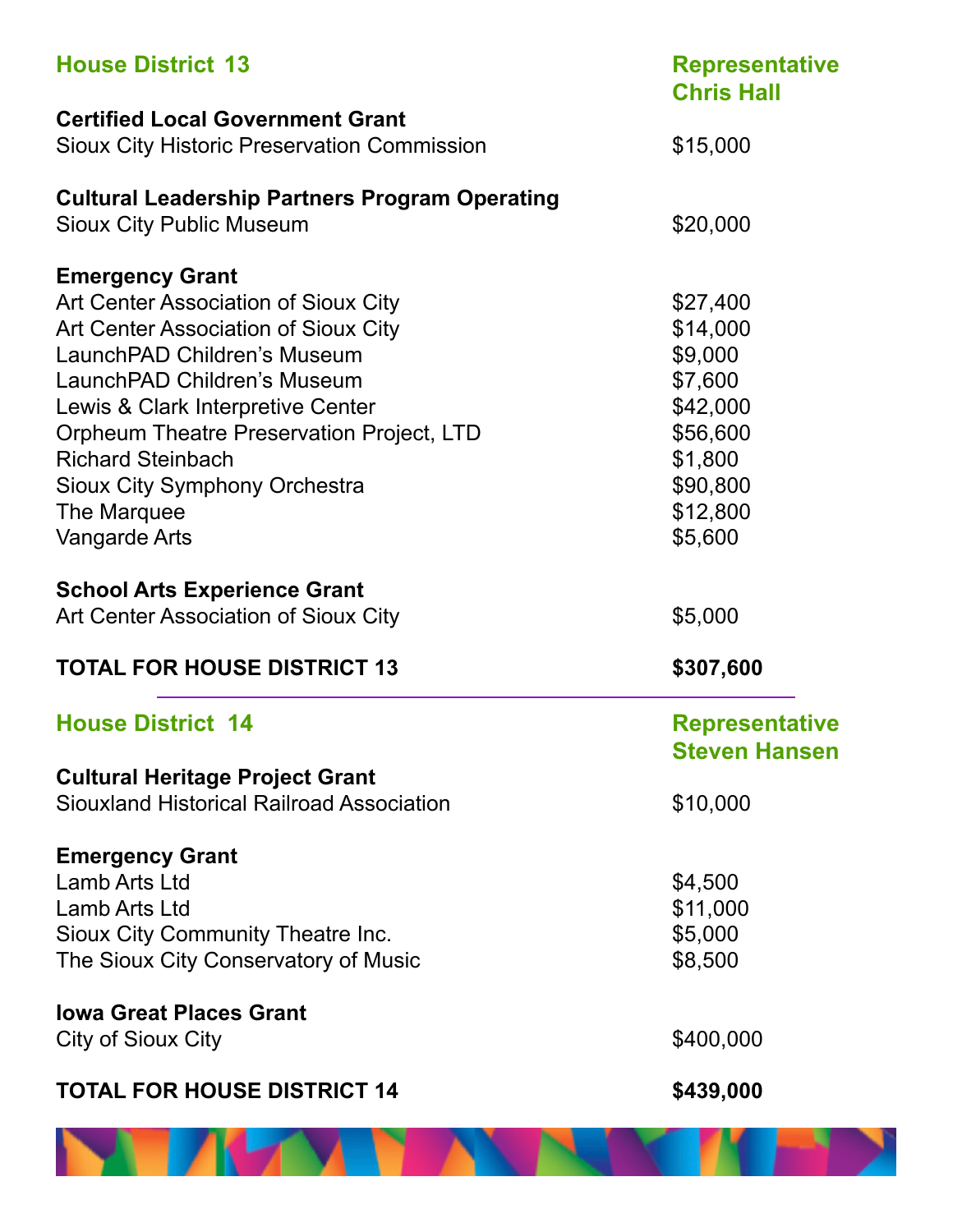| <b>House District 16</b>                             | <b>Representative</b><br><b>Brent Siegrist</b> |
|------------------------------------------------------|------------------------------------------------|
| <b>Art Project Grant</b>                             |                                                |
| <b>American Midwest Ballet</b>                       | \$10,000                                       |
| <b>Emergency Grant</b>                               |                                                |
| Ann Brugenhemke                                      | \$1,300                                        |
| Arts Center at Iowa Western Community College        | \$10,900                                       |
| <b>Buck Christensen</b>                              | \$1,200                                        |
| Cynthia Mathiasen                                    | \$1,000                                        |
| <b>Emily Globe</b>                                   | \$1,000                                        |
| <b>Historic General Dodge House</b>                  | \$16,000                                       |
| <b>Historic General Dodge House</b>                  | \$4,500                                        |
| <b>Historical Society of Pottawattamie County</b>    | \$5,600                                        |
| <b>Historical Society of Pottawattamie County</b>    | \$2,500                                        |
| <b>Kent Hertz</b>                                    | \$1,000                                        |
| Pottawattamie Arts Culture & Entertainment           | \$21,800                                       |
| Pottawattamie Arts Culture & Entertainment           | \$9,000                                        |
| Union Pacific Railroad Museum                        | \$14,700                                       |
| <b>Union Pacific Railroad Museum</b>                 | \$4,500                                        |
| <b>Field Services Grant</b>                          |                                                |
| <b>Historic General Dodge House</b>                  | \$960                                          |
| <b>Historical Resource Development Program Grant</b> |                                                |
| <b>Historic General Dodge House</b>                  | \$10,000                                       |
| Pottawattamie Arts Culture & Entertainment           | \$5,779                                        |
|                                                      |                                                |
| <b>TOTAL FOR HOUSE DISTRICT 16</b>                   | \$121,739                                      |

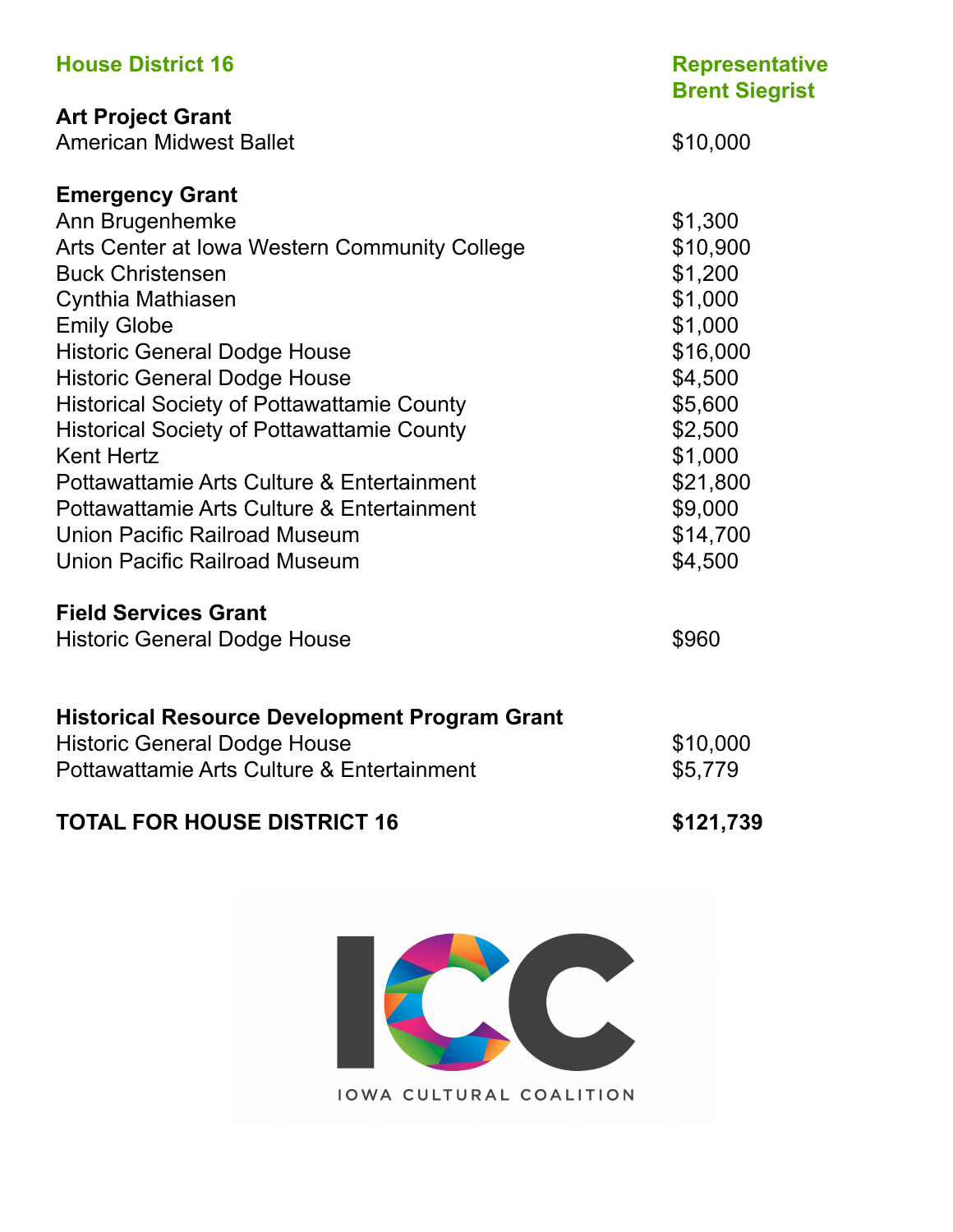| <b>House District 18</b>                                                                       | <b>Representative</b><br><b>Steven Holt</b> |
|------------------------------------------------------------------------------------------------|---------------------------------------------|
| <b>Cultural Leadership Partners Program Operating Grant</b><br><b>Museum of Danish America</b> | \$20,000                                    |
| <b>Emergency Grant</b>                                                                         |                                             |
| Danish Windmill                                                                                | \$15,600                                    |
| <b>Museum of Danish America</b>                                                                | \$79,500                                    |
| <b>Museum of Danish America</b>                                                                | \$14,000                                    |
| <b>Shelby County Historical Society and Museum</b>                                             | \$1,500                                     |
| <b>Shelby County Historical Society and Museum</b>                                             | \$4,500                                     |
| <b>Field Services Grant</b>                                                                    |                                             |
| Donna Reed Foundation for the Performing Arts                                                  | \$960                                       |
| <b>Historical Resource Development Program Grant</b>                                           |                                             |
| <b>Harlan Community Library</b>                                                                | \$4,770                                     |
| <b>TOTAL FOR HOUSE DISTRICT 18</b>                                                             | \$140,830                                   |
| <b>House District 19</b>                                                                       | <b>Representative</b>                       |
|                                                                                                | <b>Carter F. Nordman</b>                    |
| <b>Emergency Grant</b>                                                                         |                                             |
| <b>Ben Schuh</b>                                                                               | \$1,000                                     |
| <b>Chris Rhodes</b>                                                                            | \$2,500                                     |
| Darcy Milder                                                                                   | \$1,000                                     |
| <b>Jeff Cue</b>                                                                                | \$1,000                                     |
| John Helmich                                                                                   | \$2,500                                     |
| <b>Maggie Howe</b>                                                                             | \$1,700                                     |
| <b>Maggie Howe</b>                                                                             | \$1,000                                     |

### **TOTAL FOR HOUSE DISTRICT 19** \$10,700

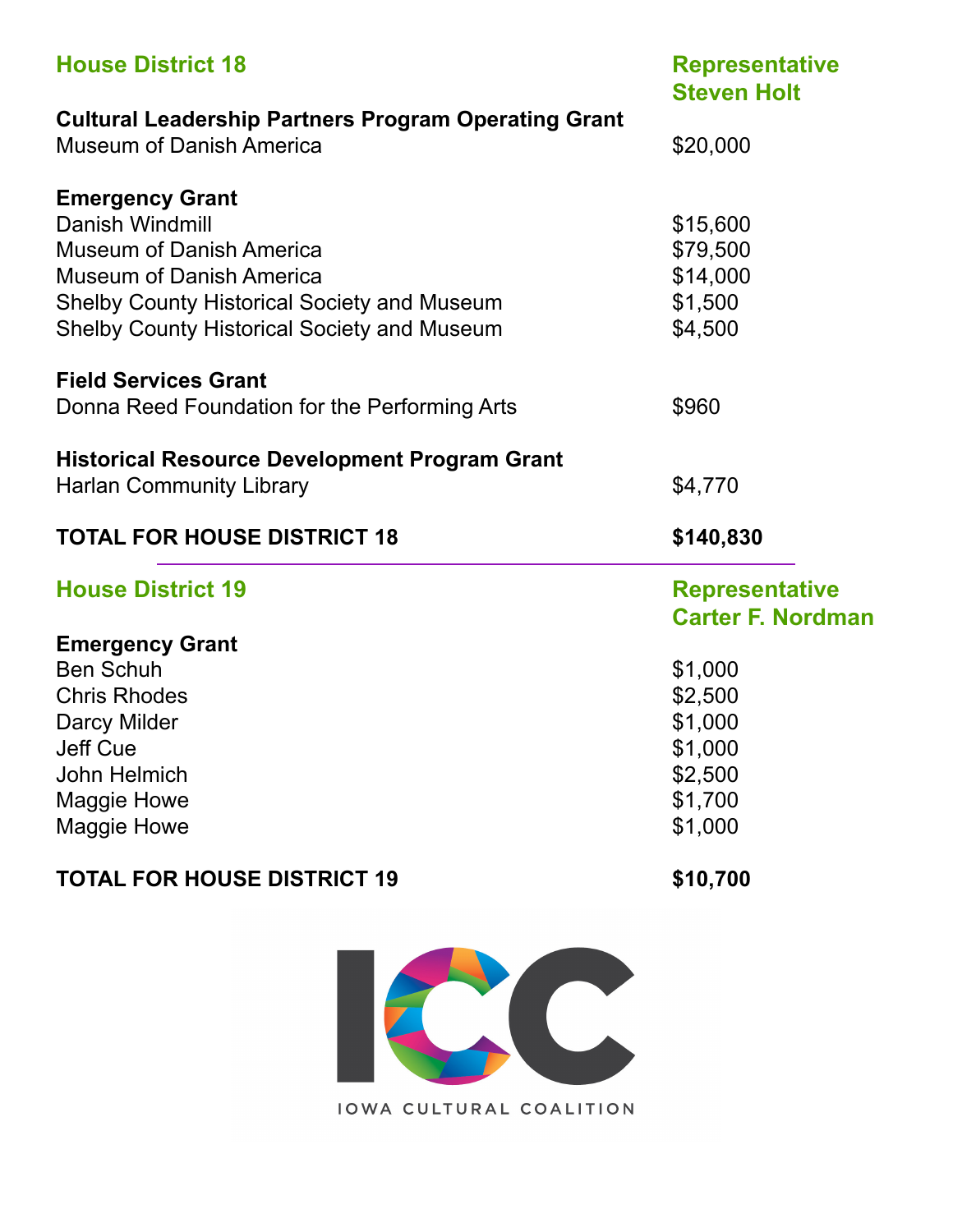| <b>House District 20</b>                                                                                | <b>Representative</b><br><b>Ray Sorensen</b> |
|---------------------------------------------------------------------------------------------------------|----------------------------------------------|
| <b>Capacity Building Grant</b>                                                                          |                                              |
| <b>Guthrie County Arts Council</b>                                                                      | \$5,000                                      |
| <b>Emergency Grant</b>                                                                                  |                                              |
| <b>Nahlae Pattison</b>                                                                                  | \$1,000                                      |
| The Wallace Centers of Iowa                                                                             | \$9,000                                      |
| <b>Warren Cultural Center</b>                                                                           | \$4,500                                      |
| <b>Warren Cultural Center</b>                                                                           | \$27,000                                     |
| <b>Historical Resource Development Program Grant</b>                                                    |                                              |
| The Wallace Centers of Iowa                                                                             | \$41,055                                     |
| <b>TOTAL FOR HOUSE DISTRICT 20</b>                                                                      | \$87,555                                     |
| <b>House District 21</b>                                                                                | <b>Representative</b>                        |
|                                                                                                         |                                              |
|                                                                                                         | <b>Thomas Jay Moore</b>                      |
| <b>Art Project Grant</b>                                                                                |                                              |
| <b>Creston: Arts</b>                                                                                    | \$10,000                                     |
| <b>Emergency Grant</b>                                                                                  |                                              |
| Corning Center for the Fine Arts                                                                        | \$1,500                                      |
| <b>Corning Opera House Cultural Center</b>                                                              | \$8,400                                      |
| <b>Corning Opera House Cultural Center</b>                                                              | \$2,500                                      |
| Creston: Arts                                                                                           | \$1,500                                      |
| East of Omaha                                                                                           | \$14,600                                     |
|                                                                                                         |                                              |
| <b>Historical Resource Development Program Grant</b><br><b>Creston Historic Preservation Commission</b> | \$3,616                                      |
|                                                                                                         |                                              |
| <b>YMCA Facility Improvement Grant</b><br>Nishna Valley Family YMCA                                     | \$33,000                                     |

**NEW YORK** 

**THE PERSON**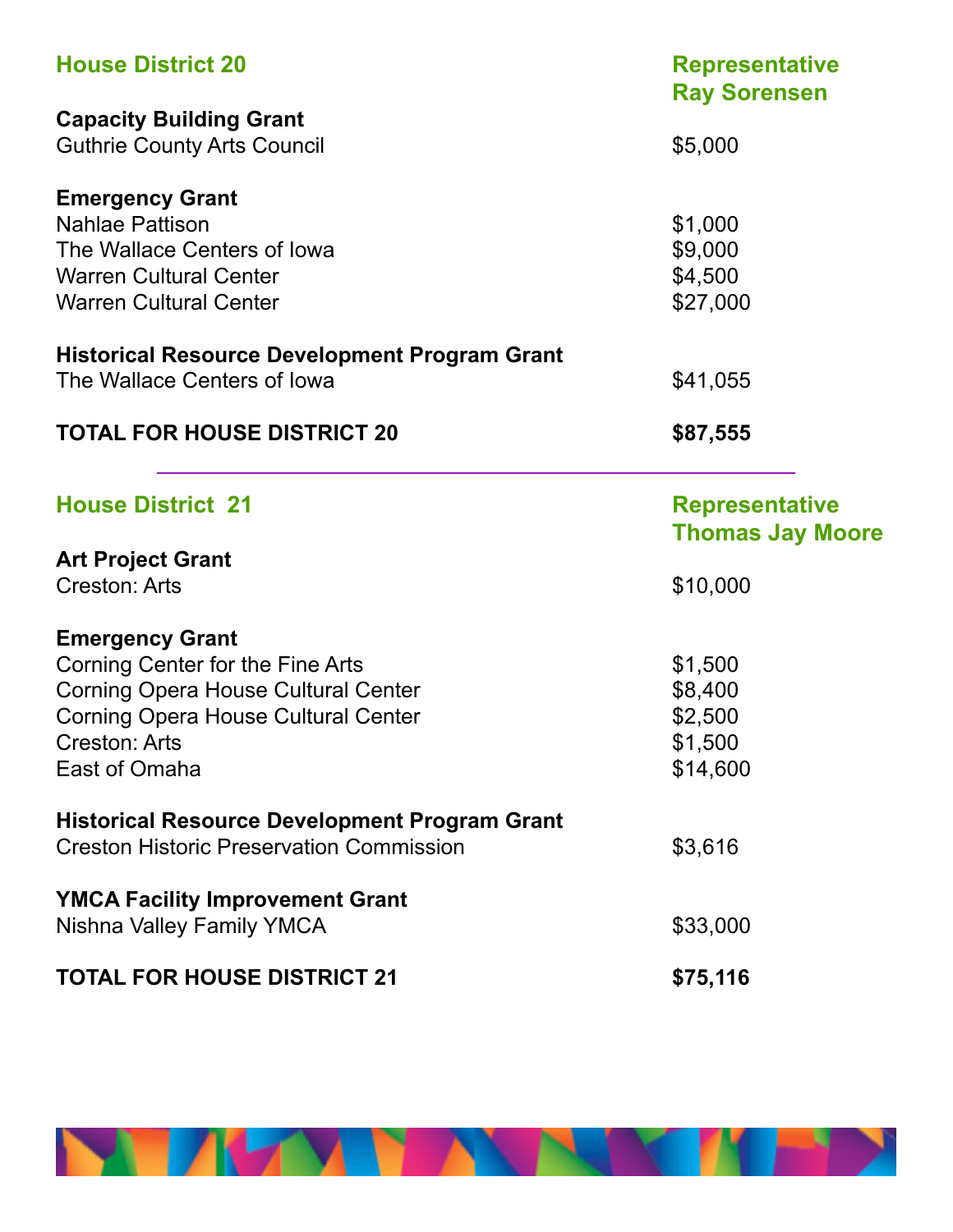| <b>House District 22</b>                                               | <b>Representative</b><br><b>Jon Jacobsen</b> |
|------------------------------------------------------------------------|----------------------------------------------|
| <b>Art Project Grant</b><br>Council Bluffs Guild of the Omaha Symphony | \$10,000                                     |
| <b>Emergency Grant</b>                                                 |                                              |
| <b>Julie Bond</b>                                                      | \$1,000                                      |
| <b>Traci Schacht</b>                                                   | \$1,000                                      |
| <b>TOTAL FOR HOUSE DISTRICT 22</b>                                     | \$12,000                                     |
| <b>House District 23</b>                                               | <b>Representative</b><br><b>David Sieck</b>  |
| <b>Capacity Building Grant</b>                                         |                                              |
| The Restored Burlington Northern Depot &                               |                                              |
| <b>WWII Memorial Museum</b>                                            | \$5,000                                      |
| <b>Emergency Grant</b>                                                 |                                              |
| Anna Stoysich                                                          | \$1,000                                      |
| <b>Iowa Renaissance Festival</b>                                       | \$5,000                                      |
| Jorge Chávez Colorado                                                  | \$5,000                                      |
| <b>Mills Masquers</b>                                                  | \$1,500                                      |
| <b>Wilson Performing Arts Center</b>                                   | \$31,000                                     |
| <b>Wilson Performing Arts Center</b>                                   | \$4,500                                      |
| Zack Jones                                                             | \$1,000                                      |
| <b>Historical Resource Development Program Grant</b>                   |                                              |
| Mills County Historical Society and Museum                             | \$6,186                                      |
| <b>TOTAL FOR HOUSE DISTRICT 23</b>                                     | \$60,186                                     |
| <b>House District 24</b>                                               | <b>Representative</b>                        |
|                                                                        | <b>Cecil Dolecheck</b>                       |
| <b>Emergency Grant</b>                                                 |                                              |
| Corey Bix                                                              | \$5,000                                      |
| <b>Corey Bix</b>                                                       | \$1,000                                      |
| Nodaway Valley Historical Society Museum                               | \$3,000                                      |
| Susan Woodford                                                         | \$1,000                                      |
| Susan Woodford                                                         | \$2,400                                      |
| <b>TOTAL FOR HOUSE DISTRICT 24</b>                                     | \$12,400                                     |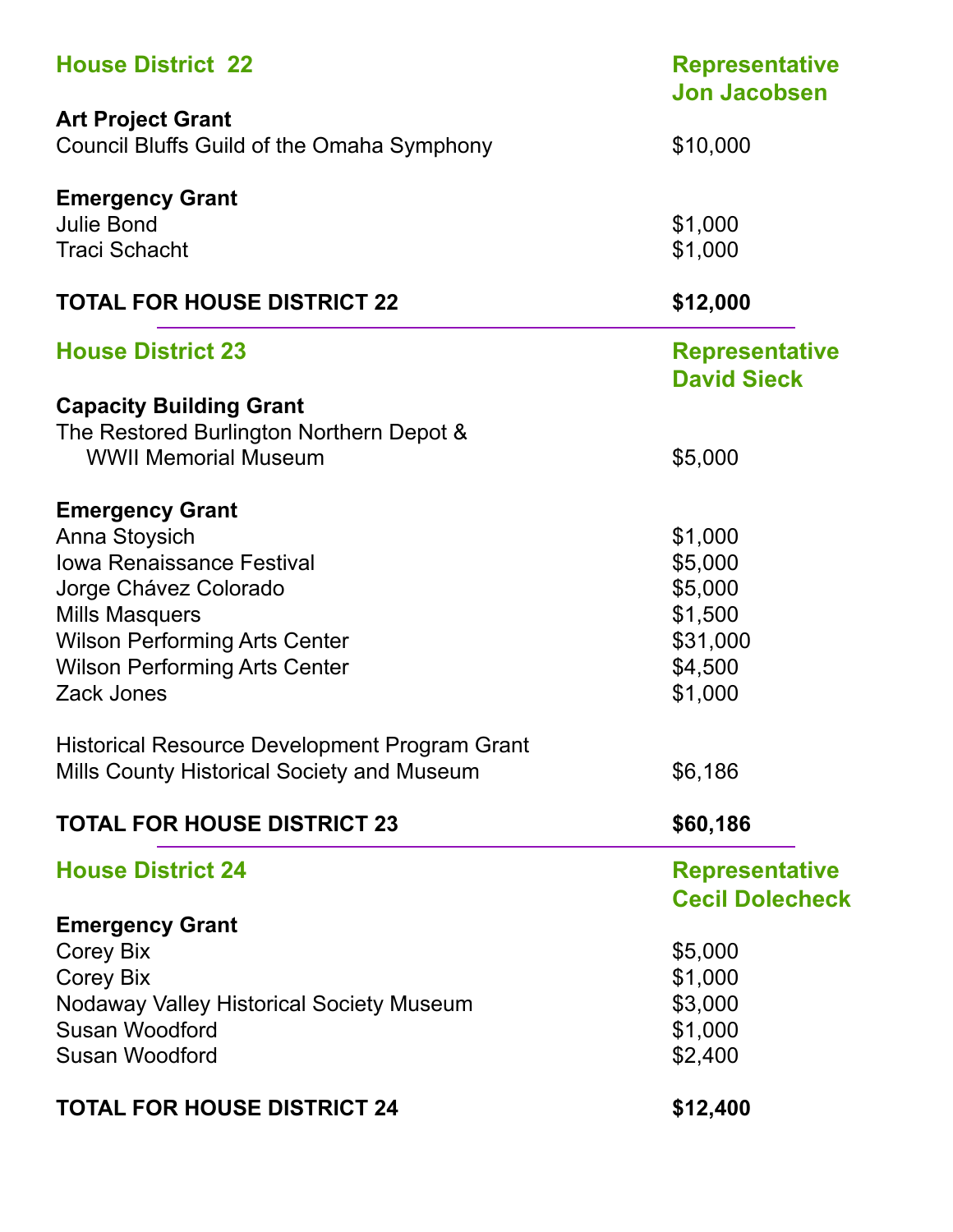| <b>House District 25</b>                               | <b>Representative</b><br><b>Stan Gustafson</b> |
|--------------------------------------------------------|------------------------------------------------|
| <b>Art Project Grant</b>                               |                                                |
| <b>Earlham Chicks with Checks</b>                      | \$10,000                                       |
| <b>Emergency Grant</b>                                 |                                                |
| <b>Bricker-Price Block Restoration Corporation</b>     | \$5,000                                        |
| <b>Daniel Trilk</b>                                    | \$2,500                                        |
| <b>Iowa Quilt Museum</b>                               | \$2,500                                        |
| <b>Iowa Quilt Museum</b>                               | \$5,000                                        |
| John Wayne Birthplace & Museum                         | \$9,800                                        |
| Joshua Sinclair                                        | \$1,000                                        |
| Joshua Sinclair                                        | \$2,500                                        |
| <b>Sundie Ruppert</b>                                  | \$2,500                                        |
| <b>Sundie Ruppert</b>                                  | \$1,000                                        |
| The Iowa Theater                                       | \$2,500                                        |
| The Iowa Theater                                       | \$7,400                                        |
| The Winterset Stage                                    | \$3,000                                        |
| The Winterset Stage                                    | \$1,000                                        |
| <b>Winterset Art Center</b>                            | \$1,000                                        |
| <b>Historical Resource Development Program Grant</b>   |                                                |
| <b>Madison County Historic Preservation Commission</b> | \$50,000                                       |
| <b>TOTAL FOR HOUSE DISTRICT 25</b>                     | \$106,700                                      |



**Arts & Culture Attracts and Retains Talent in Iowa** 

**Arts & Culture Promotes Economic Development in Iowa** 

**Arts & Culture Builds Strong Communities in Iowa** 

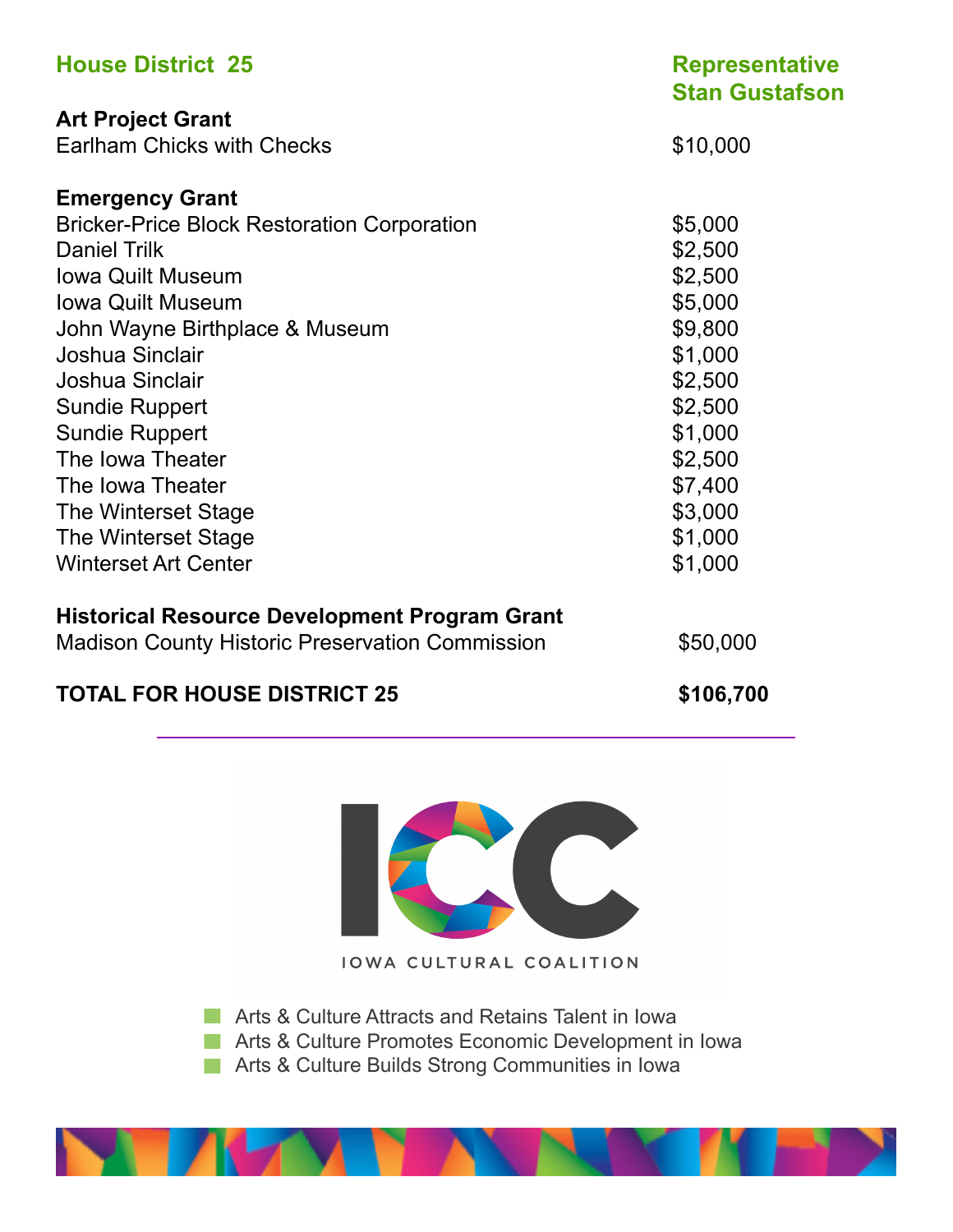| <b>House District 26</b>                                    | <b>Representative</b><br><b>Brooke Boden</b> |
|-------------------------------------------------------------|----------------------------------------------|
| <b>Art Project Grant</b>                                    |                                              |
| Mary Jones                                                  | \$6,000                                      |
| <b>Theatre Midwest</b>                                      | \$8,200                                      |
| <b>Capacity Building Grant</b>                              |                                              |
| <b>Carlisle Area Historical Society</b>                     | \$5,000                                      |
| <b>Certified Local Government Grant</b>                     |                                              |
| <b>Warren County Historic Preservation Commission</b>       | \$10,800                                     |
| <b>Cultural Leadership Partners Program Operating Grant</b> |                                              |
| Des Moines Metro Opera                                      | \$20,000                                     |
| <b>Emergency Grant</b>                                      |                                              |
| <b>Carlisle Area Historical Society</b>                     | \$1,000                                      |
| <b>Carlisle Area Historical Society</b>                     | \$1,500                                      |
| Des Moines Metro Opera                                      | \$175,000                                    |
| Mary Jones                                                  | \$1,000                                      |
| <b>National Balloon Classic</b>                             | \$11,400                                     |
| <b>Theatre Midwest</b>                                      | \$1,500                                      |
| <b>Warren County Historical Society</b>                     | \$2,500                                      |
| <b>Warren County Historical Society</b>                     | \$1,000                                      |
| <b>Historical Resource Development Program Grant</b>        |                                              |
| General Joseph Warren #832 Questers                         | \$5,000                                      |
| <b>TOTAL FOR HOUSE DISTRICT 26</b>                          | \$249,900                                    |
| <b>House District 27</b>                                    | <b>Representative</b>                        |
|                                                             | <b>Joel Fry</b>                              |
| <b>Emergency Grant</b>                                      |                                              |
| <b>Chad Elliott</b>                                         | \$2,500                                      |
| <b>SCIT Theatre</b>                                         | \$2,500                                      |
| <b>TOTAL FOR HOUSE DISTRICT 27</b>                          | \$5,000                                      |

**NEW YORK** 

'N EN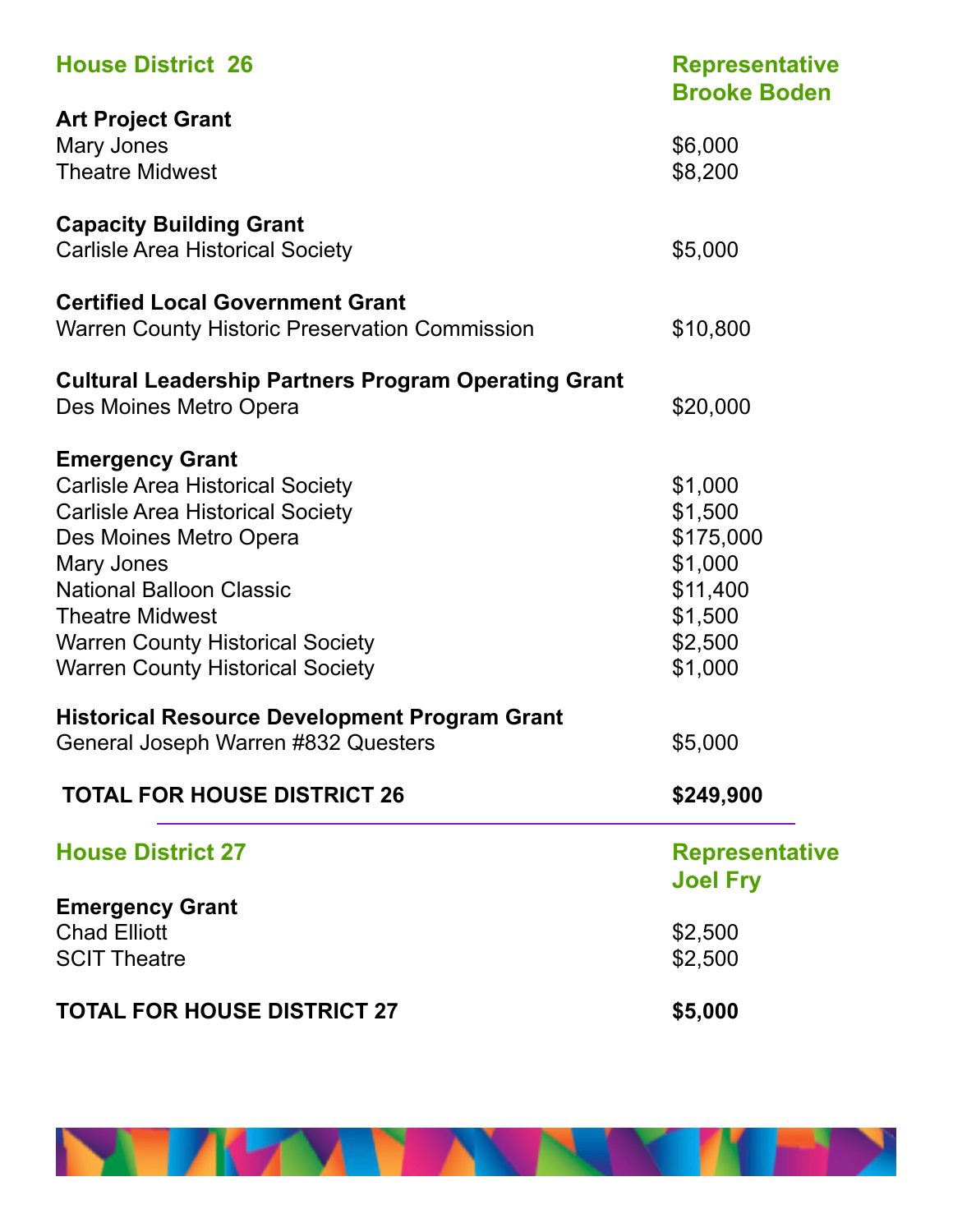| <b>House District 28</b>                  | <b>Representative</b><br><b>Jon Thorup</b> |
|-------------------------------------------|--------------------------------------------|
| <b>Emergency Grant</b>                    |                                            |
| Amy Uthus                                 | \$1,000                                    |
| National Sprint Car Hall of Fame & Museum | \$30,200                                   |
| <b>TOTAL FOR HOUSE DISTRICT 28</b>        | \$31,200                                   |
| <b>House District 29</b>                  | <b>Representative</b>                      |
|                                           | <b>Jon Dunwell</b>                         |
| <b>Art Project Grant</b>                  |                                            |
| <b>Karin Stein</b>                        | \$10,000                                   |
| <b>Emergency Grant</b>                    |                                            |
| Newton Community Theatre Inc.             | \$2,500                                    |
| <b>Newton Community Theatre Inc.</b>      | \$5,000                                    |
| <b>TOTAL FOR HOUSE DISTRICT 29</b>        | \$17,500                                   |
| <b>House District 30</b>                  | <b>Representative</b>                      |
|                                           | <b>Brian K. Lohse</b>                      |
| <b>Emergency Grant</b>                    |                                            |
| <b>Class Act Productions, Inc.</b>        | \$4,000                                    |
| Scott Eggleston                           | \$1,600                                    |
| <b>Tikisha Tutson</b>                     | \$1,000                                    |
| <b>TOTAL FOR HOUSE DISTRICT 30</b>        | \$6,600                                    |
| <b>House District 31</b>                  | <b>Representative</b>                      |
|                                           | <b>Rick L. Olson</b>                       |
| <b>Emergency Grant</b>                    |                                            |
| Des Moines European Heritage Association  | \$3,500                                    |
| Des Moines European Heritage Association  | \$2,500                                    |
| <b>Girls Rock! Des Moines</b>             | \$8,800                                    |
| <b>Girls Rock! Des Moines</b>             | \$2,500                                    |
| <b>Kathleen Darling Short</b>             | \$1,000                                    |
| Kathleen Darling Short                    | \$1,000                                    |
| Rayna Gasteiger                           | \$1,000                                    |
| <b>School Arts Experience Grant</b>       |                                            |
| <b>Girls Rock! Des Moines</b>             | \$5,000                                    |
| <b>TOTAL FOR HOUSE DISTRICT 31</b>        | \$25,300                                   |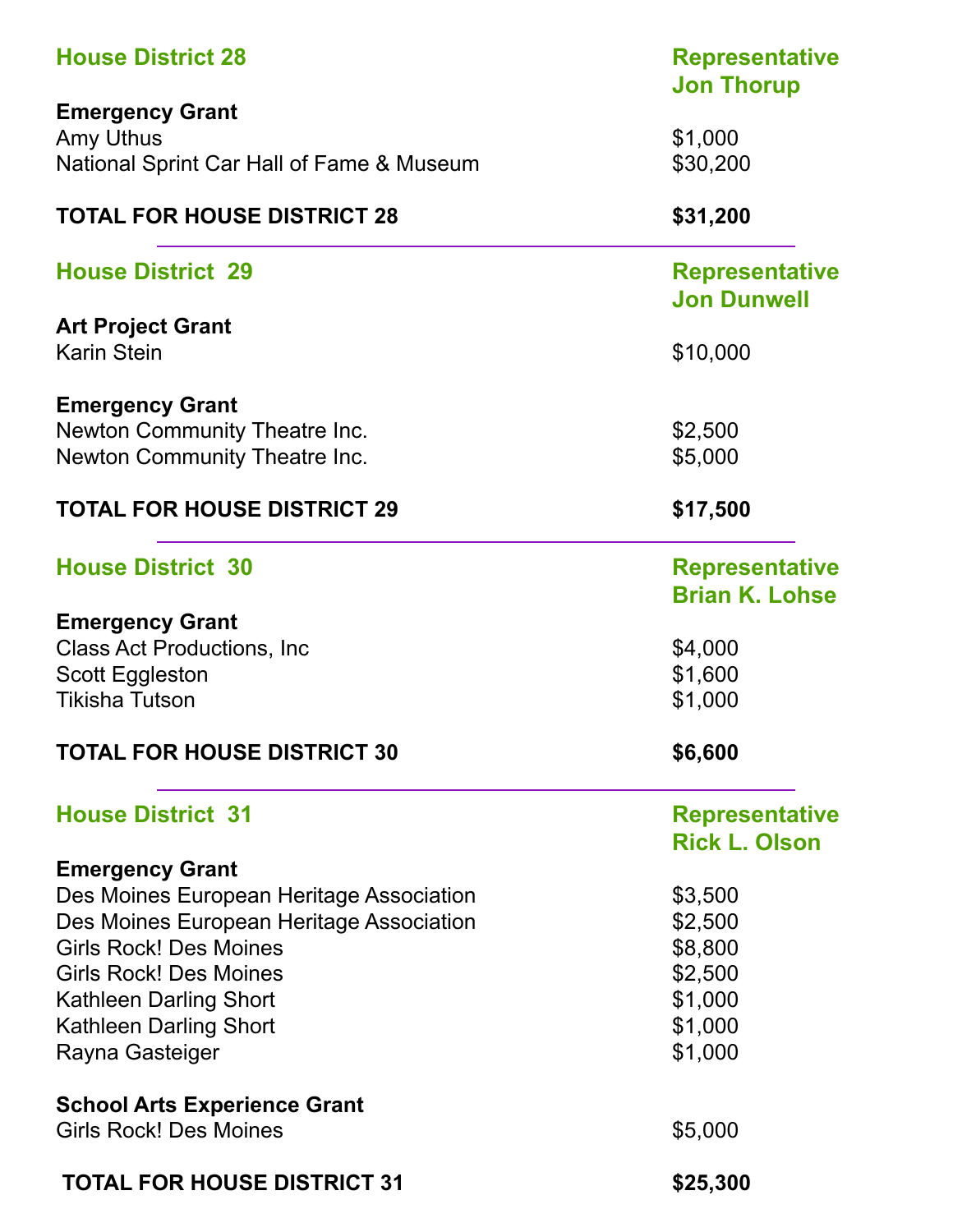| <b>House District 32</b>                                                       | <b>Representative</b><br><b>Ruth Ann Gaines</b> |  |
|--------------------------------------------------------------------------------|-------------------------------------------------|--|
| <b>Art Project Grant</b>                                                       |                                                 |  |
| <b>Gateway Dance Theatre</b>                                                   | \$10,000                                        |  |
| <b>Iowa Latino Community Center</b>                                            | \$9,300                                         |  |
| <b>Capacity Building Grant</b>                                                 |                                                 |  |
| Des Moines Vocal Arts Ensemble                                                 | \$5,000                                         |  |
| <b>Iowa Genealogical Society</b>                                               | \$5,000                                         |  |
| <b>Certified Local Government Grant</b>                                        |                                                 |  |
| Des Moines (city) Historic Preservation Commission                             | \$25,000                                        |  |
| <b>Cultural Leadership Partners Program Operating Grant</b>                    |                                                 |  |
| <b>Greater Des Moines Botanical Garden</b>                                     | \$20,000                                        |  |
| <b>Emergency Grant</b>                                                         |                                                 |  |
| Des Moines Vocal Arts Ensemble                                                 | \$2,500                                         |  |
| Des Moines Vocal Arts Ensemble                                                 | \$5,600                                         |  |
| <b>Gateway Dance Theatre</b>                                                   | \$5,400                                         |  |
| <b>Gateway Dance Theatre</b>                                                   | \$1,000                                         |  |
| Greater Des Moines Botanical Garden                                            | \$18,000                                        |  |
| <b>Greater Des Moines Botanical Garden</b><br><b>Iowa Genealogical Society</b> | \$175,000<br>\$2,500                            |  |
| <b>Iowa Genealogical Society</b>                                               | \$5,000                                         |  |
| <b>Iowa Historical Foundation</b>                                              | \$6,050                                         |  |
| Wooly's                                                                        | \$48,800                                        |  |
|                                                                                |                                                 |  |
| <b>TOTAL FOR HOUSE DISTRICT 32</b>                                             | \$344,150                                       |  |
| <b>House District 33</b>                                                       | <b>Representative</b>                           |  |
|                                                                                | <b>Brian Meyer</b>                              |  |
| <b>Art Project Grant</b>                                                       |                                                 |  |
| Larassa Kabel                                                                  | \$10,000                                        |  |
| <b>Emergency Grant</b>                                                         |                                                 |  |
| <b>Central Iowa Blues Society</b>                                              | \$5,000                                         |  |
| <b>Chad Bassman</b>                                                            | \$2,500                                         |  |
| DeAn Kelly                                                                     | \$1,000                                         |  |
| Italian American Cultural Center of Iowa                                       | \$2,500                                         |  |
| <b>Michael Webster</b>                                                         | \$1,200                                         |  |
| <b>TOTAL FOR HOUSE DISTRICT 33</b>                                             | \$22,200                                        |  |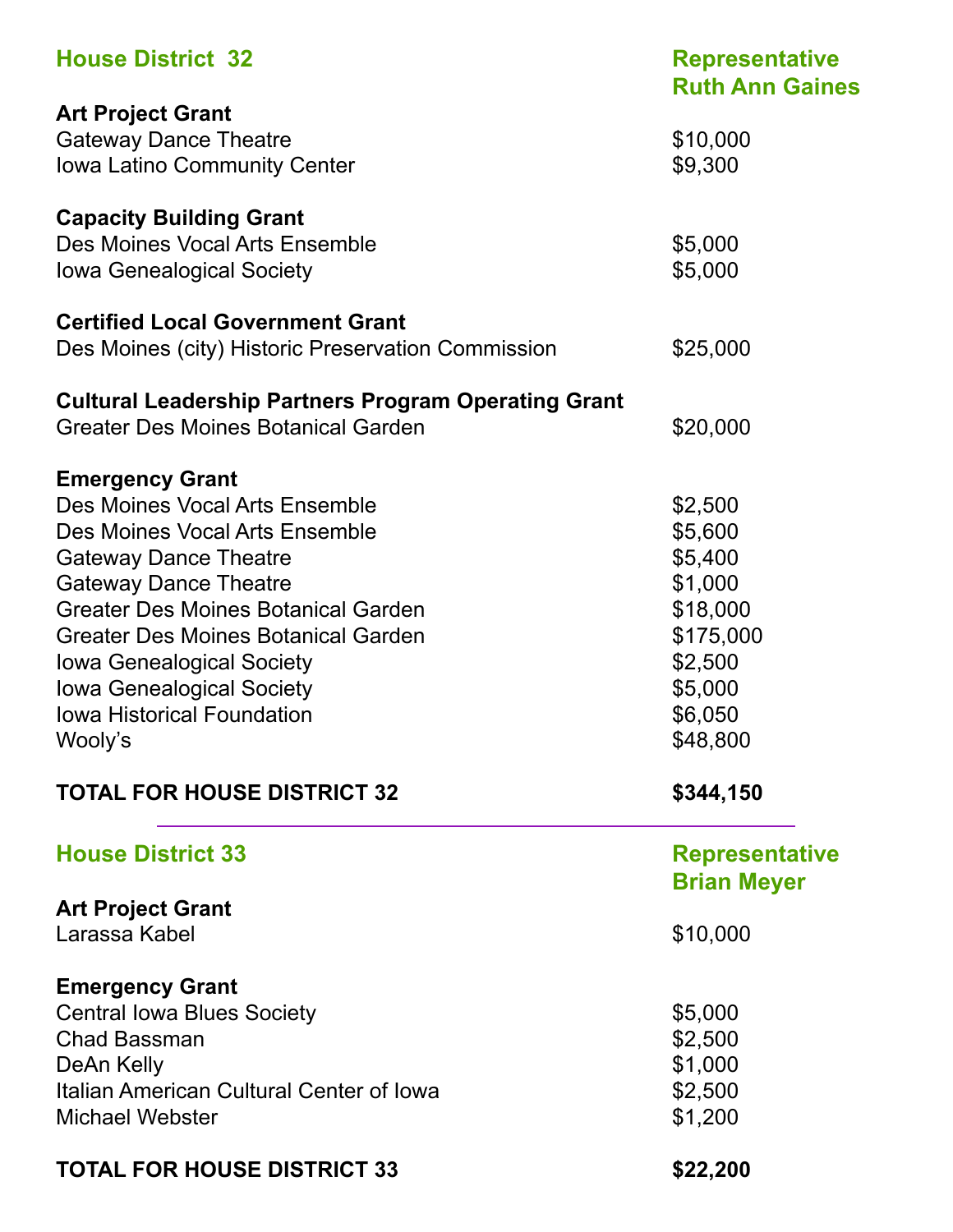| <b>House District 34</b>                              | <b>Representative</b><br><b>Bruce Hunter</b> |
|-------------------------------------------------------|----------------------------------------------|
| <b>Art Project Grant</b>                              |                                              |
| Des Moines Arts Festival                              | \$10,000                                     |
| <b>Great Outdoors Foundation</b>                      | \$10,000                                     |
| <b>Mainframe Studios</b>                              | \$7,865                                      |
| <b>Cultural Leadership Partners Program Operating</b> |                                              |
| <b>Civic Music Association</b>                        | \$10,000                                     |
| Des Moines Performing Arts                            | \$20,000                                     |
| Des Moines Symphony Orchestra & Academy               | \$20,000                                     |
| <b>Hoyt Sherman Place</b>                             | \$20,000                                     |
| Science Center of Iowa                                | \$20,000                                     |
| <b>Emergency Grant</b>                                |                                              |
| <b>Blank Park Zoo</b>                                 | \$18,000                                     |
| <b>Blank Park Zoo</b>                                 | \$175,000                                    |
| <b>Britney Brown</b>                                  | \$1,000                                      |
| <b>Britney Brown</b>                                  | \$5,000                                      |
| <b>Civic Music Association</b>                        | \$4,500                                      |
| <b>Civic Music Association</b>                        | \$56,300                                     |
|                                                       | \$1,000                                      |
| Dang Felton<br>Des Moines Arts Festival               |                                              |
| Des Moines Arts Festival                              | \$14,000<br>\$100,000                        |
|                                                       |                                              |
| Des Moines Performing Arts                            | \$175,000                                    |
| Des Moines Symphony Orchestra & Academy               | \$162,100                                    |
| Gas Lamp                                              | \$18,000                                     |
| <b>Greater Des Moines Music Coalition</b>             | \$9,000                                      |
| <b>Greater Des Moines Music Coalition</b>             | \$43,300                                     |
| Gretchen Bohling                                      | \$1,000                                      |
| Gretchen Bohling                                      | \$4,900                                      |
| <b>Hoyt Sherman Place</b>                             | \$14,000                                     |
| Hoyt Sherman Place Foundation                         | \$108,000                                    |
| I'll Make Me A World in Iowa                          | \$24,600                                     |
| I'll Make Me A World in Iowa                          | \$2,500                                      |
| lowa Hall of Pride                                    | \$5,000                                      |
| lowa Hall of Pride                                    | \$9,000                                      |
| James Romain                                          | \$3,300                                      |
| <b>Jesse Bogenrief</b>                                | \$2,500                                      |
| <b>Jonathan Fusco</b>                                 | \$1,000                                      |
| <b>Justin Norman</b>                                  | \$2,400                                      |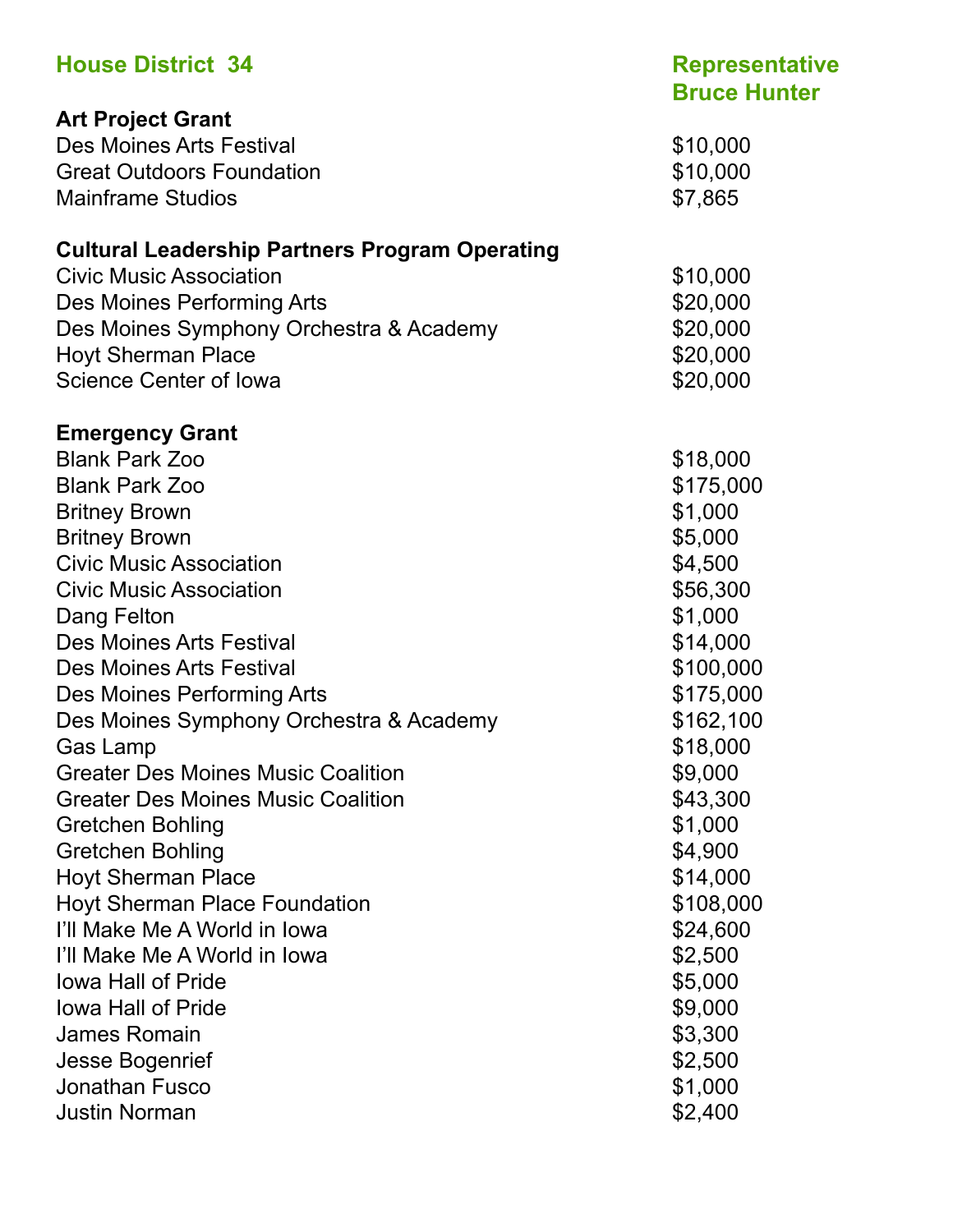### **House District 34 Continued...**

| Laura Formanek                                                                                                     | \$1,000              |
|--------------------------------------------------------------------------------------------------------------------|----------------------|
| Laura Formanek                                                                                                     | \$2,500              |
| <b>Maddy Fusco</b>                                                                                                 | \$2,500              |
| <b>Mainframe Studios</b>                                                                                           | \$5,000              |
| <b>Molly Spain</b>                                                                                                 | \$1,000              |
| Ryan Damman                                                                                                        | \$1,000              |
| <b>Ryan Damman</b>                                                                                                 | \$2,500              |
| <b>Science Center of lowa</b>                                                                                      | \$175,000            |
| <b>Science Center of lowa</b>                                                                                      | \$18,000             |
| <b>Suzanne Corum-Rich</b>                                                                                          | \$5,000              |
| <b>Teehee's Comedy Club</b>                                                                                        | \$8,800              |
| The Afterschool Arts Program                                                                                       | \$4,500              |
| <b>Zachary Brown</b>                                                                                               | \$2,500              |
| <b>Greenlight Grant</b><br><b>Charles Brewton</b><br><b>Justin Norman</b><br><b>Partnership Grant</b>              | \$25,000<br>\$50,000 |
| <b>BRAVO Greater Des Moines</b>                                                                                    | \$1,000              |
| I'll Make Me A World in Iowa                                                                                       | \$10,000             |
| <b>School Arts Experience Grant</b><br><b>Civic Music Association</b><br><b>Greater Des Moines Music Coalition</b> | \$3,125<br>\$10,000  |

## TOTAL FOR HOUSE DISTRICT 34 \$1,406,690



**IOWA CULTURAL COALITION** 

**Arts & Culture Attracts and Retains Talent in Iowa** 

**Arts & Culture Promotes Economic Development in Iowa** 

**Arts & Culture Builds Strong Communities in Iowa**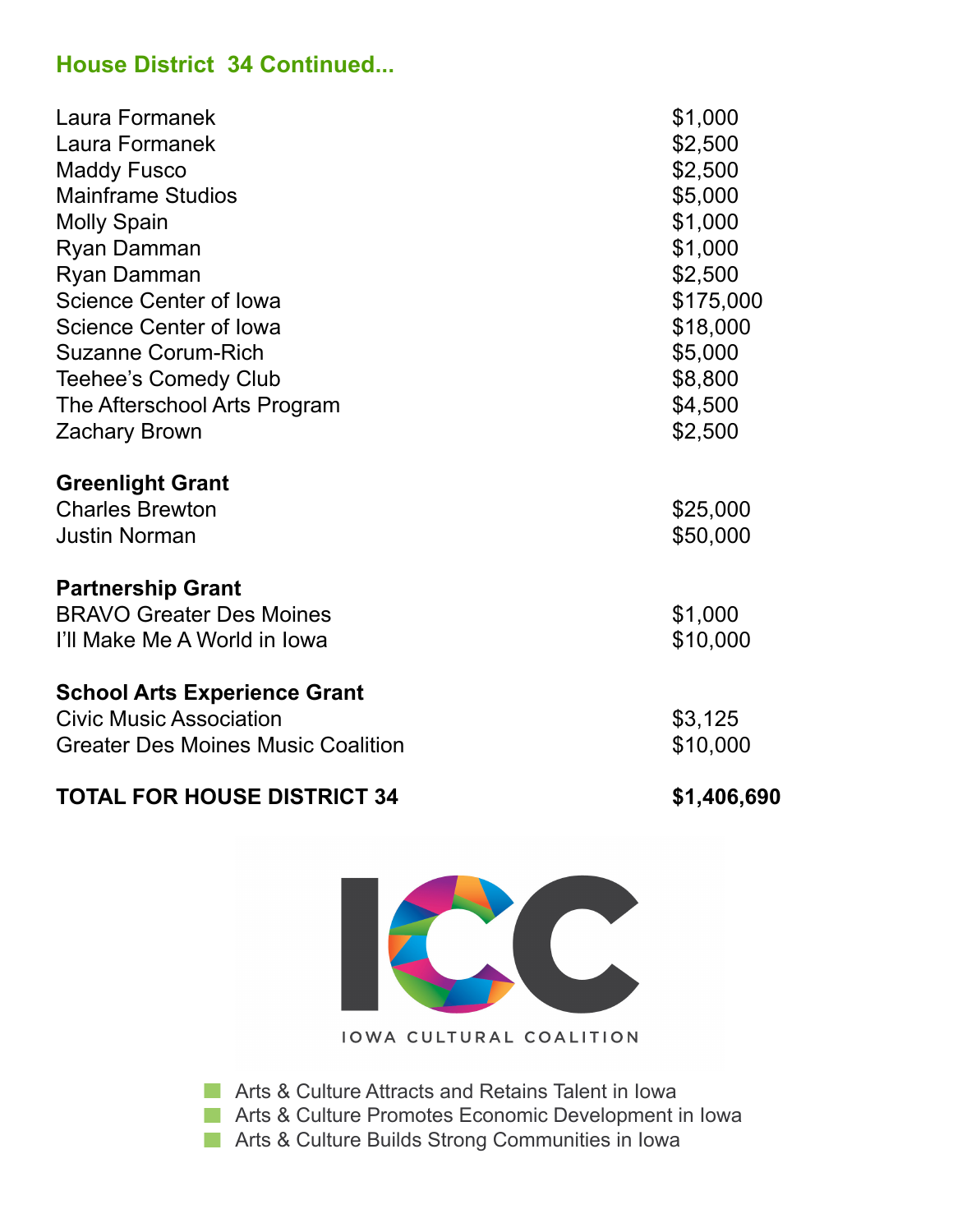| <b>House District 35</b>            | <b>Representative</b><br><b>Ako Abdul-Samad</b> |
|-------------------------------------|-------------------------------------------------|
| <b>Art Project Grant</b>            |                                                 |
| <b>Anderson Gallery</b>             | \$10,000                                        |
| <b>ArtForce lowa</b>                | \$10,000                                        |
| <b>Iowa Stage Theatre Company</b>   | \$10,000                                        |
| <b>Emergency Grant</b>              |                                                 |
| Anna Gebhardt                       | \$5,000                                         |
| <b>ArtForce lowa</b>                | \$4,500                                         |
| <b>ArtForce lowa</b>                | \$36,000                                        |
| Cynthia O'Hern                      | \$1,000                                         |
| Cynthia O'Hern                      | \$3,800                                         |
| <b>Des Moines Choral Society</b>    | \$2,500                                         |
| Des Moines Film Society             | \$5,000                                         |
| <b>Drake University</b>             | \$7,800                                         |
| <b>Holly Sells</b>                  | \$2,500                                         |
| <b>Holly Sells</b>                  | \$1,000                                         |
| Iowa Stage Theatre Company          | \$10,400                                        |
| Iowa Stage Theatre Company          | \$4,500                                         |
| Karla Conrad                        | \$1,000                                         |
| Lefty's Live Music, LLC             | \$17,000                                        |
| Marquas Ashworth                    | \$5,000                                         |
| Marquas Ashworth                    | \$1,000                                         |
| <b>Molly Free</b>                   | \$2,500                                         |
| <b>Molly Free</b>                   | \$1,000                                         |
| <b>Station 1 Records</b>            | \$7,600                                         |
| Tai Village, Inc.                   | \$2,500                                         |
| Tai Village, Inc.                   | \$7,000                                         |
| Tai Village, Inc.                   | \$4,627                                         |
| <b>School Arts Experience Grant</b> |                                                 |
| <b>ArtForce lowa</b>                | \$10,000                                        |
| <b>TOTAL FOR HOUSE DISTRICT 35</b>  | \$173,277                                       |

**TEP** 

W

**NIKAY NAMA**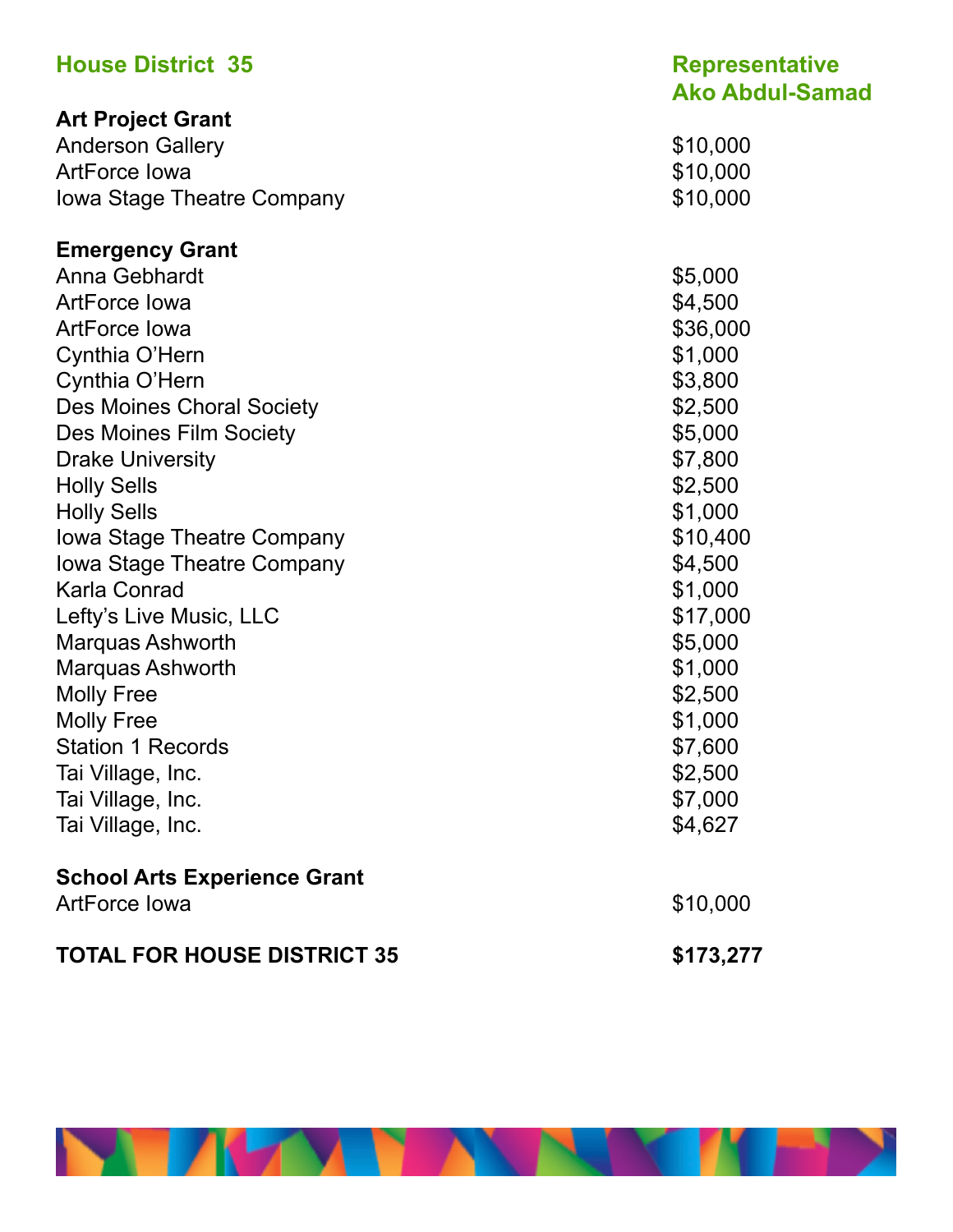| <b>House District 36</b>           | <b>Representative</b><br><b>Marti Anderson</b> |
|------------------------------------|------------------------------------------------|
| <b>Art Project Grant</b>           |                                                |
| <b>Brittany Brooke Crow</b>        | \$4,885                                        |
| <b>Kenneth James</b>               | \$7,500                                        |
| <b>Capacity Building Grant</b>     |                                                |
| Des Moines Young Artists' Theatre  | \$5,000                                        |
| <b>Emergency Grant</b>             |                                                |
| <b>Allison Metzger</b>             | \$1,000                                        |
| <b>Blaise Rothwell</b>             | \$2,500                                        |
| <b>Brittany Brooke Crow</b>        | \$1,000                                        |
| Des Moines Young Artists' Theatre  | \$5,000                                        |
| <b>Gregory Oakes</b>               | \$4,600                                        |
| Iowa International Center          | \$4,500                                        |
| Jennifer Wohlenhaus Bloomberg      | \$2,500                                        |
| <b>Josh Alton</b>                  | \$2,500                                        |
| Kathleen Roling                    | \$2,200                                        |
| <b>Martin Botts</b>                | \$1,000                                        |
| Meanz Chan                         | \$1,000                                        |
| Nathan Wright                      | \$1,000                                        |
| <b>Phillip Young</b>               | \$1,000                                        |
| <b>Pyramid Theatre Company</b>     | \$22,000                                       |
| Tony Bohnenkamp                    | \$2,500                                        |
| <b>TOTAL FOR HOUSE DISTRICT 36</b> | \$71,685                                       |
| <b>House District 37</b>           | <b>Representative</b>                          |
|                                    | <b>Mike Bousselot</b>                          |
| <b>Capacity Building Grant</b>     |                                                |
| <b>Central lowa Wind Ensemble</b>  | \$5,000                                        |
| <b>Emergency Grant</b>             |                                                |
| <b>Ankeny Community Chorus</b>     | \$1,000                                        |
| <b>Ankeny Community Chorus</b>     | \$1,500                                        |
| Turner Center Jazz Orchestra       | \$7,000                                        |
| <b>TOTAL FOR HOUSE DISTRICT 37</b> | \$14,500                                       |

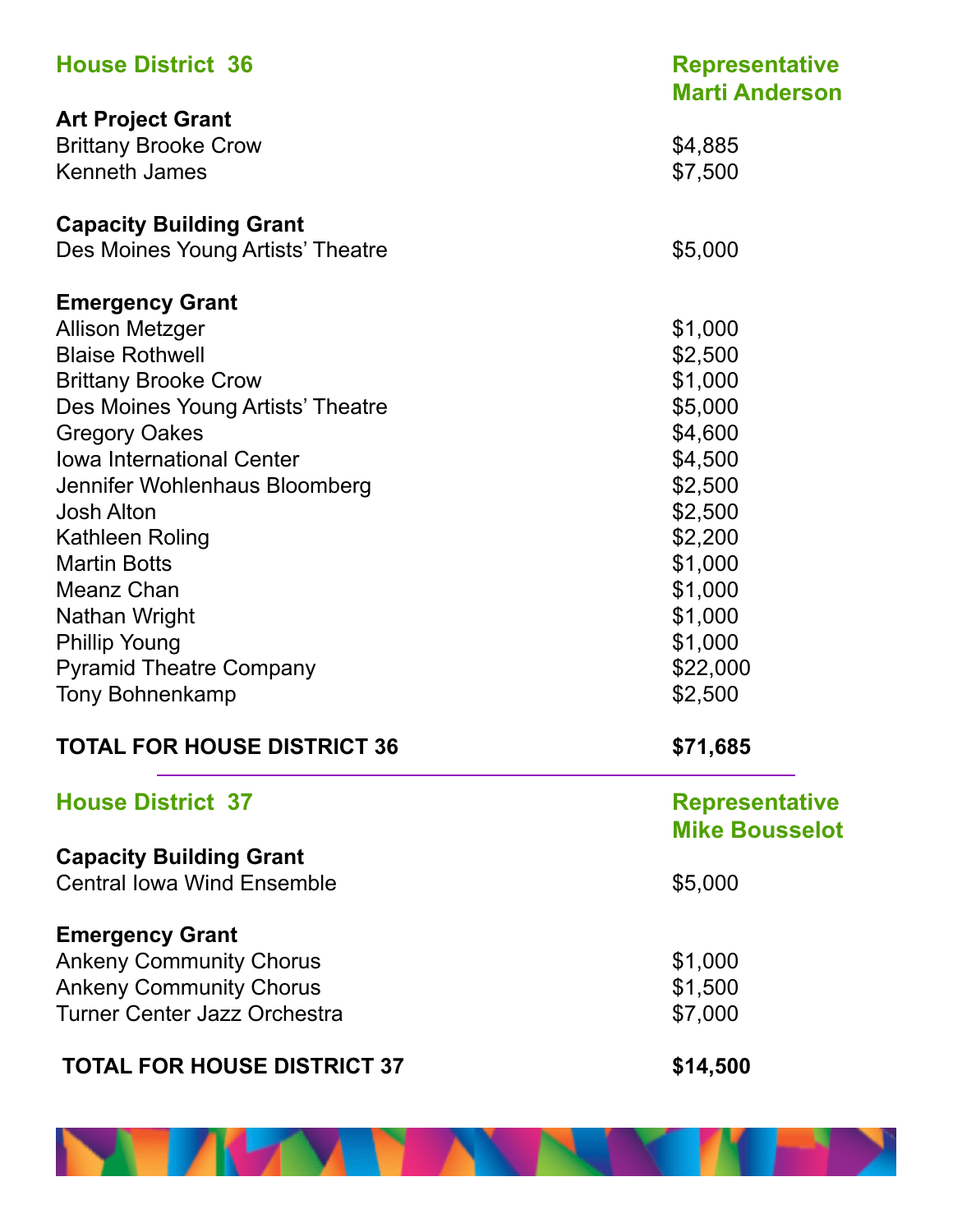| <b>House District 38</b>           | <b>Representative</b><br><b>Garrett Goble</b> |  |
|------------------------------------|-----------------------------------------------|--|
| <b>Art Project Grant</b>           |                                               |  |
| Jonathan Sharp                     | \$10,000                                      |  |
| <b>Capacity Building Grant</b>     |                                               |  |
| <b>Ankeny Community Theatre</b>    | \$5,000                                       |  |
| <b>Emergency Grant</b>             |                                               |  |
| Andrea Wilson                      | \$1,100                                       |  |
| <b>Ankeny Art Center</b>           | \$5,000                                       |  |
| <b>Ankeny Art Center</b>           | \$4,500                                       |  |
| Jonathan Sharp                     | \$5,000                                       |  |
| Royal Ballet of Iowa               | \$2,500                                       |  |
| <b>TOTAL FOR HOUSE DISTRICT 38</b> | \$33,100                                      |  |
| <b>House District 39</b>           | <b>Representative</b>                         |  |
|                                    | <b>Eddie Andrews</b>                          |  |
| <b>Emergency Grant</b>             |                                               |  |
| <b>Adventures in Social Drama</b>  | \$1,500                                       |  |
| <b>Adventures in Social Drama</b>  | \$1,000                                       |  |
| <b>Buffalo Bonker</b>              | \$2,500                                       |  |
| <b>Kelly Schulte</b>               | \$2,500                                       |  |
| <b>TOTAL FOR HOUSE DISTRICT 39</b> | \$7,500                                       |  |



**Arts & Culture Attracts and Retains Talent in Iowa** 

**Arts & Culture Promotes Economic Development in Iowa** 

**Arts & Culture Builds Strong Communities in Iowa**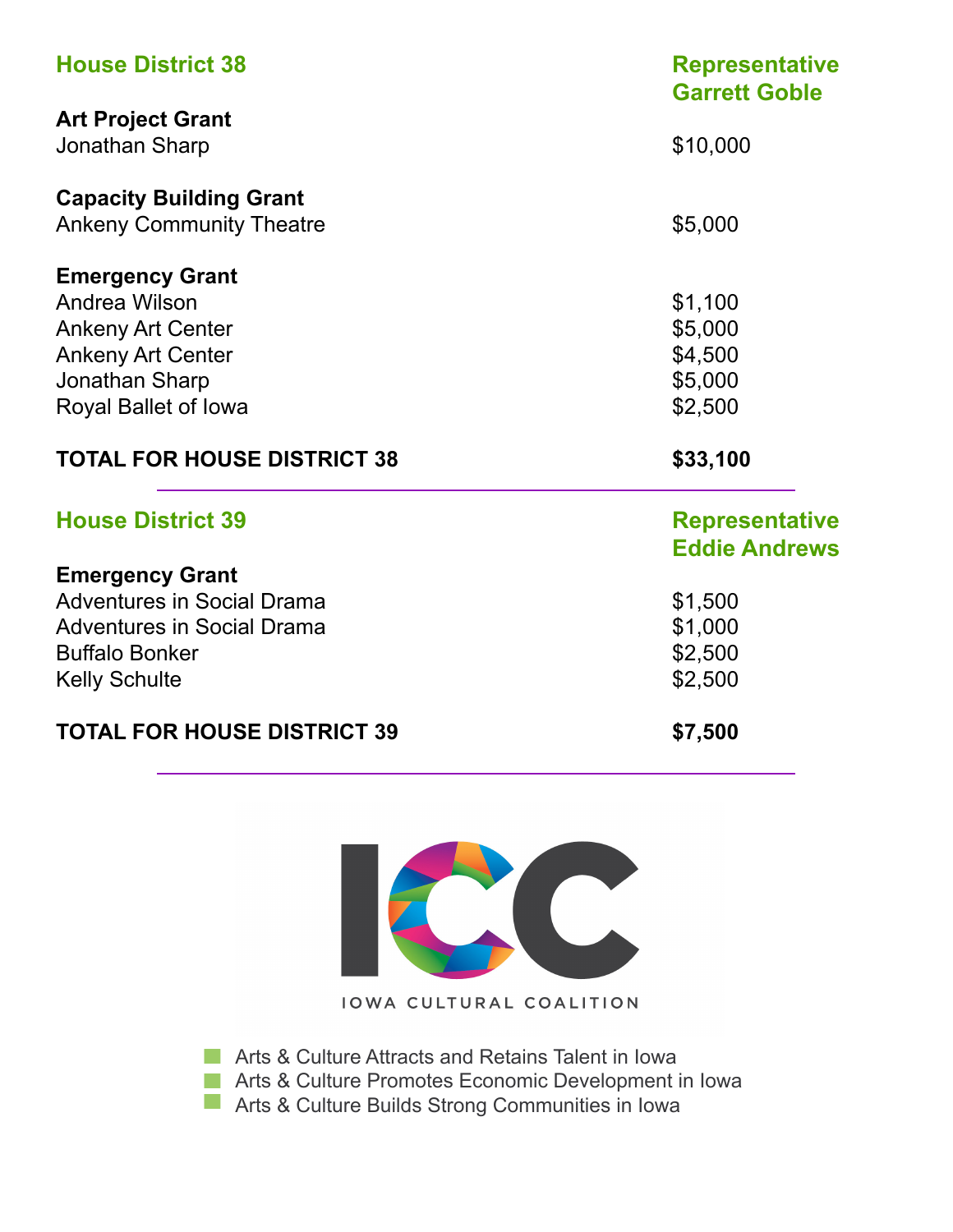| <b>House District 40</b>                                                                                                                                                                                              | <b>Representative</b><br><b>John Forbes</b>                                            |
|-----------------------------------------------------------------------------------------------------------------------------------------------------------------------------------------------------------------------|----------------------------------------------------------------------------------------|
| <b>Art Project Grant</b><br><b>Girl Scouts of Greater Iowa</b>                                                                                                                                                        | \$5,738                                                                                |
| <b>Cultural Leadership Partners Program Operating Grant</b><br><b>CultureALL</b>                                                                                                                                      | \$10,000                                                                               |
| <b>Emergency Grant</b><br>Alexandra Lihs<br><b>CultureALL</b><br>Jessica Quinn<br>Living History Farms<br><b>Living History Farms</b><br><b>Matthew Halbert</b><br><b>Michelle Hockett</b><br><b>Michelle Hockett</b> | \$1,000<br>\$4,500<br>\$1,000<br>\$18,000<br>\$92,700<br>\$2,500<br>\$2,500<br>\$1,000 |
| <b>Historical Resource Development Program Grant</b><br>Living History Farms<br><b>TOTAL FOR HOUSE DISTRICT 40</b>                                                                                                    | \$7,875<br>\$146,803                                                                   |



**Arts & Culture Attracts and Retains Talent in Iowa** 

- **Arts & Culture Promotes Economic Development in Iowa**
- **Arts & Culture Builds Strong Communities in Iowa**

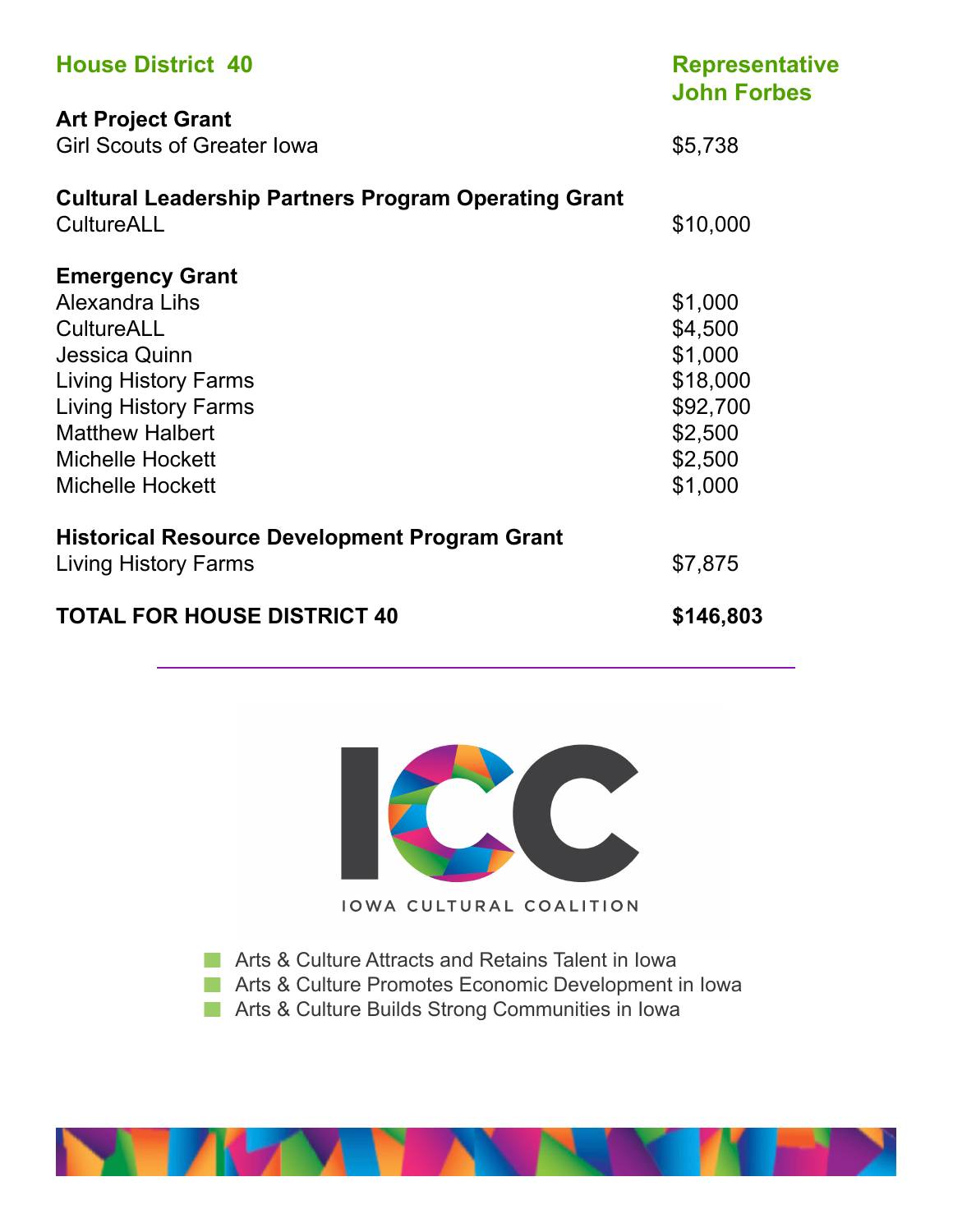| <b>House District 41</b>                                | <b>Representative</b><br><b>Jo Oldson</b> |
|---------------------------------------------------------|-------------------------------------------|
| <b>Art Project Grant</b>                                |                                           |
| <b>City Voices</b>                                      | \$3,705                                   |
| <b>Artist Fellowship</b>                                |                                           |
| Levi Robb                                               | \$10,000                                  |
| <b>Olivia Valentine</b>                                 | \$10,000                                  |
| <b>Cultural Heritage Project Grant</b>                  |                                           |
| Des Moines Park and Recreation Foundation               | \$10,000                                  |
| <b>Cultural Leadership Partners Program Operating</b>   |                                           |
| Des Moines Art Center                                   | \$20,000                                  |
| <b>Salisbury House</b>                                  | \$15,000                                  |
| <b>Emergency Grant</b>                                  |                                           |
| <b>Abigail Sawyer</b>                                   | \$2,500                                   |
| <b>Andrew Poppen</b>                                    | \$1,000                                   |
| <b>Bruce Bales</b>                                      | \$1,000                                   |
| <b>Charlie Stover</b>                                   | \$1,000                                   |
| <b>Christopher Maharry</b>                              | \$2,500                                   |
| <b>City Sounds: The Des Moines Public Piano Project</b> | \$5,700                                   |
| <b>City Voices</b>                                      | \$4,000                                   |
| Des Moines Art Center                                   | \$18,000                                  |
| Des Moines Gay Men's Chorus                             | \$12,000                                  |
| Des Moines Gay Men's Chorus                             | \$2,500                                   |
| Des Moines Playhouse                                    | \$18,000                                  |
| Des Moines Playhouse                                    | \$112,500                                 |
| Des Moines Water Works Park Foundation                  | \$17,700                                  |
| <b>Dylan Sires</b>                                      | \$1,000                                   |
| Eli Clark                                               | \$1,300                                   |
| <b>First Fleet Concerts</b>                             | \$28,600                                  |
| <b>Greater Des Moines Public Art Foundation</b>         | \$11,500                                  |
| <b>Iowa Youth Chorus</b>                                | \$2,500                                   |
| Isiserettes Drill & Drum Corps                          | \$2,500                                   |
| <b>Isiserettes Drill &amp; Drum Corps</b>               | \$5,000                                   |
| Jami Milne                                              | \$1,000                                   |
| Jordan Weber                                            | \$1,000                                   |
| <b>Kristian Day</b>                                     | \$1,000                                   |
| Lorenzo Sandoval                                        | \$1,000                                   |
| <b>Rachel Buse</b>                                      | \$1,000                                   |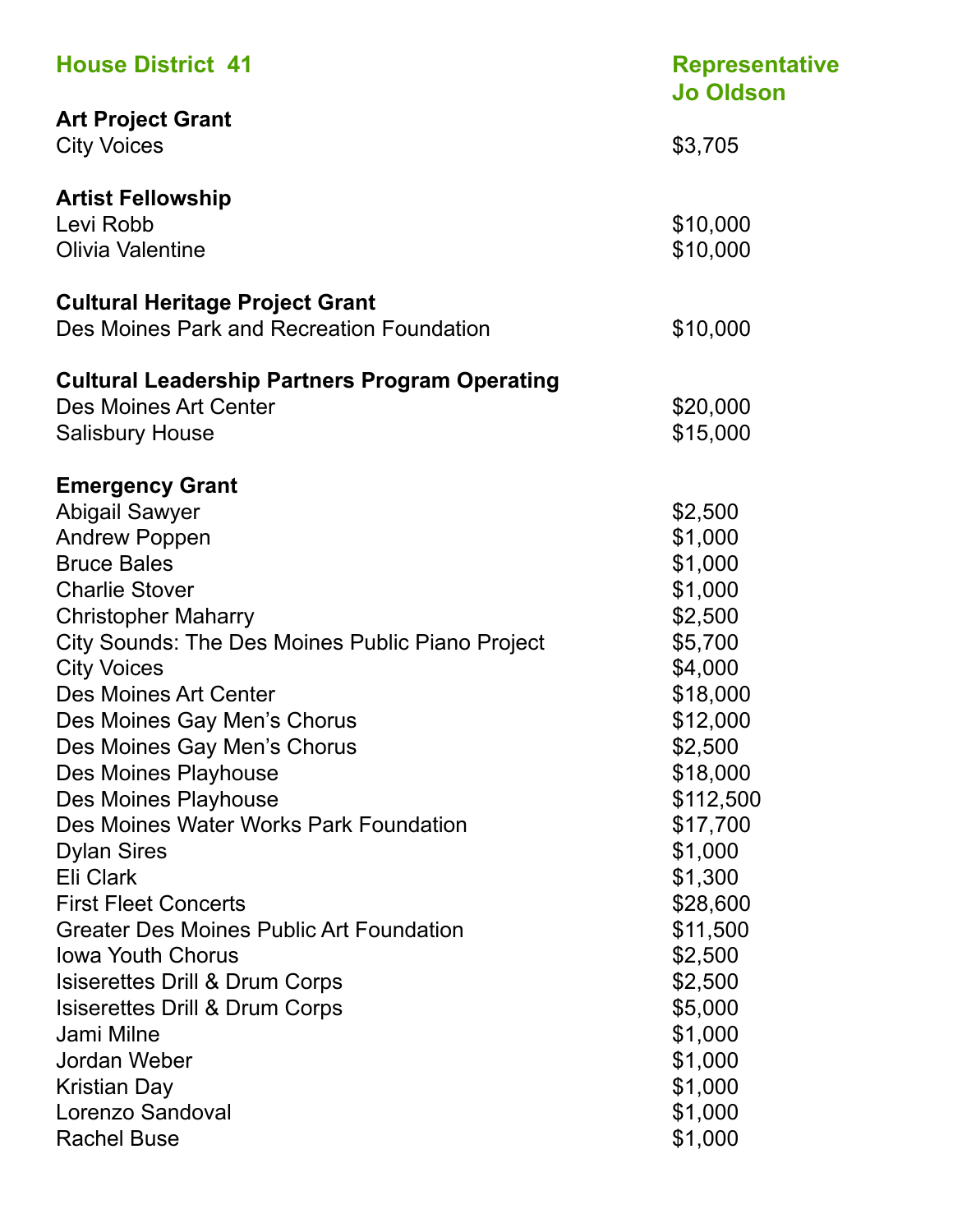### **House District 41 Continued...**

| <b>Salisbury House</b>              | \$14,000  |
|-------------------------------------|-----------|
| <b>Salisbury House</b>              | \$5,000   |
| <b>Salisbury House</b>              | \$69,200  |
| <b>Sharon Stover</b>                | \$1,000   |
| <b>Spencer Smith</b>                | \$1,000   |
| XBK, LLC                            | \$8,800   |
| <b>School Arts Experience Grant</b> |           |
| <b>City Voices</b>                  | \$1,005   |
| <b>TOTAL FOR HOUSE DISTRICT 41</b>  | \$424,510 |



- **Arts & Culture Attracts and Retains Talent in Iowa**
- **Arts & Culture Promotes Economic Development in Iowa**
- **Arts & Culture Builds Strong Communities in Iowa**

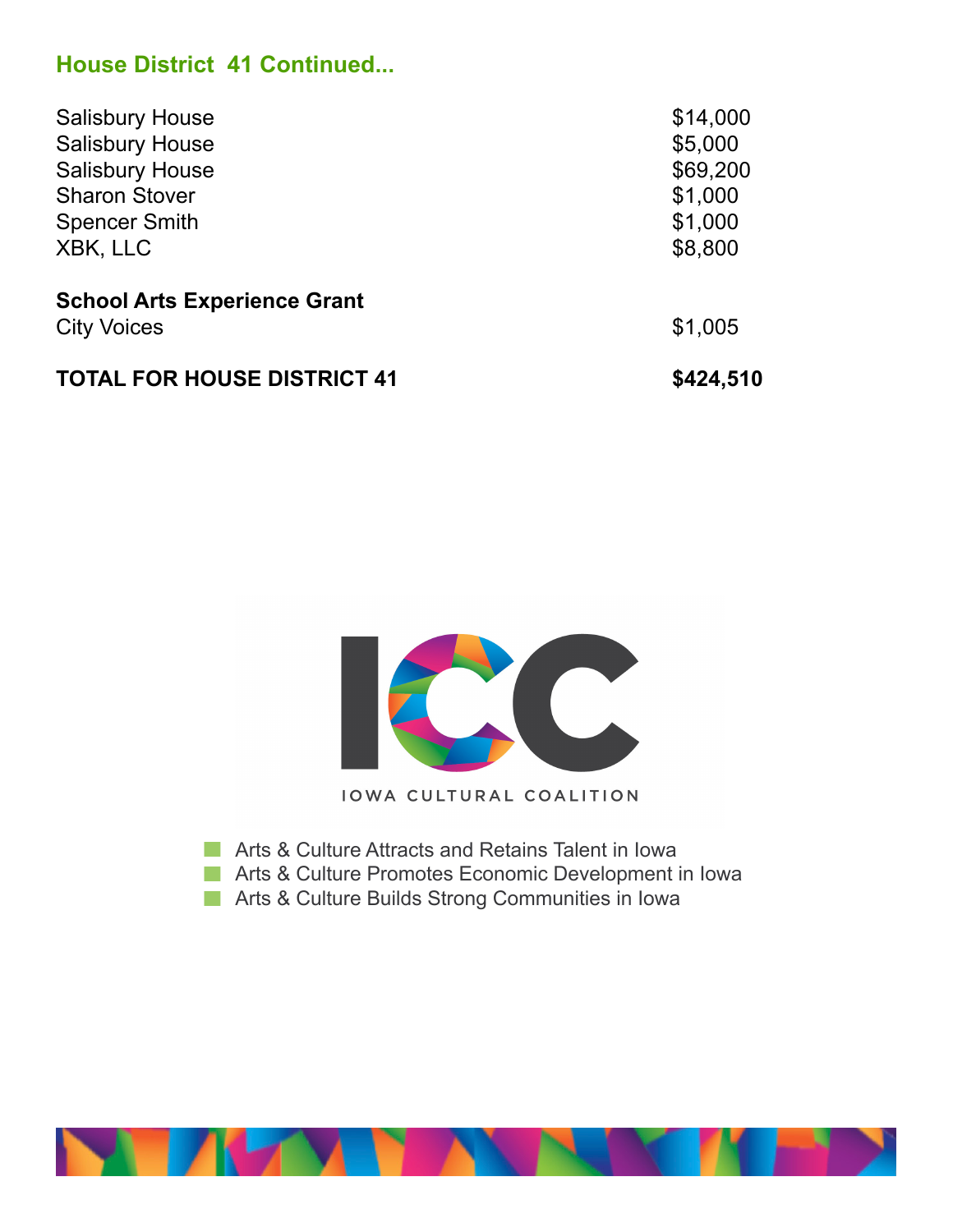| <b>House District 42</b>                                    | <b>Representative</b><br><b>Kristin Sunde</b> |
|-------------------------------------------------------------|-----------------------------------------------|
| <b>Art Project Grant</b>                                    |                                               |
| Can Play                                                    | \$10,000                                      |
| <b>Capacity Building Grant</b>                              |                                               |
| <b>Tallgrass Theatre Company</b>                            | \$5,000                                       |
| <b>Cultural Leadership Partners Program Operating Grant</b> |                                               |
| <b>Ballet Des Moines</b>                                    | \$15,000                                      |
| <b>Emergency Grant</b>                                      |                                               |
| <b>Ballet Des Moines</b>                                    | \$57,800                                      |
| <b>Ballet Des Moines</b>                                    | \$9,000                                       |
| Funny Bone Comedy Club of Des Moines                        | \$48,400                                      |
| <b>Historic Valley Junction Foundation</b>                  | \$4,500                                       |
| <b>Jack Meggers</b>                                         | \$1,000                                       |
| <b>Julia Franklin</b>                                       | \$1,700                                       |
| <b>Kathleen Hurley</b>                                      | \$1,000                                       |
| Linda Lewis                                                 | \$2,500                                       |
| <b>Scott Brunscheen</b>                                     | \$2,500                                       |
| <b>Tallgrass Theatre Company</b>                            | \$2,500                                       |
| <b>Tallgrass Theatre Company</b>                            | \$7,000                                       |
| <b>West Des Moines Historical Society</b>                   | \$13,000                                      |
| <b>West Des Moines Historical Society</b>                   | \$4,500                                       |
| <b>Historical Resource Development Program Grant</b>        |                                               |
| <b>West Des Moines Historical Society</b>                   | \$3,500                                       |
| <b>TOTAL FOR HOUSE DISTRICT 42</b>                          | \$188,900                                     |

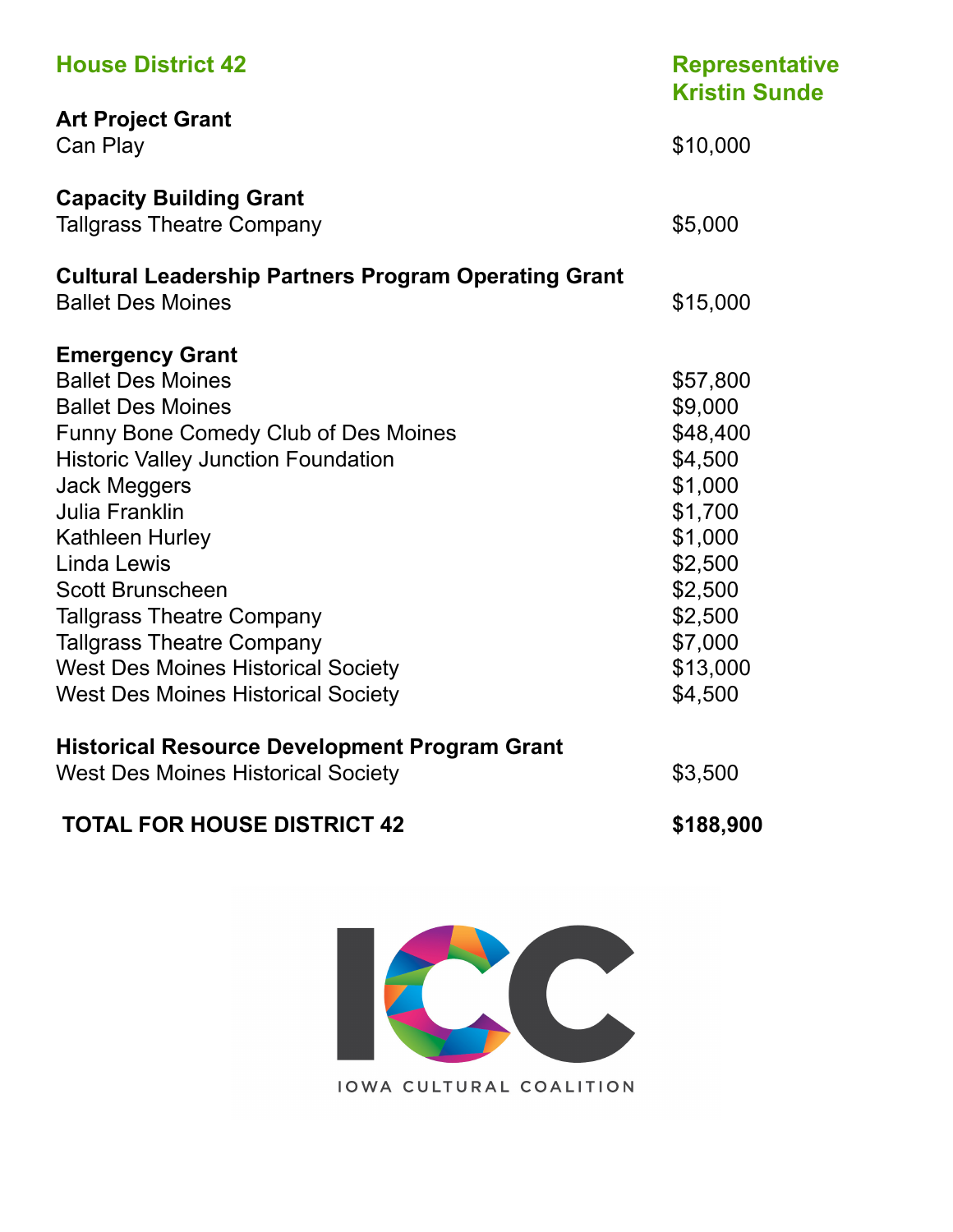| <b>House District 43</b><br><b>Art Project Grant</b> | <b>Representative</b><br><b>Jennifer Konfrst</b> |  |
|------------------------------------------------------|--------------------------------------------------|--|
|                                                      |                                                  |  |
| Amenda Tate                                          | \$10,000                                         |  |
| <b>Link Associates</b>                               | \$1,150                                          |  |
| <b>Emergency Grant</b>                               |                                                  |  |
| Amenda Tate                                          | \$1,000                                          |  |
| Amenda Tate                                          | \$5,000                                          |  |
| Des Moines Children's Museum                         | \$5,000                                          |  |
| <b>Elizabeth DeTaeye</b>                             | \$1,000                                          |  |
| <b>Heartland Youth Choir</b>                         | \$21,300                                         |  |
| John Busbee                                          | \$2,500                                          |  |
| <b>Mark Dorr</b>                                     | \$2,300                                          |  |
| Paige Connolly                                       | \$1,000                                          |  |
| Robert John Ford                                     | \$1,000                                          |  |
| Robert John Ford                                     | \$5,000                                          |  |
| <b>Steven Charlson</b>                               | \$2,500                                          |  |
| Vanessa McNeal-Atadoga                               | \$1,000                                          |  |
| Vanessa McNeal-Atadoga                               | \$5,000                                          |  |
| <b>TOTAL FOR HOUSE DISTRICT 43</b>                   | \$64,750                                         |  |
| <b>House District 44</b>                             | <b>Representative</b>                            |  |
|                                                      | <b>Kenan Judge</b>                               |  |
| <b>Emergency Grant</b>                               |                                                  |  |
| Craig Irvin                                          | \$1,000                                          |  |
| Craig Irvin                                          | \$2,500                                          |  |
| Jenna Brownlee                                       | \$2,500                                          |  |
| <b>TOTAL FOR HOUSE DISTRICT 44</b>                   | \$6,000                                          |  |

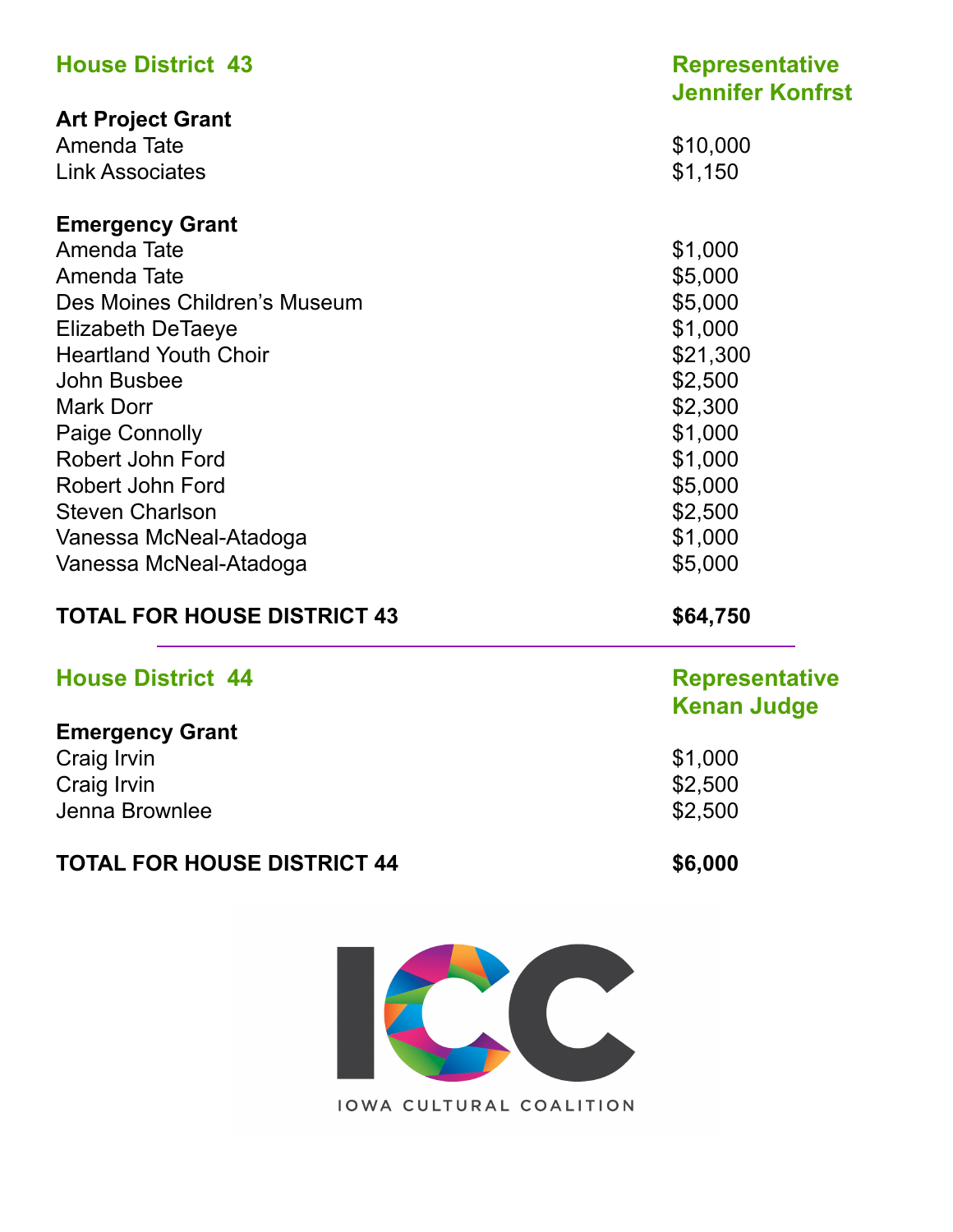| <b>House District 45</b>                                                                                                                                                                                                                                                                                                                                                                                                     | <b>Representative</b><br><b>Beth Wessel-Kroeschel</b>                                                                                                              |
|------------------------------------------------------------------------------------------------------------------------------------------------------------------------------------------------------------------------------------------------------------------------------------------------------------------------------------------------------------------------------------------------------------------------------|--------------------------------------------------------------------------------------------------------------------------------------------------------------------|
| <b>Art Project Grant</b><br>Ames International Orchestra Festival Association                                                                                                                                                                                                                                                                                                                                                | \$10,000                                                                                                                                                           |
| <b>Artist Fellowship</b><br><b>Catherine Reinhart</b>                                                                                                                                                                                                                                                                                                                                                                        | \$10,000                                                                                                                                                           |
| <b>Capacity Building Grant</b><br><b>Story Theater Company</b>                                                                                                                                                                                                                                                                                                                                                               | \$5,000                                                                                                                                                            |
| <b>Emergency Grant</b><br><b>ACTORS</b><br><b>ACTORS</b><br><b>Ames History Museum</b><br><b>Ames History Museum</b><br><b>Catherine Reinhart</b><br><b>City of Ames</b><br>Dan Kemp<br><b>Erin Carpenter</b><br>India Cultural Association of Central Iowa<br><b>Matthew Cullen</b><br><b>Matthew Cullen</b><br><b>Michael Londra</b><br>Octagon Center for the Arts<br>Octagon Center for the Arts<br>Rahele Jomepour Bell | \$7,000<br>\$2,500<br>\$5,000<br>\$4,500<br>\$1,000<br>\$5,000<br>\$1,000<br>\$1,000<br>\$1,500<br>\$1,000<br>\$2,500<br>\$2,500<br>\$22,000<br>\$4,500<br>\$1,000 |
| <b>Story Theater Company</b><br><b>Story Theater Company</b>                                                                                                                                                                                                                                                                                                                                                                 | \$8,700<br>\$2,500                                                                                                                                                 |

### **TOTAL FOR HOUSE DISTRICT 45** \$98,200

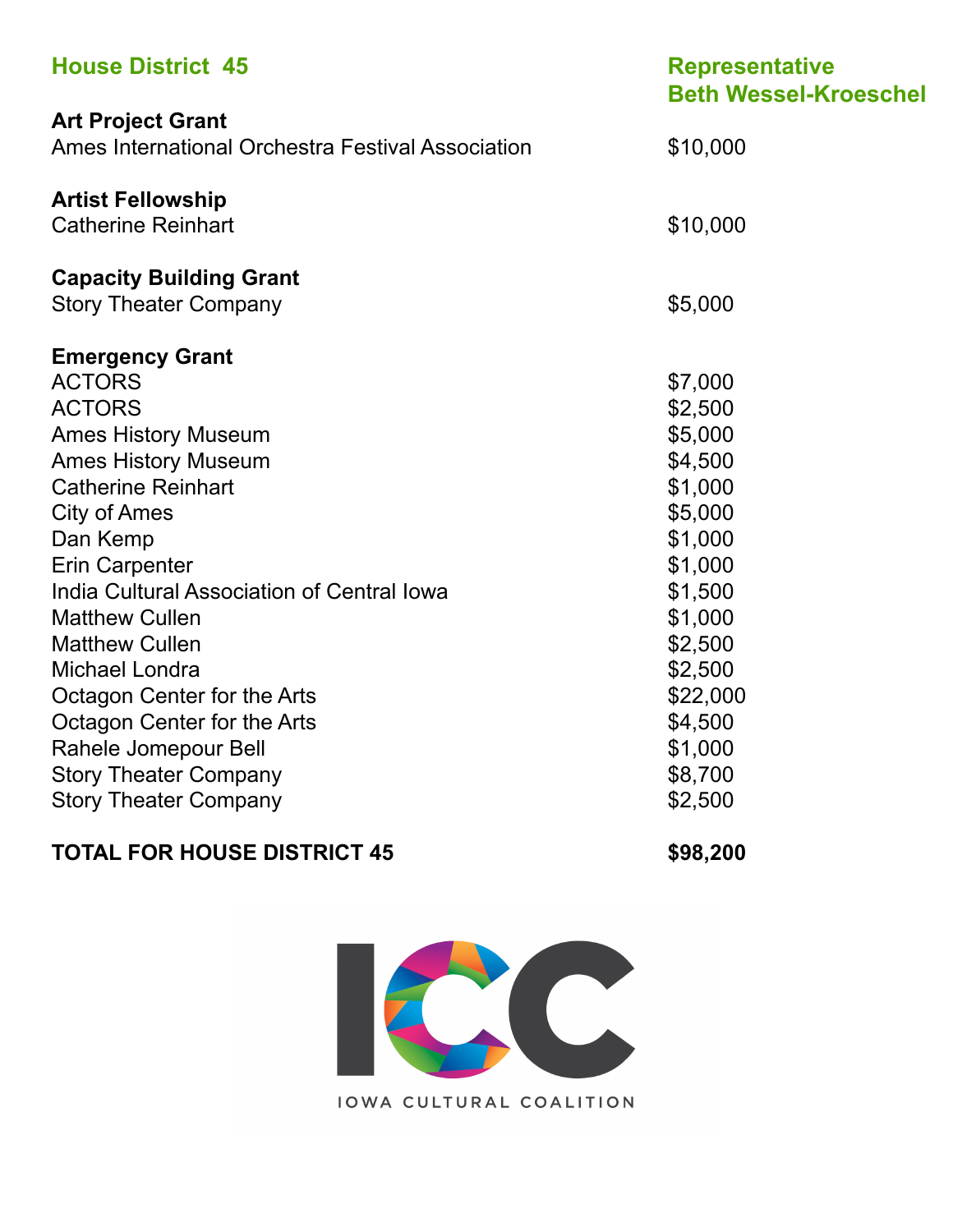| <b>House District 46</b>                                                                                                                             | <b>Representative</b><br><b>Ross Wilburn</b>  |
|------------------------------------------------------------------------------------------------------------------------------------------------------|-----------------------------------------------|
| <b>Art Project Grant</b><br><b>Ames Community Arts Council</b><br>Kristin Roach<br><b>University Museums</b>                                         | \$10,000<br>\$5,005<br>\$10,000               |
| <b>Artist Fellowship</b><br><b>Tiberiu Chelcea</b>                                                                                                   | \$10,000                                      |
| <b>Emergency Grant</b><br>Ames Town and Gown Chamber Music Association<br>Ames Town and Gown Chamber Music Association<br><b>Stephens Auditorium</b> | \$5,000<br>\$2,372<br>\$118,000               |
| <b>Historical Resource Development Program Grant</b><br>Iowa State University of Science and Technology                                              | \$21,093                                      |
| <b>TOTAL FOR HOUSE DISTRICT 46</b>                                                                                                                   | \$181,470                                     |
|                                                                                                                                                      |                                               |
| <b>House District 47</b>                                                                                                                             | <b>Representative</b><br><b>Phil Thompson</b> |
| <b>Emergency Grant</b>                                                                                                                               |                                               |
| <b>Boone County Historical Society</b>                                                                                                               | \$5,000                                       |
| <b>Greene County Historical Society</b>                                                                                                              | \$2,500                                       |
| <b>History Boy Theatre Company</b>                                                                                                                   | \$2,500                                       |
| <b>Iowa Arboretum</b>                                                                                                                                | \$4,500                                       |
| <b>Iowa Arboretum</b>                                                                                                                                | \$46,000                                      |
| <b>Iowa Railroad Historical Society</b>                                                                                                              | \$14,000                                      |
| Iowa Railroad Historical Society                                                                                                                     | \$37,400                                      |
| <b>Pam Dennis</b>                                                                                                                                    | \$1,000                                       |
| <b>Toby Klauenberg</b>                                                                                                                               | \$1,000                                       |
| <b>YMCA Facility Improvement Grant</b>                                                                                                               |                                               |
| <b>YMCA Camp</b>                                                                                                                                     | \$71,500                                      |

**NEW YORK** 

'N EN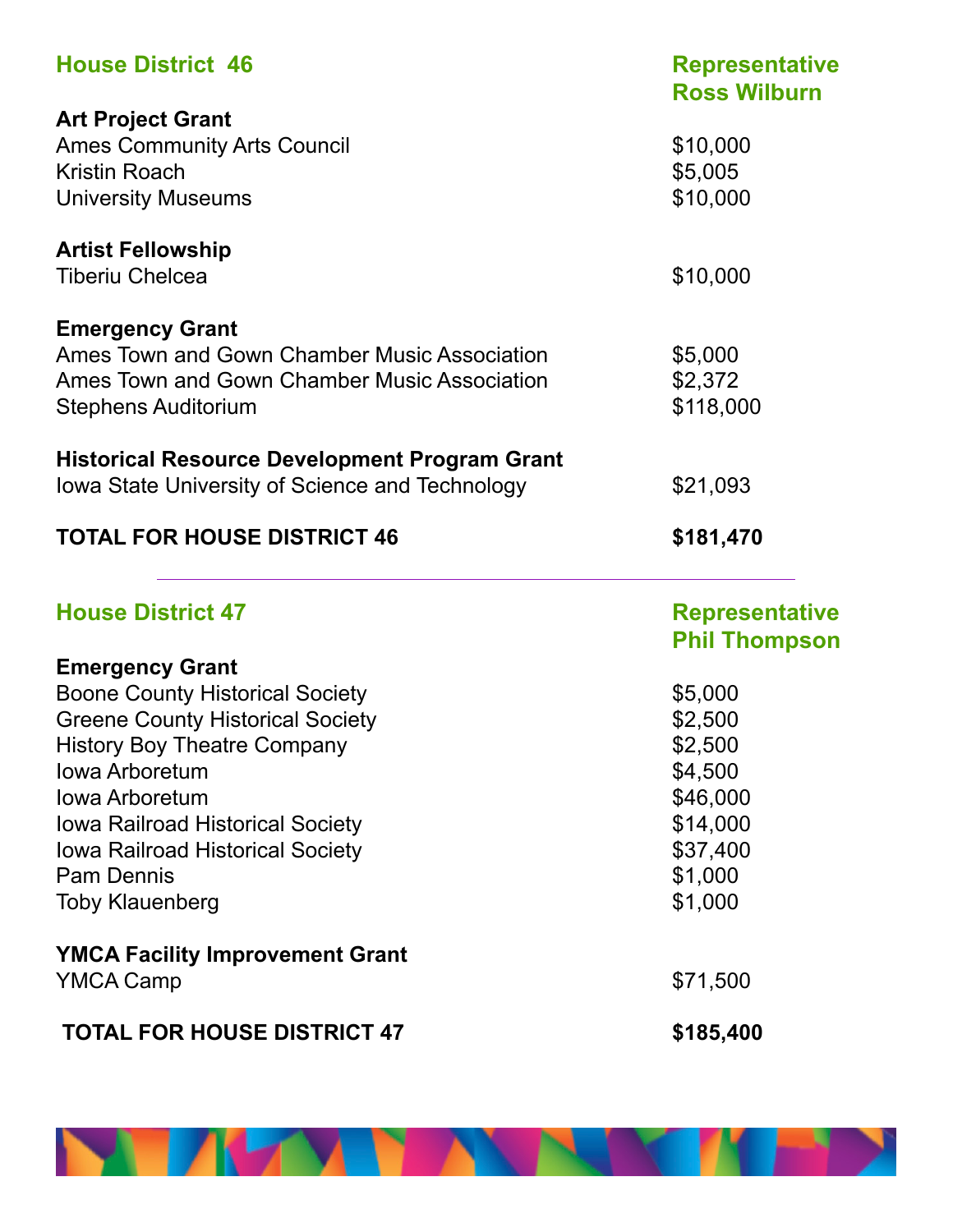| <b>House District 48</b>                             | <b>Representative</b><br><b>Robert P. Bacon</b> |  |
|------------------------------------------------------|-------------------------------------------------|--|
| <b>Emergency Grant</b>                               |                                                 |  |
| David Losure                                         | \$2,500                                         |  |
| <b>Legacy Learning Boone River Valley</b>            | \$3,000                                         |  |
| <b>Legacy Learning Boone River Valley</b>            | \$1,000                                         |  |
| Mary Schaeffer-Losure                                | \$300                                           |  |
| <b>Tim Adams</b>                                     | \$1,000                                         |  |
| <b>TOTAL FOR HOUSE DISTRICT 48</b>                   | \$7,800                                         |  |
| <b>House District 49</b>                             | <b>Representative</b>                           |  |
|                                                      | <b>Dave Deyoe</b>                               |  |
| <b>Emergency Grant</b>                               |                                                 |  |
| <b>Iowa Talent Factory</b>                           | \$3,700                                         |  |
| Melynda Van Zee                                      | \$1,000                                         |  |
| Melynda Van Zee                                      | \$5,000                                         |  |
|                                                      |                                                 |  |
| <b>TOTAL FOR HOUSE DISTRICT 49</b>                   | \$9,700                                         |  |
| <b>House District 50</b>                             | <b>Representative</b>                           |  |
|                                                      | <b>Pat Grassley</b>                             |  |
| <b>Field Services Grant</b>                          |                                                 |  |
| <b>Ruven Jimenez</b>                                 | \$960                                           |  |
| <b>Historical Resource Development Program Grant</b> |                                                 |  |
| Osgood Library                                       | \$13,970                                        |  |
| <b>School Arts Experience Grant</b>                  |                                                 |  |
| <b>Grundy Center Elementary School</b>               | \$500                                           |  |
| <b>TOTAL FOR HOUSE DISTRICT 50</b>                   | \$15,430                                        |  |

**Arts & Culture Attracts and Retains Talent in Iowa** 

**Arts & Culture Promotes Economic Development in Iowa** 

**Arts & Culture Builds Strong Communities in Iowa** 

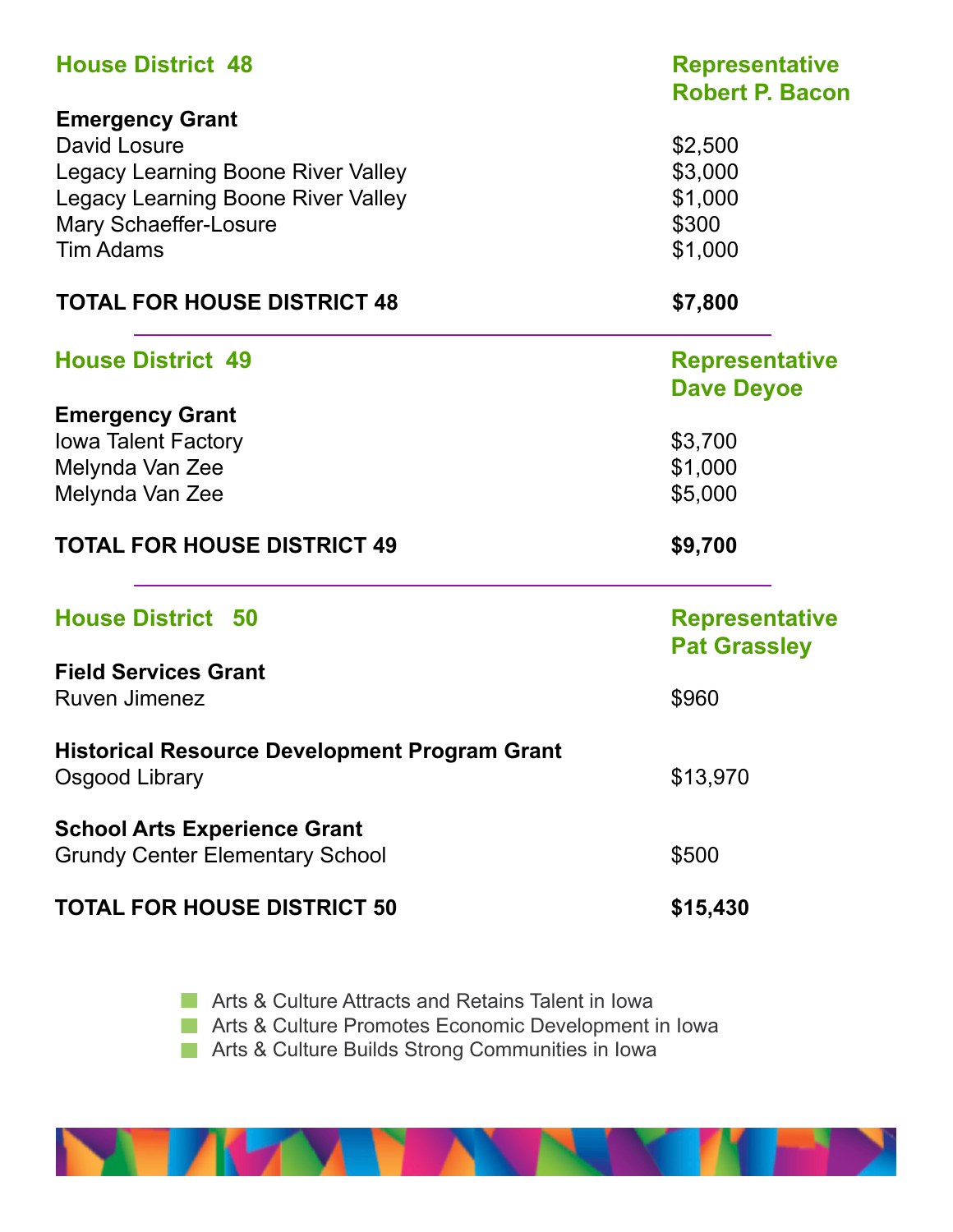| <b>House District 51</b>                          | <b>Representative</b><br><b>Jane Bloomingdale</b> |
|---------------------------------------------------|---------------------------------------------------|
| <b>Art Project Grant</b>                          |                                                   |
| <b>Cedar River Complex</b>                        | \$10,000                                          |
| <b>Capacity Building Grant</b>                    |                                                   |
| South Square                                      | \$5,000                                           |
| <b>Emergency Grant</b>                            |                                                   |
| <b>Cedar Summerstock Theater</b>                  | \$7,600                                           |
| South Square                                      | \$2,500                                           |
| <b>Steven Maeck</b>                               | \$1,000                                           |
| The Laura Ingalls Wilder Park & Museum            | \$2,500                                           |
| <b>TOTAL FOR HOUSE DISTRICT 51</b>                | \$28,600                                          |
| <b>House District 52</b>                          | <b>Representative</b><br><b>Todd Prichard</b>     |
| <b>Art Project Grant</b>                          |                                                   |
| <b>Charles City Arts Center</b>                   | \$3,000                                           |
| <b>Capacity Building Grant</b>                    |                                                   |
| <b>Floyd County Historical Society and Museum</b> | \$5,000                                           |
| <b>Emergency Grant</b>                            |                                                   |
| <b>Carnegie Cultural Center</b>                   | \$2,500                                           |
| <b>Charles City Arts Center</b>                   | \$2,500                                           |
| <b>Charles City Arts Center</b>                   | \$2,600                                           |
| <b>Floyd County Historical Society and Museum</b> | \$11,200                                          |
| <b>Floyd County Historical Society and Museum</b> | \$2,500                                           |
| National 19th Amendment Society/Carrie's          |                                                   |
| <b>Girlhood Home Museum</b>                       | \$2,500                                           |
| National 19th Amendment Society/Carrie's          |                                                   |
| <b>Girlhood Home Museum</b>                       | \$1,000                                           |
| <b>TOTAL FOR HOUSE DISTRICT 52</b>                | \$32,800                                          |

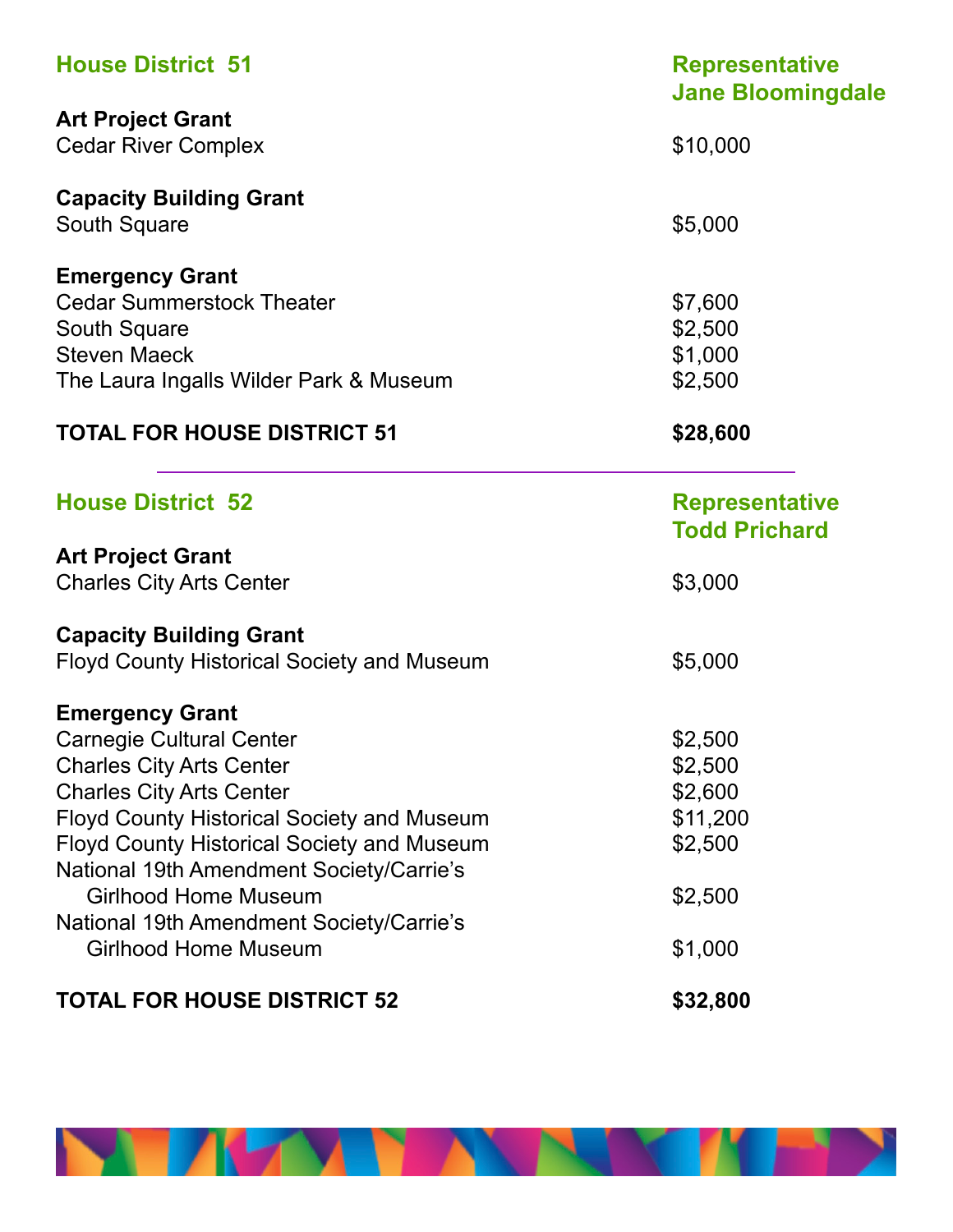| <b>House District 53</b>                                    | <b>Representative</b><br><b>Sharon Sue Steckman</b> |
|-------------------------------------------------------------|-----------------------------------------------------|
| <b>Art Project Grant</b>                                    |                                                     |
| North Iowa Area Community College                           | \$10,000                                            |
| <b>Certified Local Government Grant</b>                     |                                                     |
| <b>Mason City Historic Preservation Commission</b>          | \$12,000                                            |
| <b>Cultural Leadership Partners Program Operating Grant</b> |                                                     |
| <b>Charles H. MacNider Art Museum</b>                       | \$15,000                                            |
| <b>Emergency Grant</b>                                      |                                                     |
| <b>Charles H. MacNider Art Museum</b>                       | \$9,000                                             |
| <b>Charles H. MacNider Art Museum</b>                       | \$10,000                                            |
| David Lee                                                   | \$1,000                                             |
| <b>Michelle Dunn-Barlas</b>                                 | \$1,000                                             |
| <b>Music Man Square</b>                                     | \$16,900                                            |
| North Iowa Area Community College                           | \$52,700                                            |
| North Iowa Band Festival Foundation                         | \$7,900                                             |
| North Iowa Band Festival Foundation                         | \$2,500                                             |
| River City Sculptures on Parade, Inc.                       | \$5,900                                             |
| <b>River City Society for Historic Preservation</b>         | \$5,000                                             |
| Tonja Ihlenfeldt                                            | \$1,000                                             |
| Tonja Ihlenfeldt                                            | \$2,400                                             |
| Wright on the Park                                          | \$2,500                                             |
| <b>Iowa Great Places Grant</b>                              |                                                     |
| <b>City of Mason City</b>                                   | \$150,000                                           |
| <b>TOTAL FOR HOUSE DISTRICT 53</b>                          | \$304,800                                           |
|                                                             |                                                     |
|                                                             |                                                     |

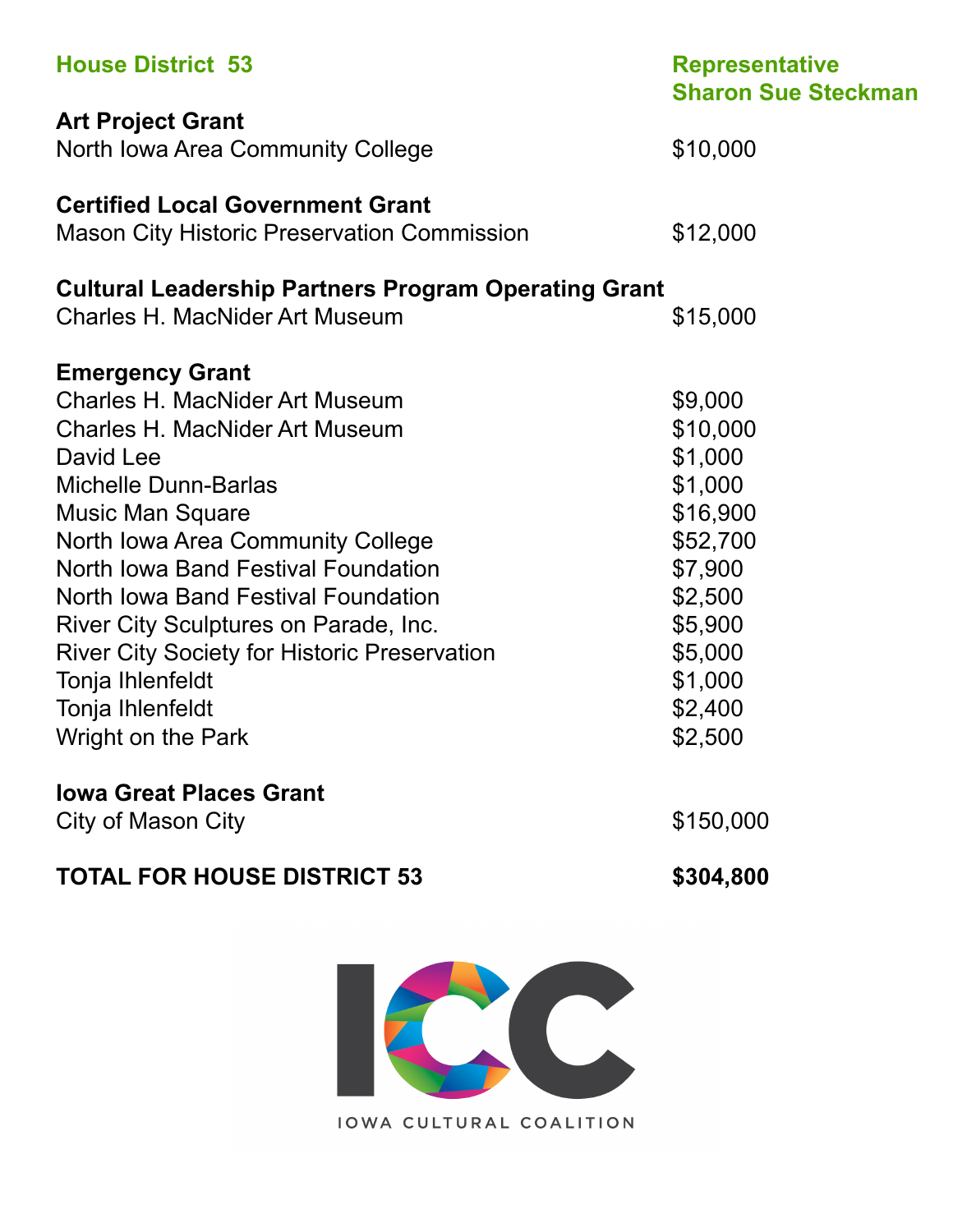| <b>House District 54</b>                             | <b>Representative</b><br><b>Shannon Latham</b> |
|------------------------------------------------------|------------------------------------------------|
| <b>Capacity Building Grant</b>                       |                                                |
| <b>Central Gardens of North Iowa</b>                 | \$5,000                                        |
| <b>Iowa Alliance for Arts Education</b>              | \$5,000                                        |
| <b>Cultural Heritage Project Grant</b>               |                                                |
| La Luz Hispana                                       | \$10,000                                       |
| <b>Emergency Grant</b>                               |                                                |
| <b>Judith Miller</b>                                 | \$1,000                                        |
| La Luz Hispana                                       | \$6,600                                        |
| La Luz Hispana                                       | \$2,500                                        |
| Surf Ballroom & Museum                               | \$18,000                                       |
| Surf Ballroom & Museum                               | \$95,200                                       |
| <b>Historical Resource Development Program Grant</b> |                                                |
| <b>Franklin County Historical Society</b>            | \$17,085                                       |
| <b>TOTAL FOR HOUSE DISTRICT 54</b>                   | \$160,385                                      |



**Arts & Culture Attracts and Retains Talent in Iowa** 

**Arts & Culture Promotes Economic Development in Iowa** 

**Arts & Culture Builds Strong Communities in Iowa**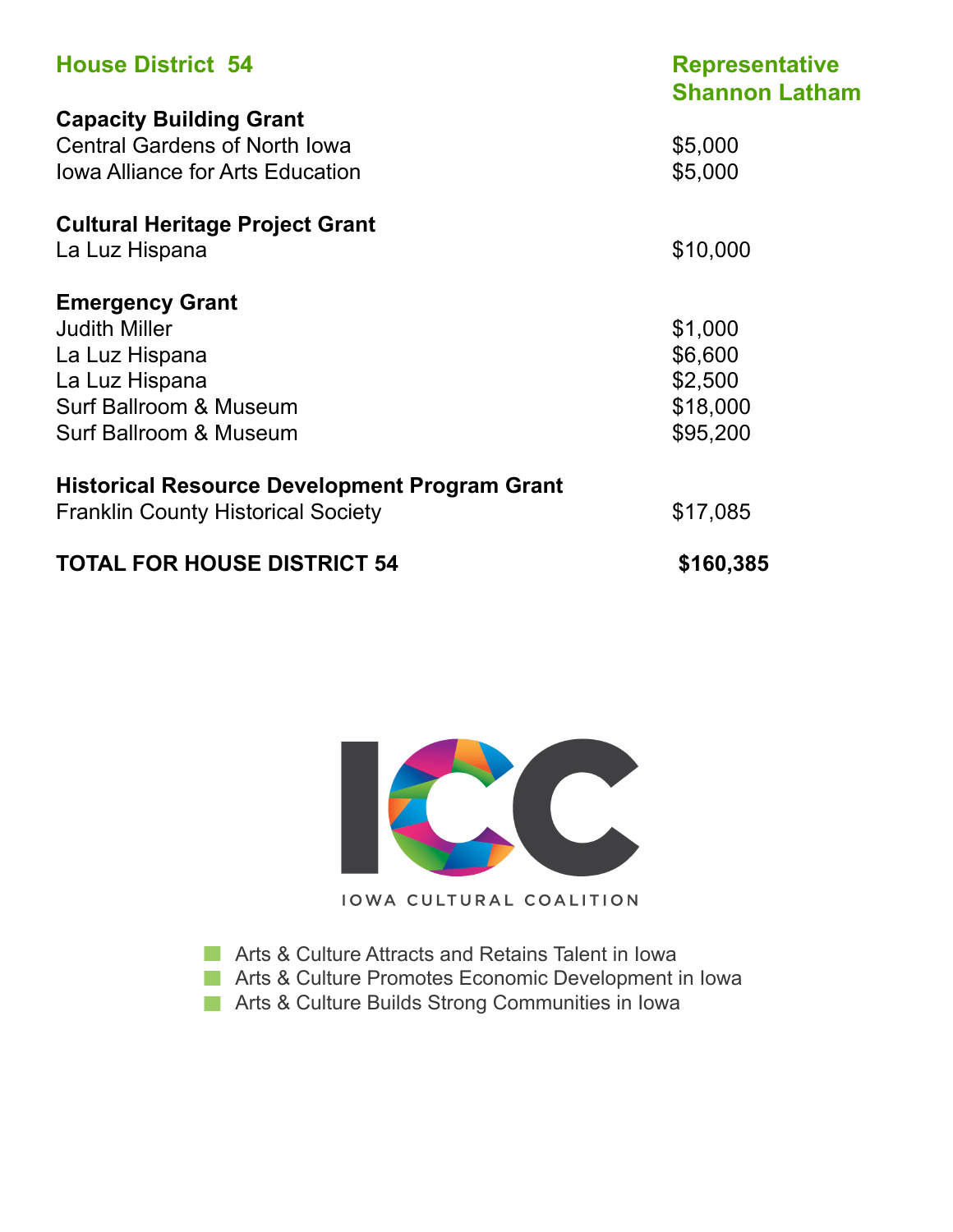| <b>House District 55</b>                                                                            | <b>Representative</b><br><b>Michael R. Bergan</b> |
|-----------------------------------------------------------------------------------------------------|---------------------------------------------------|
| <b>Art Project Grant</b><br>ArtHaus, Inc                                                            | \$10,000                                          |
| <b>Cultural Leadership Partners Program Operating Grant</b><br>Vesterheim Norwegian-American Museum | \$20,000                                          |
| <b>Emergency Grant</b>                                                                              |                                                   |
| ArtHaus, Inc.                                                                                       | \$5,000                                           |
| ArtHaus, Inc                                                                                        | \$2,500                                           |
| Darla Ellickson                                                                                     | \$1,000                                           |
| <b>David Esslemont</b>                                                                              | \$1,000                                           |
| George Maier Rural Heritage Center of Clayton                                                       | \$2,700                                           |
| Jennifer Fisher Jones                                                                               | \$1,000                                           |
| Jennifer Fisher Jones                                                                               | \$5,000                                           |
| Mary Ann Gloe                                                                                       | \$1,000                                           |
| <b>Otter Dreaming</b>                                                                               | \$1,000                                           |
| <b>Otter Dreaming</b>                                                                               | \$2,300                                           |
| Peggy Kittelson                                                                                     | \$1,000                                           |
| <b>Saint Lucas Historical Society</b>                                                               | \$2,500                                           |
| <b>Sara Neuzil</b>                                                                                  | \$1,000                                           |
| <b>Seed Savers Exchange</b>                                                                         | \$2,500                                           |
| <b>Stanley Maroushek</b>                                                                            | \$2,500                                           |
| Vesterheim Norwegian-American Museum                                                                | \$18,000                                          |
| <b>Vicki Ewing-Price</b>                                                                            | \$1,000                                           |
| <b>Field Services Grant</b>                                                                         |                                                   |
| Wadsworth Construction, Inc.                                                                        | \$960                                             |
| <b>Winneshiek County Historic Preservation Commission</b>                                           | \$960                                             |
| <b>Winneshiek County Historic Preservation Commission</b>                                           | \$960                                             |
| <b>Winneshiek County Historical Society</b>                                                         | \$960                                             |
| <b>Historical Resource Development Program Grant</b>                                                |                                                   |
| <b>Saint Lucas Historical Society</b>                                                               | \$18,000                                          |
| <b>Winneshiek County Historic Preservation Commission</b>                                           | \$4,308                                           |
| <b>Winneshiek County Historical Society</b>                                                         | \$7,631                                           |
| <b>School Arts Experience Grant</b>                                                                 |                                                   |
| <b>Carrie Lee Elementary</b>                                                                        | \$1,000                                           |
| <b>TOTAL FOR HOUSE DISTRICT 55</b>                                                                  | \$115,779                                         |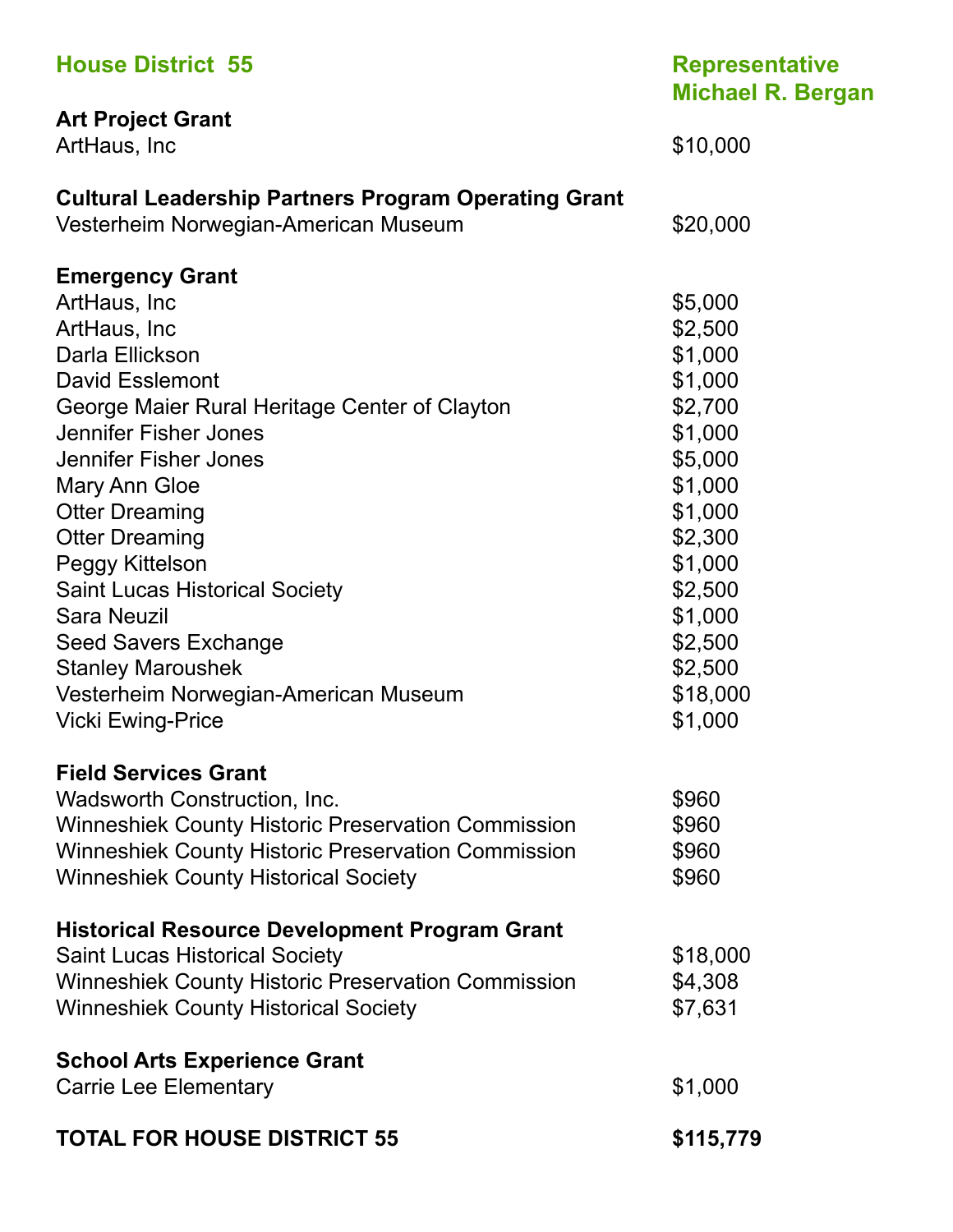| <b>House District 56</b>                             | <b>Representative</b><br><b>Anne Osmundson</b>   |
|------------------------------------------------------|--------------------------------------------------|
| <b>Art Project Grant</b>                             |                                                  |
| Northeast Iowa Resource Conservation and Development | \$10,000                                         |
| <b>Emergency Grant</b>                               |                                                  |
| <b>Guttenberg Gallery and Creativity Center</b>      | \$3,200                                          |
| <b>Jillian Herrmann</b>                              | \$1,000                                          |
| <b>Oneota Film Festival</b>                          | \$1,000                                          |
| <b>Umbrella Arts</b>                                 | \$1,500                                          |
| <b>Historical Resource Development Program Grant</b> |                                                  |
| <b>Friends of Yellow River State Forest</b>          | \$3,333                                          |
| <b>TOTAL FOR HOUSE DISTRICT 56</b>                   | \$20,033                                         |
| <b>House District 57</b>                             | <b>Representative</b><br><b>Shannon Lundgren</b> |
| <b>Art Project Grant</b>                             |                                                  |
| <b>River Breitbach</b>                               | \$7,350                                          |
| <b>Emergency Grant</b>                               |                                                  |
| <b>Allison Poster</b>                                | \$1,000                                          |
| <b>Elizabeth Robertson</b>                           | \$2,500                                          |
| Jenna Lueck                                          | \$1,000                                          |
| Megan Schumacher                                     | \$1,000                                          |
| <b>Melanie Mausser-Shaluly</b>                       | \$1,000                                          |
| <b>Michael Breitbach</b>                             | \$1,000                                          |
| <b>Michael Breitbach</b>                             | \$2,500                                          |
| <b>National Farm Toy Museum</b>                      | \$17,300                                         |
| <b>Richard Robertson</b>                             | \$2,500                                          |
| <b>River Breitbach</b>                               | \$1,000                                          |
| <b>Historical Resource Development Program Grant</b> |                                                  |
| James Kennedy Public Library                         | \$15,232                                         |
| <b>TOTAL FOR HOUSE DISTRICT 57</b>                   | \$53,382                                         |

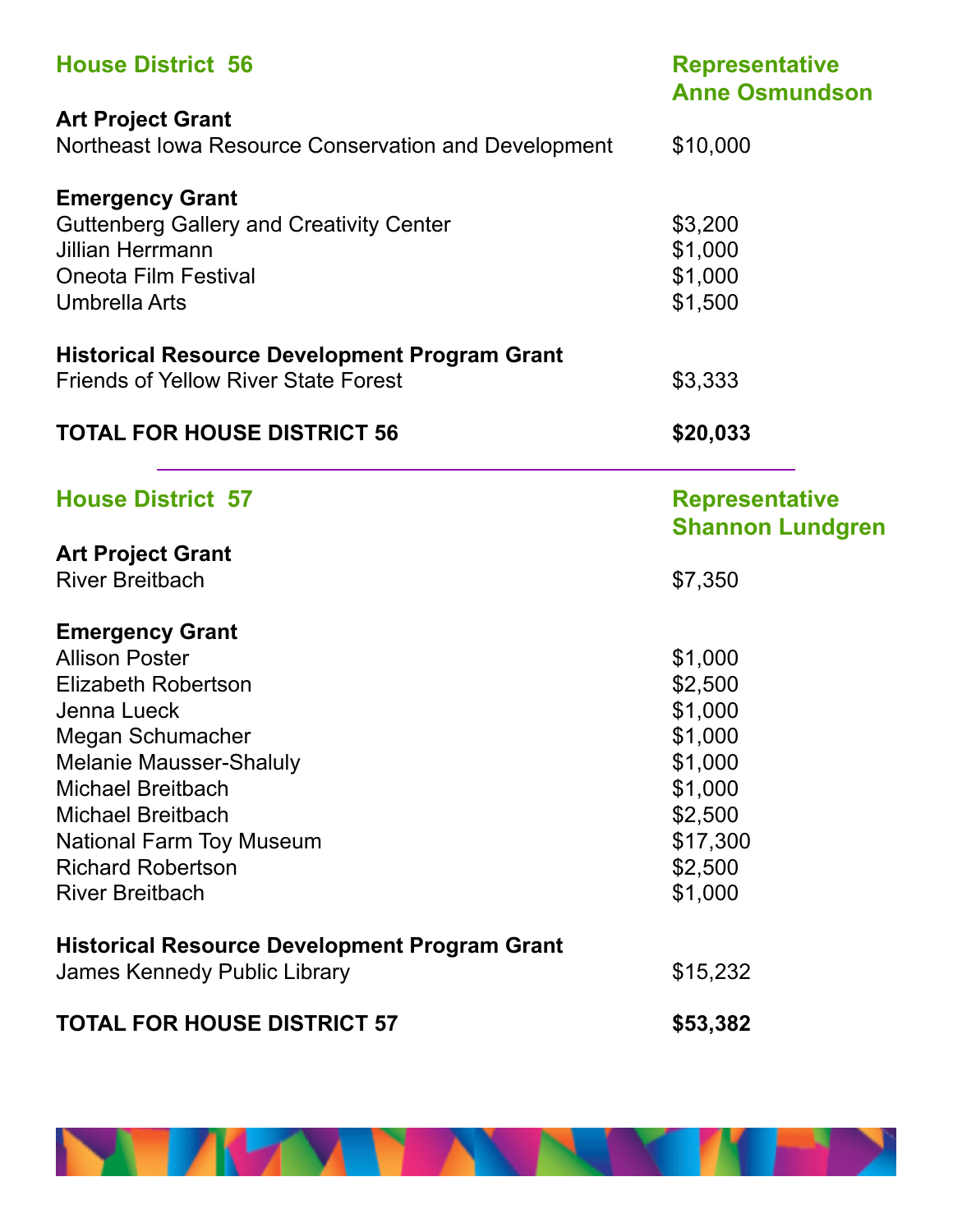| <b>House District 58</b>                             | <b>Representative</b><br><b>Steven P. Bradley</b> |
|------------------------------------------------------|---------------------------------------------------|
| <b>Emergency Grant</b>                               |                                                   |
| <b>Codfish Hollow Barnstormers LLC</b>               | \$5,000                                           |
| <b>Kurt Wagner</b>                                   | \$2,500                                           |
| Maquoketa Art Experience                             | \$2,500                                           |
| <b>Ohnward Fine Arts Center</b>                      |                                                   |
|                                                      | \$19,200                                          |
| <b>Ohnward Fine Arts Center</b>                      | \$4,500                                           |
| <b>Historical Resource Development Program Grant</b> |                                                   |
| <b>Jones County Conservation Board</b>               | \$44,687                                          |
| <b>TOTAL FOR HOUSE DISTRICT 58</b>                   | \$78,387                                          |
| <b>House District 59</b>                             | <b>Representative</b>                             |
|                                                      | <b>Bob Kressig</b>                                |
| <b>Art Project Grant</b>                             |                                                   |
| University of Northern Iowa                          | \$10,000                                          |
| <b>Waterloo Community Concert Band</b>               | \$5,890                                           |
|                                                      |                                                   |
| <b>Emergency Grant</b>                               |                                                   |
| <b>Andrea Alert</b>                                  | \$1,000                                           |
| <b>Andrea Alert</b>                                  | \$1,600                                           |
| <b>Cedar Falls Community Theatre</b>                 | \$32,300                                          |
| <b>Cedar Falls Community Theatre</b>                 | \$4,500                                           |
| <b>Cedar Falls Historical Society</b>                | \$5,000                                           |
| <b>Cedar Falls Historical Society</b>                | \$4,500                                           |
| <b>Michael Conrad</b>                                | \$4,900                                           |
| Octopus LLC                                          | \$14,300                                          |
|                                                      |                                                   |
| Spicoli's Reverb                                     | \$15,500                                          |
| University of Northern Iowa                          | \$97,600                                          |
| Waterloo-Cedar Falls Symphony Orchestra              | \$55,800                                          |
| Waterloo-Cedar Falls Symphony Orchestra              | \$9,000                                           |
| <b>School Arts Experience Grant</b>                  |                                                   |
| Waterloo-Cedar Falls Symphony Orchestra              | \$5,000                                           |
| <b>TOTAL FOR HOUSE DISTRICT 59</b>                   | \$266,890                                         |

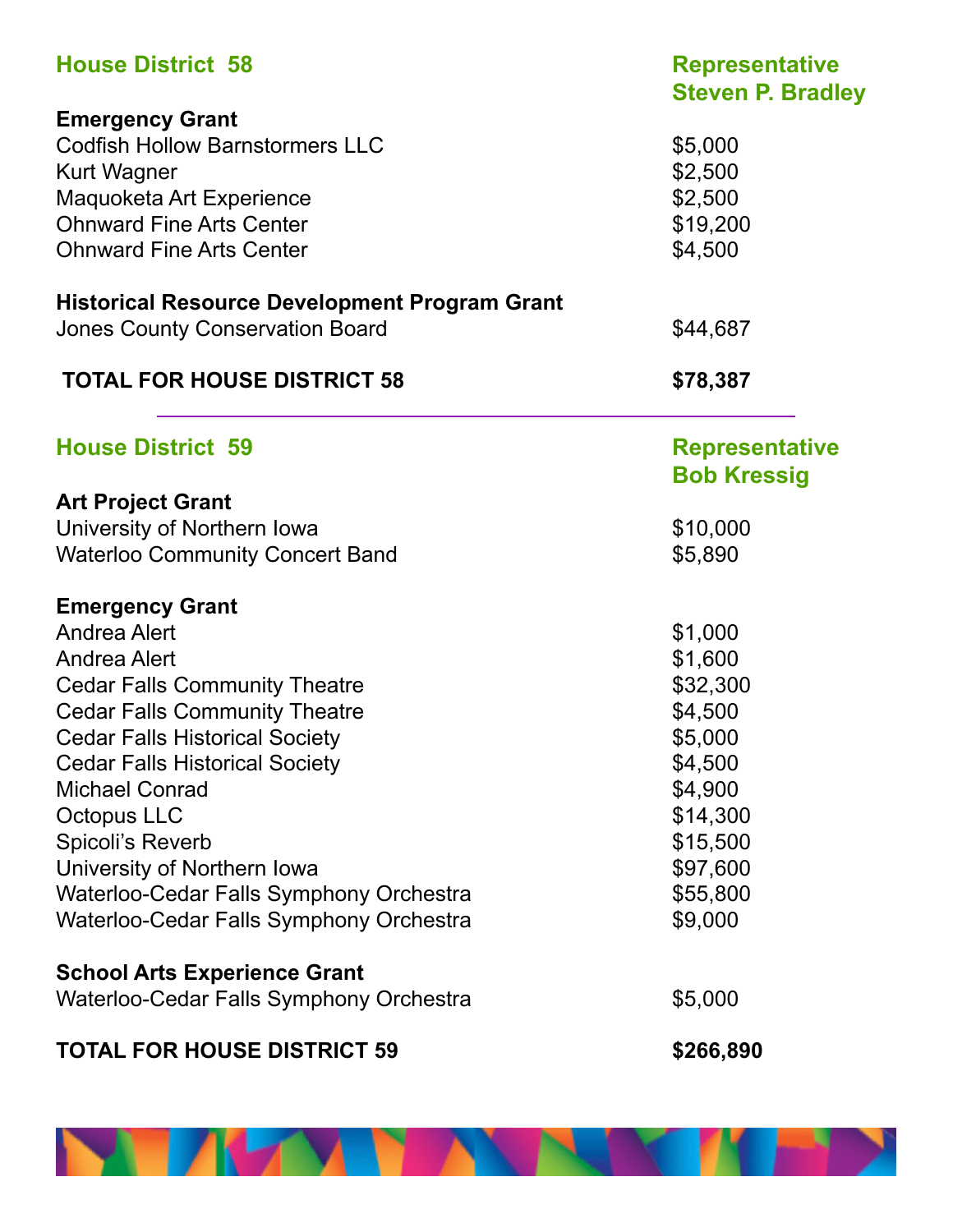| <b>House District 60</b>                                    | <b>Representative</b><br><b>Dave Williams</b> |
|-------------------------------------------------------------|-----------------------------------------------|
| <b>Art Project Grant</b>                                    |                                               |
| James & Meryl Hearst Center for the Arts                    | \$3,700                                       |
| North Star Community Services, Inc.                         | \$8,000                                       |
| <b>Emergency Grant</b>                                      |                                               |
| <b>Heartland Marimba</b>                                    | \$1,000                                       |
| James & Meryl Hearst Center for the Arts                    | \$35,000                                      |
| James & Meryl Hearst Center for the Arts                    | \$4,500                                       |
| <b>John Chiles</b>                                          | \$3,500                                       |
| <b>Matt Rissi</b>                                           | \$2,500                                       |
| <b>Matt Rissi</b>                                           | \$1,000                                       |
| <b>TOTAL FOR HOUSE DISTRICT 60</b>                          | \$59,200                                      |
| <b>House District 61</b>                                    | <b>Representative</b>                         |
|                                                             | <b>Timi Brown-Powers</b>                      |
| <b>Cultural Leadership Partners Program Operating Grant</b> |                                               |
| <b>Waterloo Center for the Arts</b>                         | \$20,000                                      |
| <b>Waterloo Community Playhouse</b>                         | \$15,000                                      |
| <b>Emergency Grant</b>                                      |                                               |
| <b>Cedar Valley Chamber Music</b>                           | \$5,500                                       |
| <b>Grout Museum District</b>                                | \$14,000                                      |
| <b>Grout Museum District</b>                                | \$23,000                                      |
| <b>Waterloo Center for the Arts</b>                         | \$14,000                                      |
| <b>Waterloo Community Playhouse</b>                         | \$22,500                                      |
| <b>Waterloo Community Playhouse</b>                         | \$9,000                                       |
| <b>Iowa Great Places Grant</b>                              |                                               |
| <b>Grow Cedar Valley</b>                                    | \$150,000                                     |
| <b>TOTAL FOR HOUSE DISTRICT 61</b>                          | \$273,000                                     |

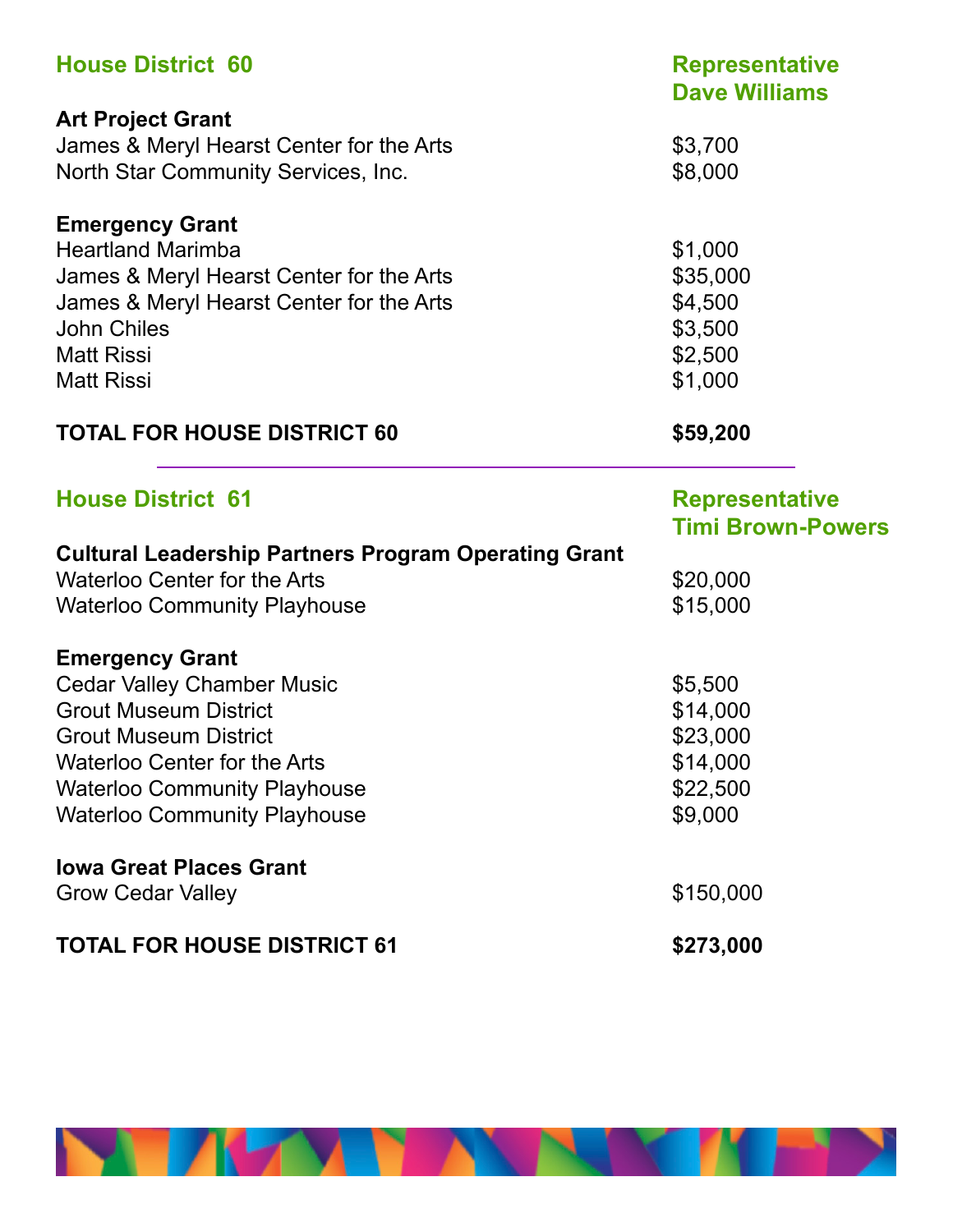| <b>House District 62</b>                              | <b>Representative</b><br><b>RasTafari Smith</b> |  |
|-------------------------------------------------------|-------------------------------------------------|--|
| <b>Art Project Grant</b>                              |                                                 |  |
| <b>Youth Art Team</b>                                 | \$10,000                                        |  |
| <b>Cultural Leadership Partners Program Operating</b> |                                                 |  |
| Silos & Smokestacks National Heritage Area            | \$20,000                                        |  |
| <b>Emergency Grant</b>                                |                                                 |  |
| <b>Iowa Irish Fest</b>                                | \$15,300                                        |  |
| <b>Scott Schuster</b>                                 | \$1,000                                         |  |
| <b>Scott Schuster</b>                                 | \$2,500                                         |  |
| <b>Youth Art Team</b>                                 | \$2,500                                         |  |
| <b>Youth Art Team</b>                                 | \$17,000                                        |  |
| <b>School Arts Experience Grant</b>                   |                                                 |  |
| <b>Orange Elementary School</b>                       | \$1,000                                         |  |
| <b>TOTAL FOR HOUSE DISTRICT 62</b>                    | \$69,300                                        |  |
| <b>House District 64</b>                              | <b>Representative</b><br><b>Chad Ingels</b>     |  |
| <b>Emergency Grant</b>                                |                                                 |  |
| The Williams Center for the Arts                      | \$9,500                                         |  |
| <b>Historical Resource Development Program Grant</b>  |                                                 |  |
| <b>Malek Theatre Foundation</b>                       | \$12,000                                        |  |
| <b>TOTAL FOR HOUSE DISTRICT 64</b>                    | \$21,500                                        |  |

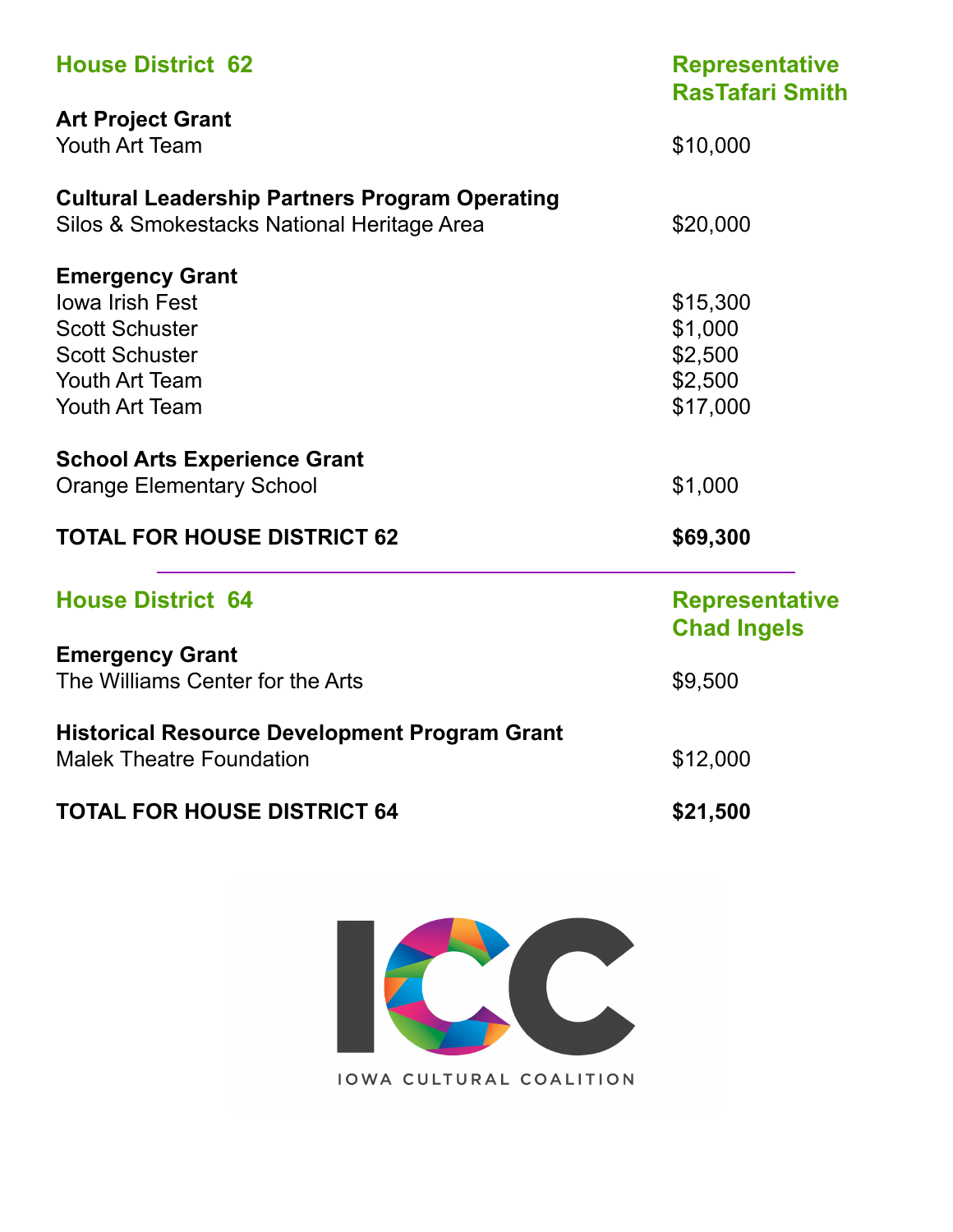| <b>Representative</b><br><b>Liz Bennett</b> |
|---------------------------------------------|
|                                             |
| \$10,000                                    |
| \$20,000                                    |
| \$20,000                                    |
| \$20,000                                    |
|                                             |
| \$14,400                                    |
| \$9,000                                     |
| \$2,500                                     |
| \$1,000                                     |
| \$2,500                                     |
| \$2,500                                     |
| \$1,000                                     |
| \$14,000                                    |
| \$34,000                                    |
| \$5,000                                     |
| \$1,000                                     |
| \$1,000                                     |
| \$4,000                                     |
| \$14,000                                    |
| \$72,600                                    |
| \$13,700                                    |
| \$18,300                                    |
| \$5,000                                     |
| \$2,500                                     |
| \$9,000                                     |
| \$14,000                                    |
| \$1,300                                     |
| \$1,000                                     |
| \$2,300                                     |
| \$84,500                                    |
| \$18,000                                    |
| \$1,800                                     |
| \$1,000                                     |
| \$9,000                                     |
| \$27,000                                    |
|                                             |

### **Historical Resource Development Program Grant**

National Czech & Slovak Museum & Library \$4,555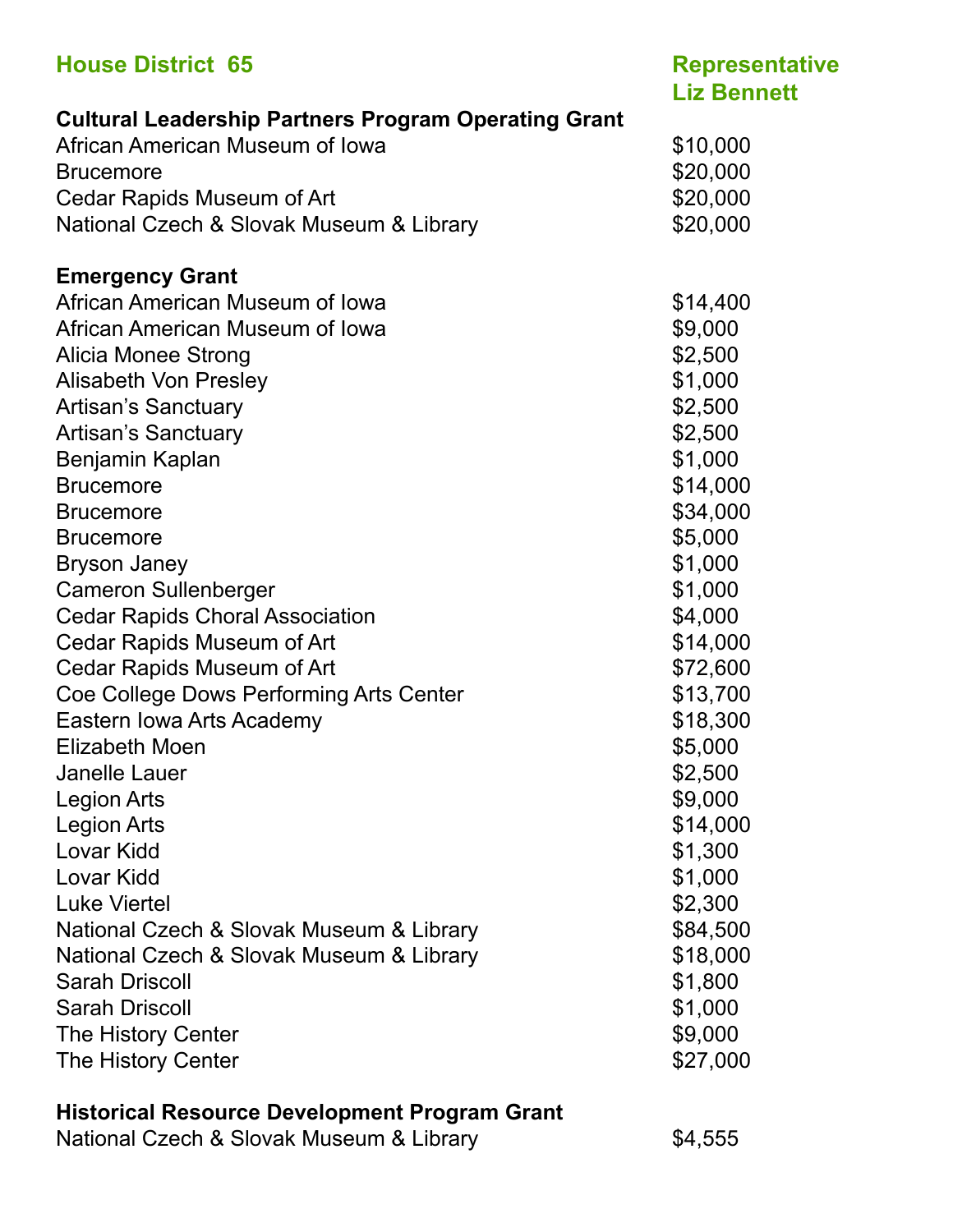| <b>House District 65 Continued</b>           |                                             |
|----------------------------------------------|---------------------------------------------|
| <b>School Arts Experience Grant</b>          |                                             |
| <b>Cedar Valley Christian School</b>         | \$1,000                                     |
| Eastern Iowa Arts Academy                    | \$3,078                                     |
| National Czech & Slovak Museum & Library     | \$10,000                                    |
| <b>TOTAL FOR HOUSE DISTRICT 65</b>           | \$475,533                                   |
| <b>House District 66</b>                     | <b>Representative</b>                       |
|                                              | <b>Art Staed</b>                            |
| <b>Emergency Grant</b>                       |                                             |
| <b>Carol Montag</b>                          | \$2,500<br>\$1,000<br>\$27,300<br>\$4,500   |
| <b>Corey Behrens</b>                         |                                             |
| <b>Iowa Ceramics Center and Glass Studio</b> |                                             |
| <b>Iowa Ceramics Center and Glass Studio</b> |                                             |
| <b>Jason Snell</b>                           | \$2,500                                     |
| <b>Jason Snell</b>                           | \$1,000                                     |
| <b>School Arts Experience Grant</b>          |                                             |
| <b>Harding Middle School</b>                 | \$1,000                                     |
| <b>TOTAL FOR HOUSE DISTRICT 66</b>           | \$39,800                                    |
| <b>House District 67</b>                     | <b>Representative</b><br><b>Eric Gjerde</b> |
| <b>Emergency Grant</b>                       |                                             |
| <b>Abbie Brewer</b><br><b>Abbie Brewer</b>   | \$2,500                                     |
|                                              | \$1,000<br>\$2,500                          |
| Amy Mueggenberg<br><b>Jason Evans</b>        | \$2,500                                     |
| <b>Jessica Mundt</b>                         | \$1,000                                     |
| <b>Michael Schulte</b>                       | \$5,000                                     |
| <b>Michael Schulte</b>                       | \$1,000                                     |
| <b>Revival Theatre Company</b>               | \$9,000                                     |
| <b>Revival Theatre Company</b>               | \$4,500                                     |
| Ryan Hoagland                                | \$1,000                                     |
| Ryan Hoagland                                | \$2,500                                     |
| <b>TOTAL FOR HOUSE DISTRICT 67</b>           | \$32,500                                    |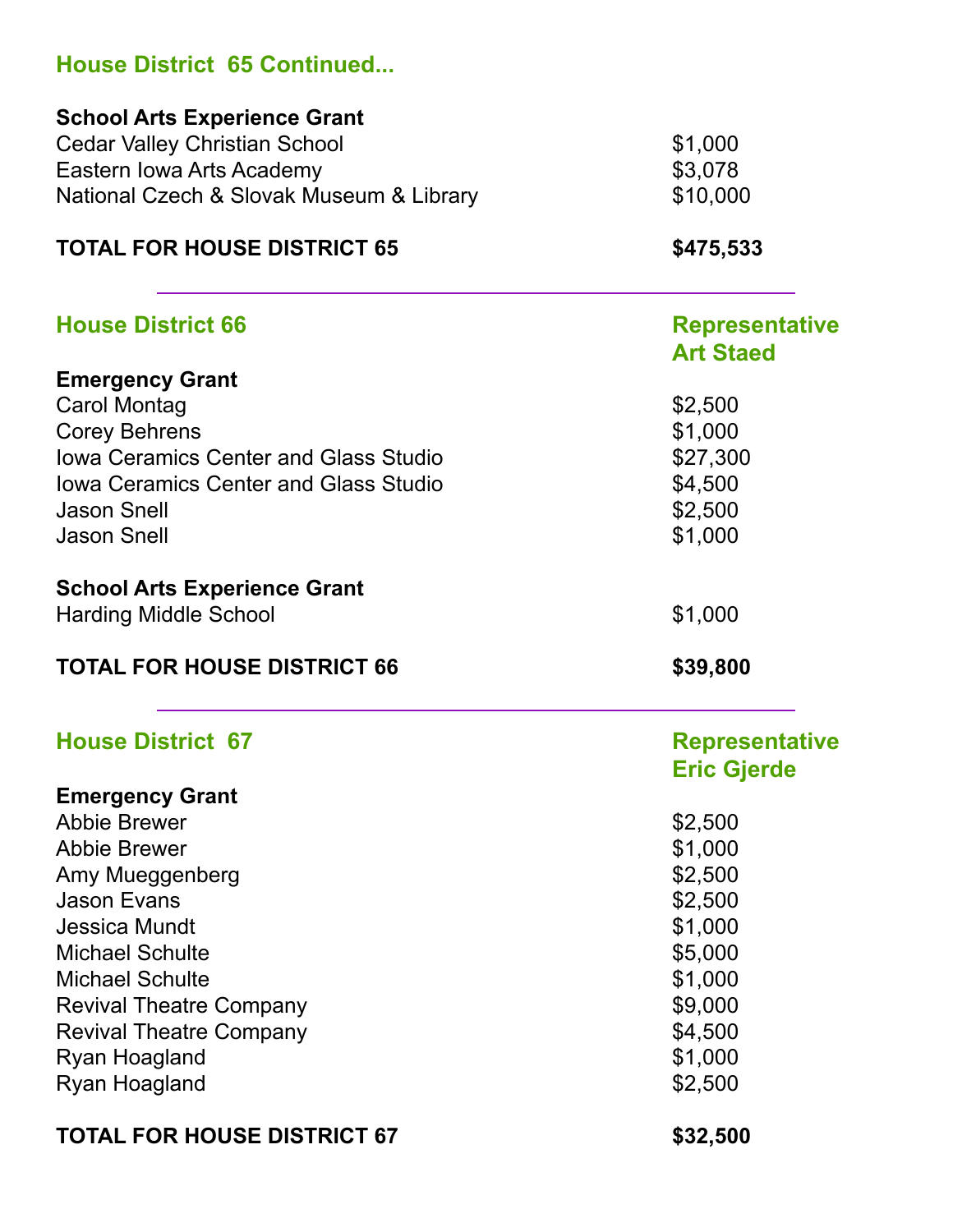| <b>House District 68</b>                                    | <b>Representative</b><br><b>Molly Donahue</b> |
|-------------------------------------------------------------|-----------------------------------------------|
| <b>Capacity Building Grant</b>                              |                                               |
| Marion Heritage Center & Museum                             | \$5,000                                       |
| <b>Cultural Leadership Partners Program Operating Grant</b> |                                               |
| <b>Red Cedar Chamber Music</b>                              | \$10,000                                      |
| <b>Emergency Grant</b>                                      |                                               |
| Cara Briggs Farmer                                          | \$1,000                                       |
| <b>Drew Evans</b>                                           | \$2,500                                       |
| <b>Five Seasons Chamber Music Festival</b>                  | \$1,000                                       |
| <b>Giving Tree Theatre</b>                                  | \$10,200                                      |
| <b>Indian Creek Nature Center</b>                           | \$14,000                                      |
| <b>Indian Creek Nature Center</b>                           | \$19,300                                      |
| Jim McDonough                                               | \$2,500                                       |
| Marion Heritage Center & Museum                             | \$1,000                                       |
| <b>Red Cedar Chamber Music</b>                              | \$4,500                                       |
| <b>Historical Resource Development Program Grant</b>        |                                               |
| <b>Granger House Victorian Museum</b>                       | \$7,500                                       |
| <b>School Arts Experience Grant</b>                         |                                               |
| <b>Marion High School</b>                                   | \$500                                         |
| <b>TOTAL FOR HOUSE DISTRICT 68</b>                          | \$79,000                                      |



**Arts & Culture Attracts and Retains Talent in Iowa** 

**Arts & Culture Promotes Economic Development in Iowa** 

**Arts & Culture Builds Strong Communities in Iowa**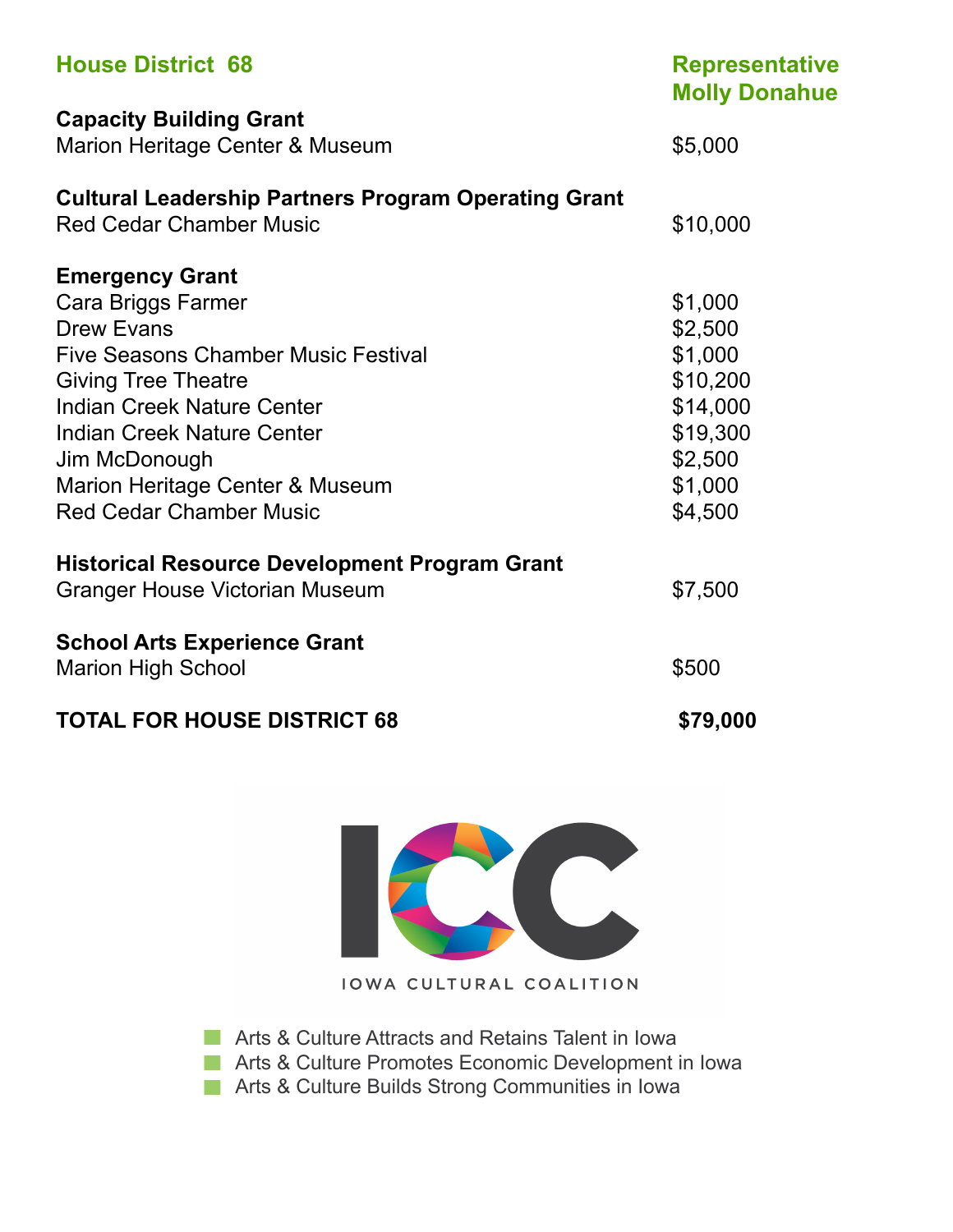| <b>House District 69</b>                                                                                                                                                                                                                                                                                                                                                                            | <b>Representative</b><br><b>Kirsten Running-Marquardt</b>                                                                                                      |
|-----------------------------------------------------------------------------------------------------------------------------------------------------------------------------------------------------------------------------------------------------------------------------------------------------------------------------------------------------------------------------------------------------|----------------------------------------------------------------------------------------------------------------------------------------------------------------|
| <b>Capacity Building Grant</b><br><b>Playtime Poppy Children's Theatre</b>                                                                                                                                                                                                                                                                                                                          | \$5,000                                                                                                                                                        |
| <b>Certified Local Government Grant</b><br><b>Cedar Rapids Historic Preservation Commission</b>                                                                                                                                                                                                                                                                                                     | \$10,800                                                                                                                                                       |
| <b>Cultural Leadership Partners Program Operating Grant</b><br>Orchestra Iowa<br><b>Theatre Cedar Rapids</b>                                                                                                                                                                                                                                                                                        | \$20,000<br>\$20,000                                                                                                                                           |
| <b>Emergency Grant</b><br><b>Antonio Chalmers</b><br><b>Brian Glick</b><br><b>Catherine Colletta</b><br><b>Cedar Rapids Opera Theatre</b><br><b>Cedar Rapids Opera Theatre</b><br><b>City of Cedar Rapids</b><br>Doug Krejci<br><b>Lars Voltz</b><br>Orchestra Iowa<br>Orchestra Iowa<br>Orchestra Iowa<br><b>SPT Theatre Company</b><br><b>Theatre Cedar Rapids</b><br><b>Theatre Cedar Rapids</b> | \$2,500<br>\$1,000<br>\$2,500<br>\$17,600<br>\$4,500<br>\$11,100<br>\$1,000<br>\$1,000<br>\$18,000<br>\$4,073<br>\$175,000<br>\$5,000<br>\$142,200<br>\$18,000 |
| <b>School Arts Experience Grant</b><br><b>Playtime Poppy Children's Theatre</b><br><b>Prairie Ridge Elementary</b>                                                                                                                                                                                                                                                                                  | \$5,000<br>\$500                                                                                                                                               |
| <b>TOTAL FOR HOUSE DISTRICT 69</b>                                                                                                                                                                                                                                                                                                                                                                  | \$464,773                                                                                                                                                      |
|                                                                                                                                                                                                                                                                                                                                                                                                     |                                                                                                                                                                |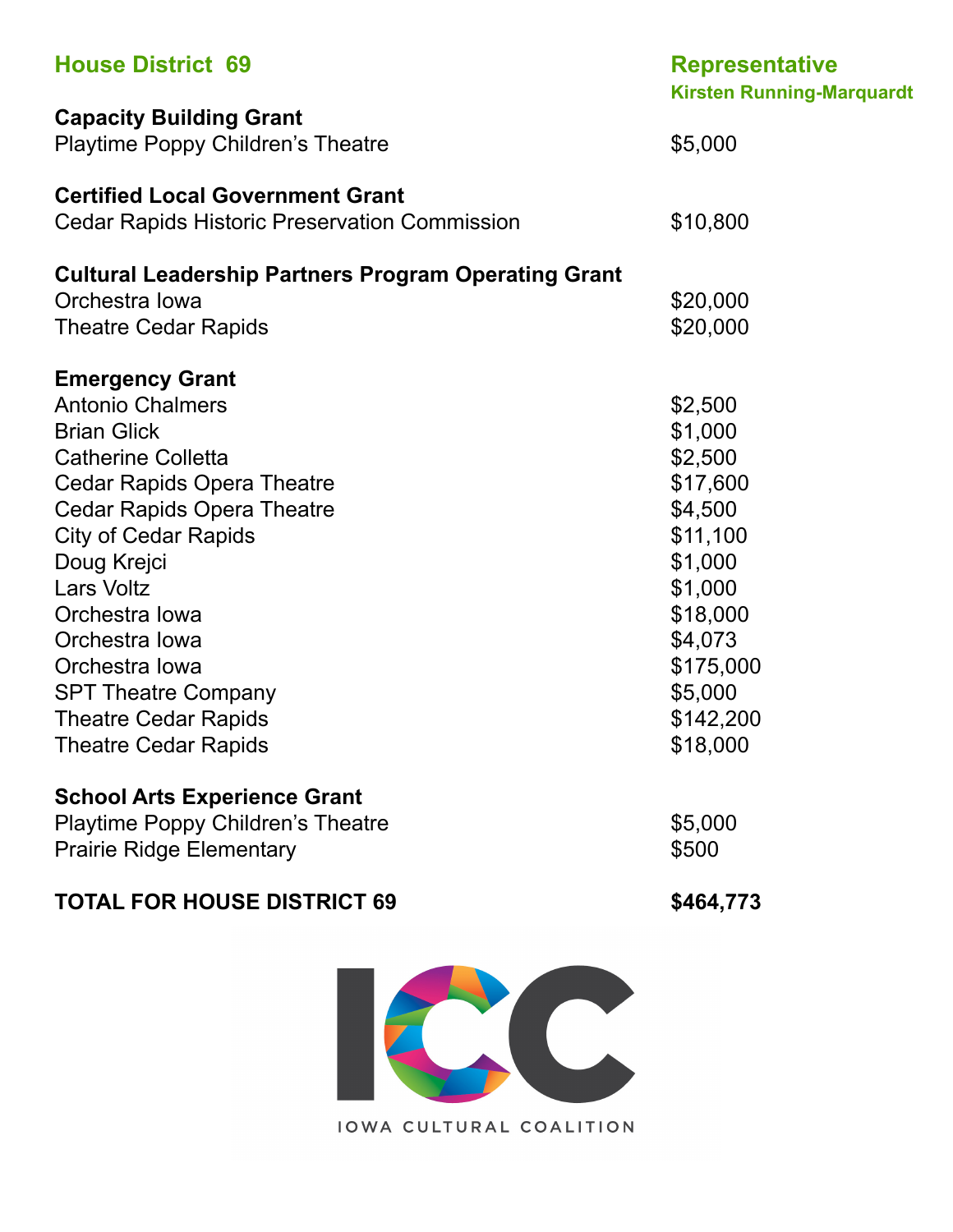| <b>House District 70</b><br><b>Emergency Grant</b>   | <b>Representative</b><br><b>Tracy Ehlert</b> |                          |
|------------------------------------------------------|----------------------------------------------|--------------------------|
|                                                      |                                              |                          |
| Sarah Hinzman                                        | \$1,000                                      |                          |
| Sarah Hinzman<br><b>TOTAL FOR HOUSE DISTRICT 70</b>  | \$2,500<br>\$3,500                           |                          |
|                                                      |                                              | <b>House District 71</b> |
|                                                      | <b>Sue Cahill</b>                            |                          |
| <b>Emergency Grant</b>                               |                                              |                          |
| Friends of the Orpheum Theater                       | \$2,500                                      |                          |
| <b>Historical Society of Marshall County</b>         | \$2,500                                      |                          |
| <b>Marshalltown Community Theatre</b>                | \$2,500                                      |                          |
| <b>Marshalltown Community Theatre</b>                | \$2,500                                      |                          |
| <b>TOTAL FOR HOUSE DISTRICT 71</b>                   | \$10,000                                     |                          |
| <b>House District 72</b>                             | <b>Representative</b>                        |                          |
|                                                      | <b>Dean Fisher</b>                           |                          |
| <b>Certified Local Government Grant</b>              |                                              |                          |
| <b>State Center Historic Preservation Commission</b> | \$7,000                                      |                          |
| <b>Emergency Grant</b>                               |                                              |                          |
| <b>Wieting Theatre</b>                               | \$4,500                                      |                          |
| <b>Wieting Theatre</b>                               | \$2,500                                      |                          |
| <b>Wieting Theatre</b>                               | \$10,000                                     |                          |
| <b>TOTAL FOR HOUSE DISTRICT 72</b>                   | \$24,000                                     |                          |

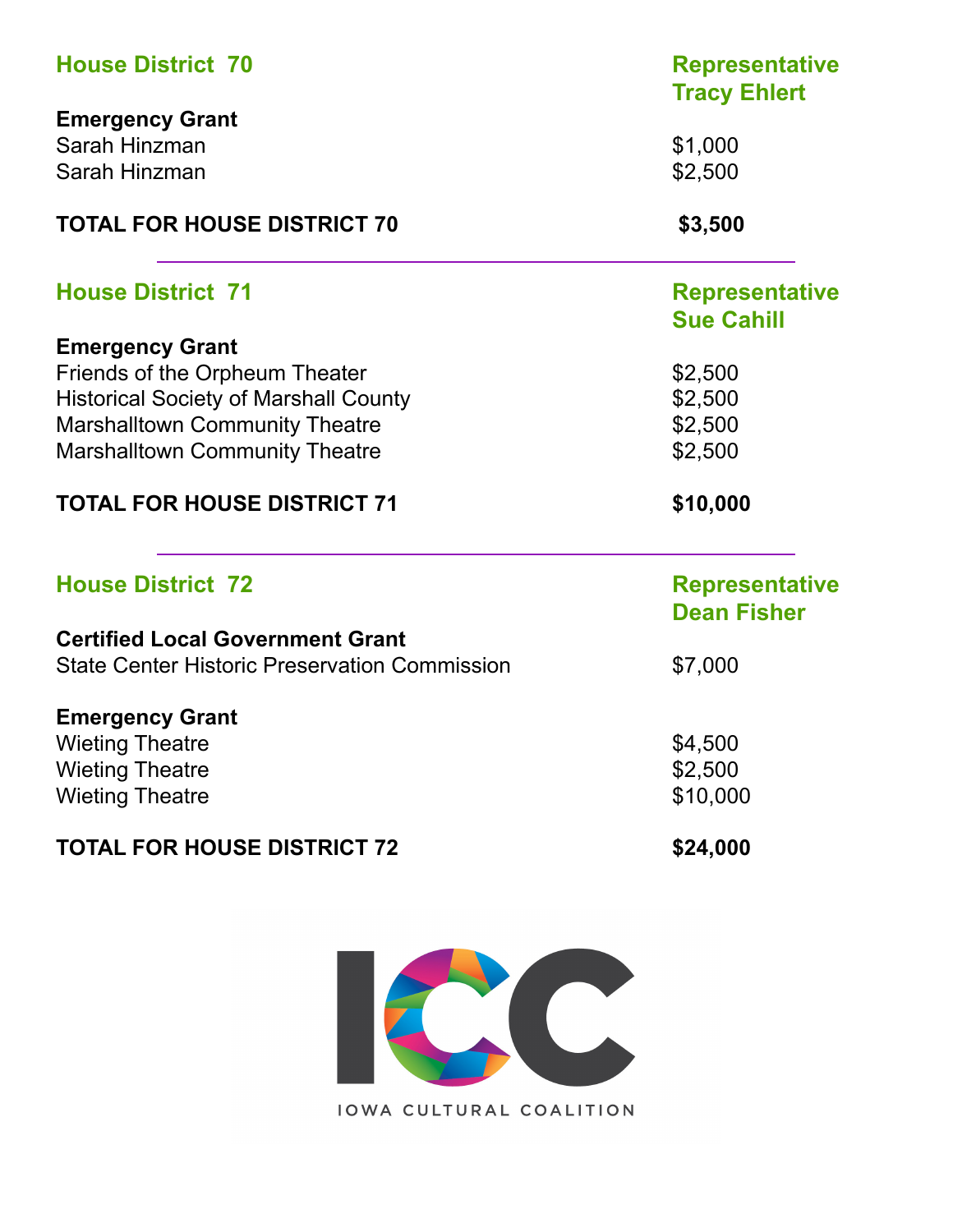| <b>House District 73</b>                                    | <b>Representative</b><br><b>Bobby Kaufmann</b> |  |
|-------------------------------------------------------------|------------------------------------------------|--|
| <b>Art Project Grant</b>                                    |                                                |  |
| <b>Jonathan Stacks</b>                                      | \$10,000                                       |  |
| <b>Emergency Grant</b>                                      |                                                |  |
| David Helmer                                                | \$1,000                                        |  |
| David Helmer                                                | \$1,000                                        |  |
| <b>Hoover Presidential Foundation</b>                       | \$93,700                                       |  |
| <b>Katie Senn</b>                                           | \$1,300                                        |  |
| <b>Scott Bradley</b>                                        | \$1,000                                        |  |
| <b>TOTAL FOR HOUSE DISTRICT 73</b>                          | \$108,000                                      |  |
| <b>House District 74</b>                                    | <b>Representative</b>                          |  |
|                                                             | <b>Dave Jacoby</b>                             |  |
| <b>Art Project Grant</b>                                    | \$10,000                                       |  |
| <b>Liberty High School</b>                                  |                                                |  |
| <b>Cultural Leadership Partners Program Operating Grant</b> |                                                |  |
| Iowa Children's Museum                                      | \$20,000                                       |  |
| <b>Emergency Grant</b>                                      |                                                |  |
| Carissa Wemmie                                              | \$1,000                                        |  |
| Coralville Center for the Performing Arts                   | \$42,000                                       |  |
| Iowa Children's Museum                                      | \$14,000                                       |  |
| <b>Iowa Children's Museum</b>                               | \$114,000                                      |  |
| <b>Johnson County Historical Society</b>                    | \$2,500                                        |  |
| <b>Johnson County Historical Society</b>                    | \$5,000                                        |  |
| <b>Marcy Rosenbaum</b>                                      | \$1,300                                        |  |
| <b>Field Services Grant</b>                                 |                                                |  |
| <b>Fairview Church Preservation Project</b>                 | \$960                                          |  |
| <b>TOTAL FOR HOUSE DISTRICT 74</b>                          | \$210,760                                      |  |

**NEW YORK** 

'N EN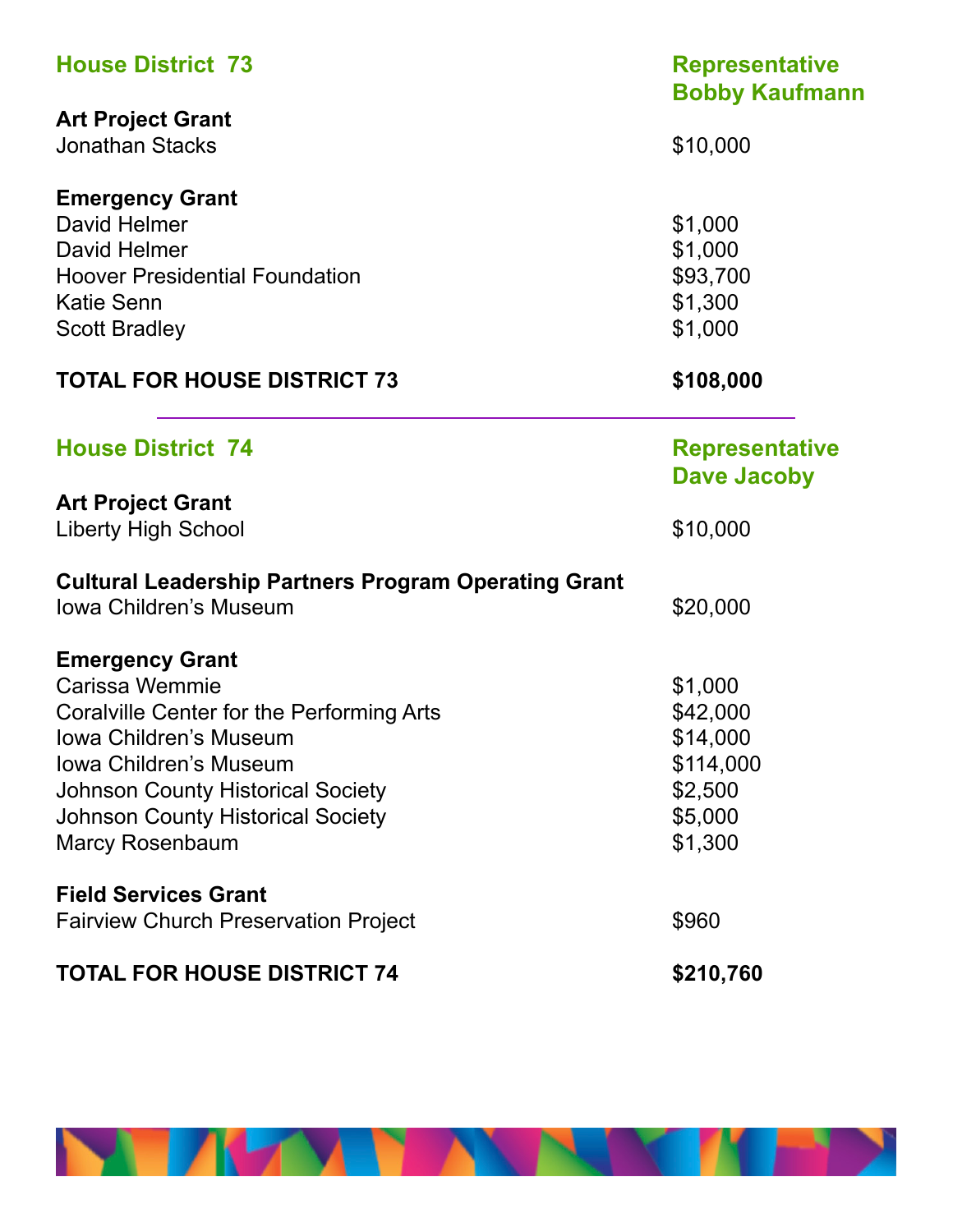| <b>House District 75</b>                              | <b>Representative</b><br><b>Thomas D. Gerhold</b> |
|-------------------------------------------------------|---------------------------------------------------|
| <b>Certified Local Government Grant</b>               |                                                   |
| <b>Benton County Historic Preservation Commission</b> | \$6,000                                           |
| <b>Emergency Grant</b>                                |                                                   |
| <b>Amana Colonies Historical Sites Foundation</b>     | \$5,000                                           |
| lan Zahren                                            | \$5,000                                           |
| <b>Teri Thompson</b>                                  | \$2,500                                           |
| <b>Field Services Grant</b>                           |                                                   |
| Elle Wyant                                            | \$960                                             |
| <b>Historical Resource Development Program Grant</b>  |                                                   |
| Amana Colonies Historical Sites Foundation            | \$44,687                                          |
| <b>Preston's Station Historic District</b>            | \$500                                             |
| <b>TOTAL FOR HOUSE DISTRICT 75</b>                    | \$64,647                                          |
| <b>House District 76</b>                              | <b>Representative</b>                             |
|                                                       | <b>David E. Maxwell</b>                           |
| <b>Cultural Heritage Project Grant</b>                |                                                   |
| <b>Amana Heritage Society</b>                         | \$7,500                                           |
| <b>Emergency Grant</b>                                |                                                   |
| <b>Amana Arts Guild</b>                               | \$2,500                                           |
| <b>Amana Heritage Society</b>                         | \$33,200                                          |
| <b>Amana Heritage Society</b>                         | \$4,500                                           |
| <b>Grinnell Area Arts Council</b>                     | \$13,200                                          |
| <b>Grinnell Area Arts Council</b>                     | \$4,500                                           |
| Katie In                                              | \$1,000                                           |
| Marianna Coffey                                       | \$2,500                                           |
| Old Creamery Theatre Company                          | \$14,000                                          |
| Poweshiek County Historical and Genealogical Museum   | \$1,000                                           |
| <b>Tyler Geiger</b>                                   | \$2,500                                           |
| <b>Historical Resource Development Program Grant</b>  |                                                   |
| <b>Amana Heritage Society</b>                         | \$2,970                                           |
| <b>Iowa Great Places Grant</b>                        |                                                   |
| <b>City of Grinnell</b>                               | \$300,000                                         |
| <b>TOTAL FOR HOUSE DISTRICT 76</b>                    | \$389,370                                         |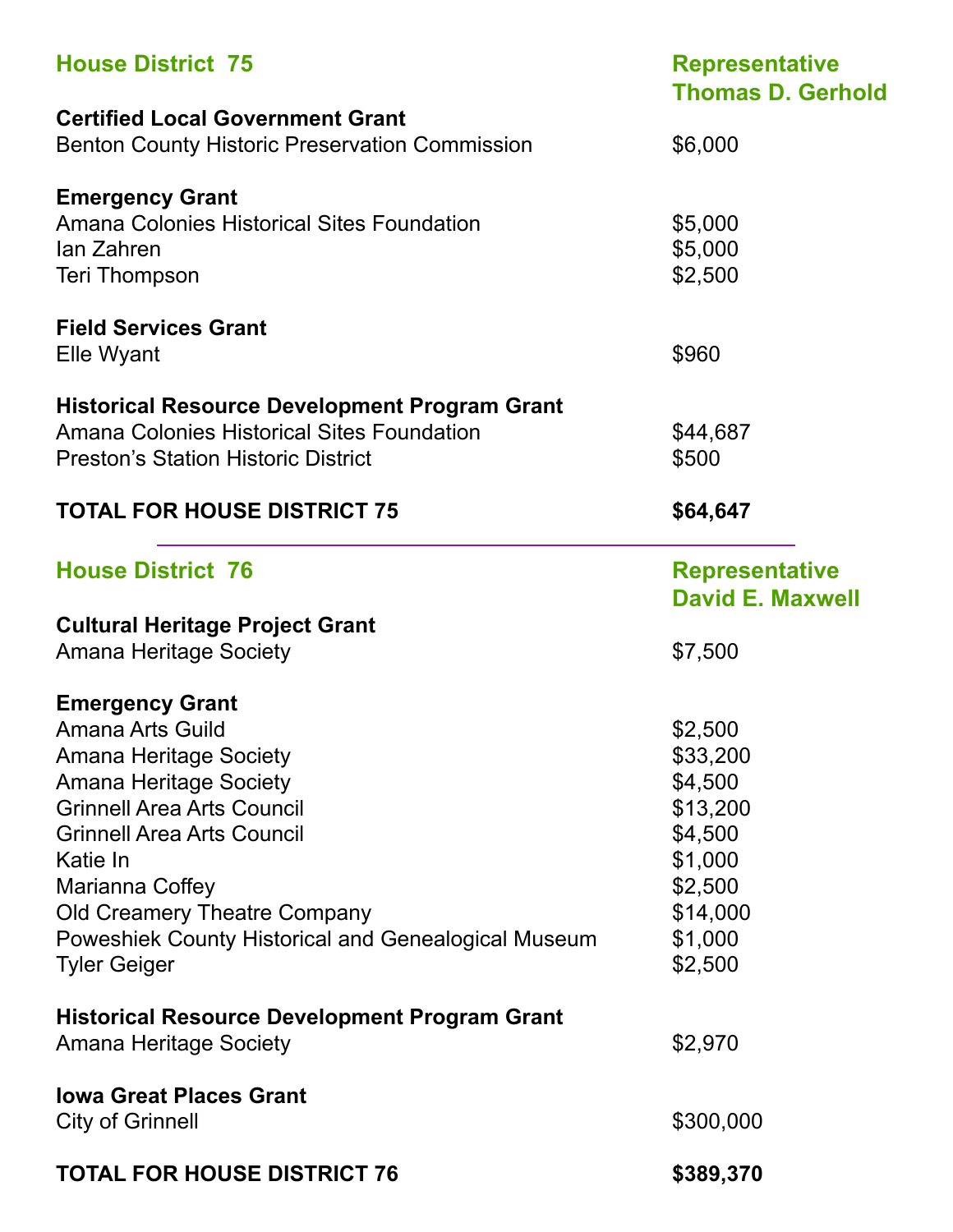| <b>House District 77</b>                           | <b>Representative</b><br><b>Amy Nielsen</b> |
|----------------------------------------------------|---------------------------------------------|
| <b>Emergency Grant</b>                             |                                             |
| <b>Christopher Haas</b>                            | \$1,000                                     |
| Iowa City Community Theatre                        | \$2,500                                     |
| <b>Iowa City Community Theatre</b>                 | \$2,500                                     |
| Jilene VanOpdorp                                   | \$1,000                                     |
| Karen Kurka Jensen                                 | \$1,500                                     |
| Kendra Brockmann                                   | \$2,500                                     |
| Kendra Brockmann                                   | \$1,000                                     |
| <b>Mary Swander</b>                                | \$1,000                                     |
| <b>Nathan Timmel</b>                               | \$1,200                                     |
| <b>Nathan Timmel</b>                               | \$1,000                                     |
| Nicole Upchurch                                    | \$1,000                                     |
| Nicole Upchurch                                    | \$1,300                                     |
| Rose Bishop                                        | \$2,500                                     |
| <b>Ryan Rumery</b>                                 | \$1,000                                     |
| Thomas Langdon                                     | \$1,000                                     |
| <b>Field Services Grant</b>                        |                                             |
| <b>Friends of Historic Sharon Community Center</b> | \$960                                       |
| <b>TOTAL FOR HOUSE DISTRICT 77</b>                 | \$22,960                                    |
| <b>House District 78</b>                           | <b>Representative</b>                       |
|                                                    | <b>Jarad J. Klein</b>                       |
| <b>Emergency Grant</b>                             |                                             |
| <b>Kalona Historical Society</b>                   | \$8,800                                     |
| <b>Keith Kozacik</b>                               | \$2,500                                     |
| L.E.T.'s Center for the Healing and Creative Arts  | \$1,500                                     |
| <b>Voyage Home History Museum</b>                  | \$2,500                                     |
| <b>Field Services Grant</b>                        |                                             |
| The Old Calendar Factory                           | \$960                                       |
| <b>TOTAL FOR HOUSE DISTRICT 78</b>                 | \$16,260                                    |

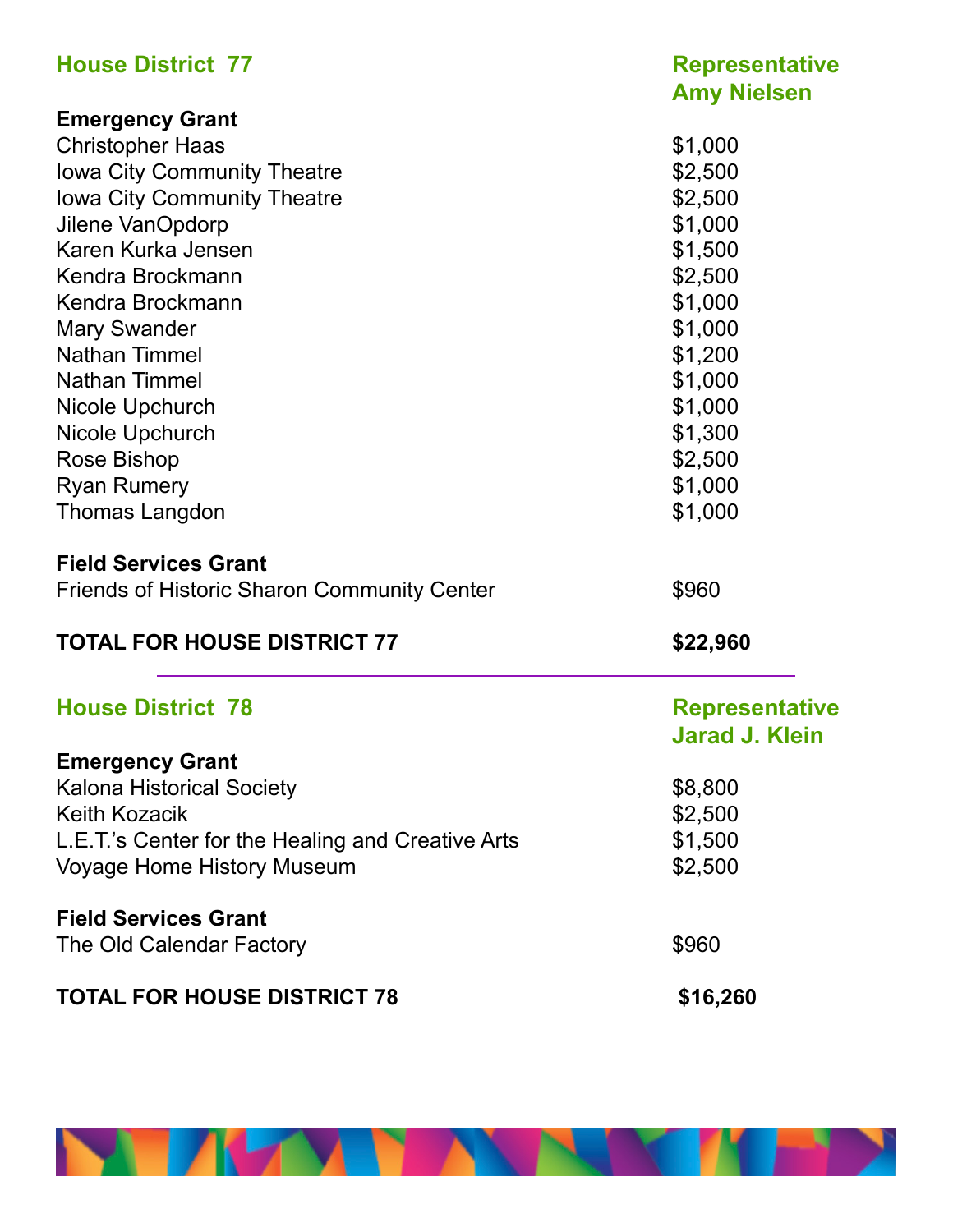| <b>House District 79</b>                                             | <b>Representative</b><br><b>Dustin D. Hite</b> |  |
|----------------------------------------------------------------------|------------------------------------------------|--|
| <b>Cultural Leadership Partners Program Operating Grant</b>          |                                                |  |
| <b>Pella Historical Society and Museums</b>                          | \$15,000                                       |  |
| <b>Emergency Grant</b>                                               |                                                |  |
| F.A.C.E. of Mahaska County                                           | \$1,000                                        |  |
| <b>George Daily Auditorium</b>                                       | \$4,500                                        |  |
| <b>George Daily Auditorium</b>                                       | \$12,600                                       |  |
| <b>Historic Pella Trust</b>                                          | \$1,000                                        |  |
| <b>Keith Rich</b>                                                    | \$1,200                                        |  |
| <b>Pella Historical Society and Museums</b>                          | \$30,800                                       |  |
| <b>Pella Historical Society and Museums</b>                          | \$9,000                                        |  |
| Pella Opera House                                                    | \$30,000                                       |  |
| <b>Field Services Grant</b>                                          |                                                |  |
| <b>Pella Historic Preservation Commission</b>                        | \$960                                          |  |
| <b>TOTAL FOR HOUSE DISTRICT 79</b>                                   | \$106,060                                      |  |
|                                                                      |                                                |  |
| <b>House District 80</b>                                             | <b>Representative</b><br><b>Holly Brink</b>    |  |
|                                                                      |                                                |  |
| <b>Emergency Grant</b><br><b>Appanoose County Historical Society</b> | \$5,500                                        |  |
| <b>Appanoose County Historical Society</b>                           | \$1,000                                        |  |
| <b>Mahaska County Historical Society</b>                             | \$16,300                                       |  |
| <b>Field Services Grant</b>                                          |                                                |  |
| <b>Aimee Campbell</b>                                                | \$960                                          |  |
| <b>YMCA Facility Improvement Grant</b><br>Rathbun Lake Area YMCA     | \$84,500                                       |  |

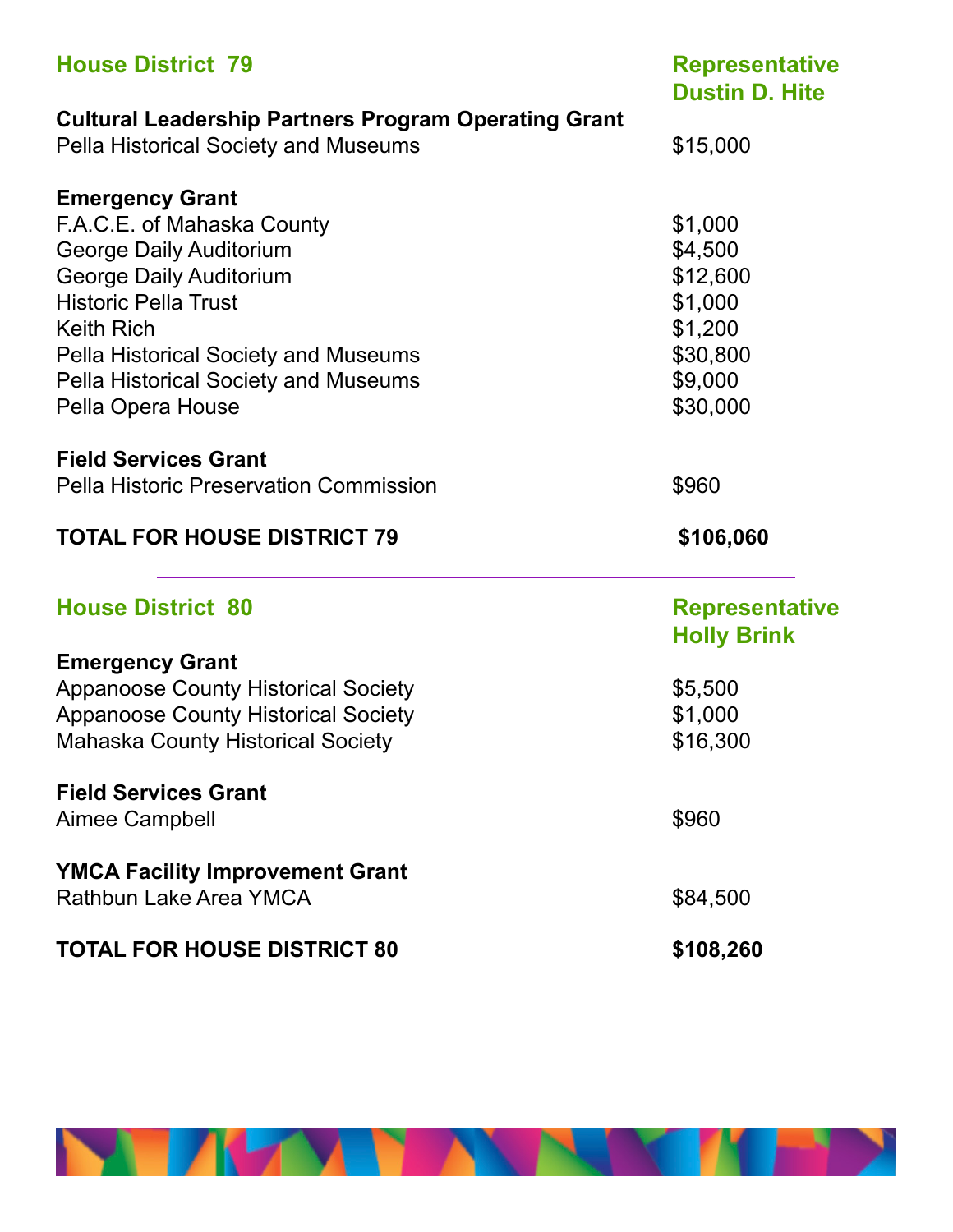| <b>House District 81</b>                        | <b>Representative</b><br><b>Cherielynn Westrich</b> |  |
|-------------------------------------------------|-----------------------------------------------------|--|
| <b>Art Project Grant</b>                        |                                                     |  |
| John Paul Jones                                 | \$10,000                                            |  |
| <b>Emergency Grant</b>                          |                                                     |  |
| <b>American Gothic House Center</b>             | \$5,500                                             |  |
| American Gothic Performing Arts Festival        | \$2,500                                             |  |
| <b>American Gothic Performing Arts Festival</b> | \$2,500                                             |  |
| <b>Bridge View Center</b>                       | \$64,700                                            |  |
| Joey King                                       | \$1,000                                             |  |
| Lori King                                       | \$1,000                                             |  |
| <b>Ottumwa Community Children's Playhouse</b>   | \$2,500                                             |  |
| <b>TOTAL FOR HOUSE DISTRICT 81</b>              | \$89,700                                            |  |
| <b>House District 82</b>                        | <b>Representative</b><br><b>Jeff Shipley</b>        |  |
| <b>Emergency Grant</b>                          |                                                     |  |
| Davis County Fine Arts Council                  | \$5,000                                             |  |
| <b>Fair Field Productions</b>                   | \$1,000                                             |  |
| <b>Fairfield 1st Fridays Art Walk</b>           | \$2,500                                             |  |
| <b>Fairfield Arts and Convention Center</b>     | \$46,000                                            |  |
| Iowa Contemporary Art                           | \$1,000                                             |  |
| Nicholas Naioti                                 | \$1,000                                             |  |
| Nicholas Naioti                                 | \$2,500                                             |  |
| Olabayo Olaniyi<br>Olabayo Olaniyi              | \$5,000<br>\$1,000                                  |  |
| Reena Olaniyi                                   | \$1,000                                             |  |
| Reena Olaniyi                                   | \$5,000                                             |  |
| <b>Theresa Koster</b>                           | \$1,000                                             |  |
| <b>Timothy Britton</b>                          | \$1,000                                             |  |
| <b>Timothy Britton</b>                          | \$2,500                                             |  |
| <b>Villages Folk School</b>                     | \$1,000                                             |  |
| <b>Greenlight Grant</b>                         |                                                     |  |
| <b>Graham Swon</b>                              | \$50,000                                            |  |
| <b>TOTAL FOR HOUSE DISTRICT 82</b>              | \$126,500                                           |  |

**NEW YORK** 

'N EN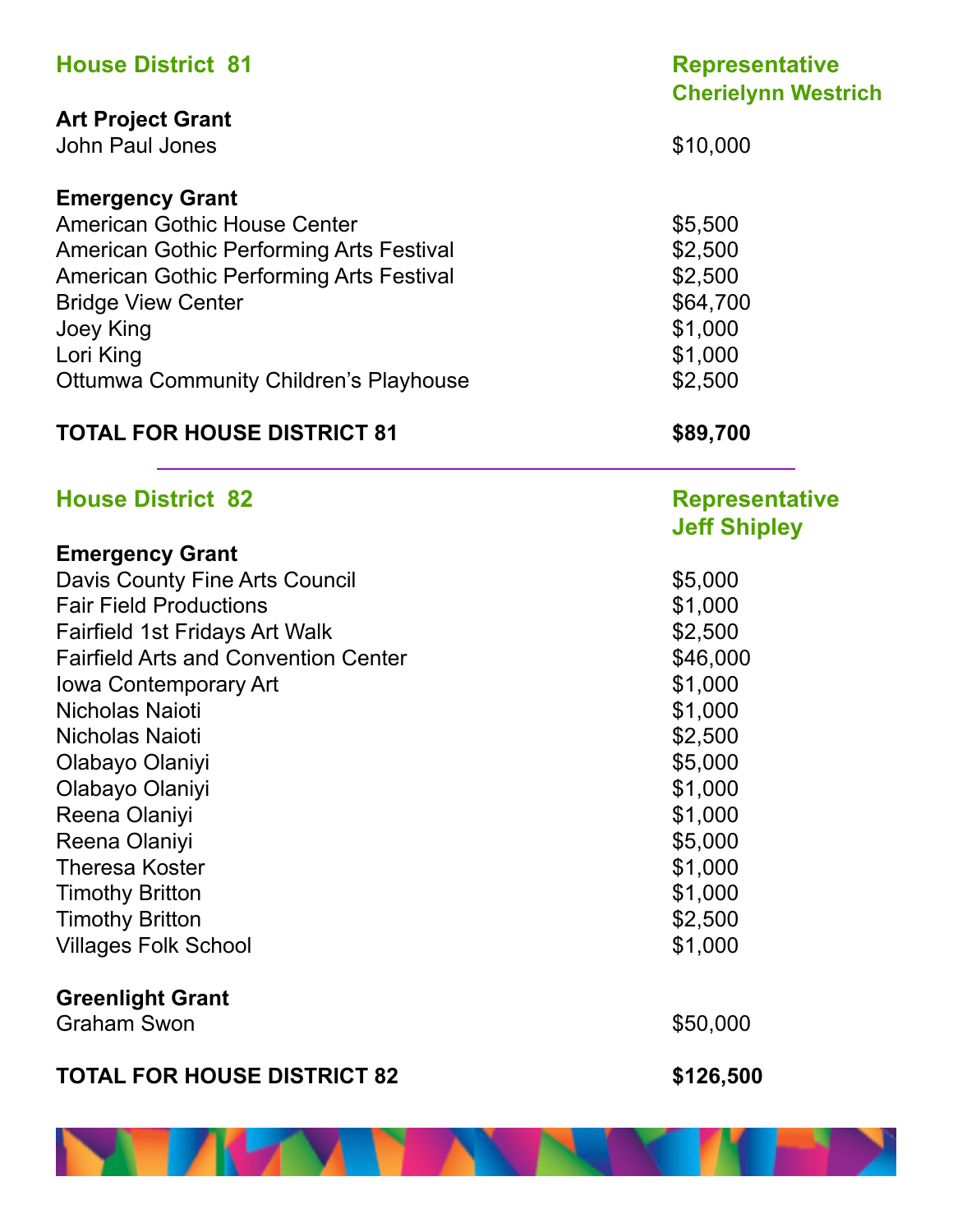| <b>House District 83</b>           | <b>Representative</b><br><b>Martin L. Graber</b> |
|------------------------------------|--------------------------------------------------|
| <b>Emergency Grant</b>             |                                                  |
| Fort Madison Area Arts Association | \$2,500                                          |
| Fort Madison Area Arts Association | \$2,500                                          |
| <b>Great River Players</b>         | \$1,000                                          |
| <b>Great River Players</b>         | \$3,000                                          |
| <b>Keokuk-Hamilton Dam Museum</b>  | \$1,000                                          |
| <b>Keokuk-Hamilton Dam Museum</b>  | \$1,500                                          |
| Nalani Proctor                     | \$2,500                                          |
| <b>Old Fort Players</b>            | \$1,500                                          |
| <b>TOTAL FOR HOUSE DISTRICT 83</b> | \$15,500                                         |
| <b>House District 84</b>           | <b>Representative</b><br><b>Joe Mitchell</b>     |

| <b>Emergency Grant</b>                                 |          |
|--------------------------------------------------------|----------|
| <b>Midwest Old Threshers</b>                           | 76,800   |
| <b>Midwest Old Threshers</b>                           | \$14,000 |
| Southeast Iowa Symphony Orchestra                      | \$5,000  |
| Southeast Iowa Symphony Orchestra                      | \$4,500  |
| <b>Swedish Heritage Society Foundation</b>             | \$8,500  |
| <b>Field Services Grant</b>                            |          |
| West Point Presbyterian Church                         | \$960    |
| <b>Historical Resource Development Program Grant</b>   |          |
| <b>Mount Pleasant Historic Preservation Commission</b> | \$25,456 |
| <b>Swedish Heritage Society Foundation</b>             | \$33,640 |

### **TOTAL FOR HOUSE DISTRICT 84** \$168,856

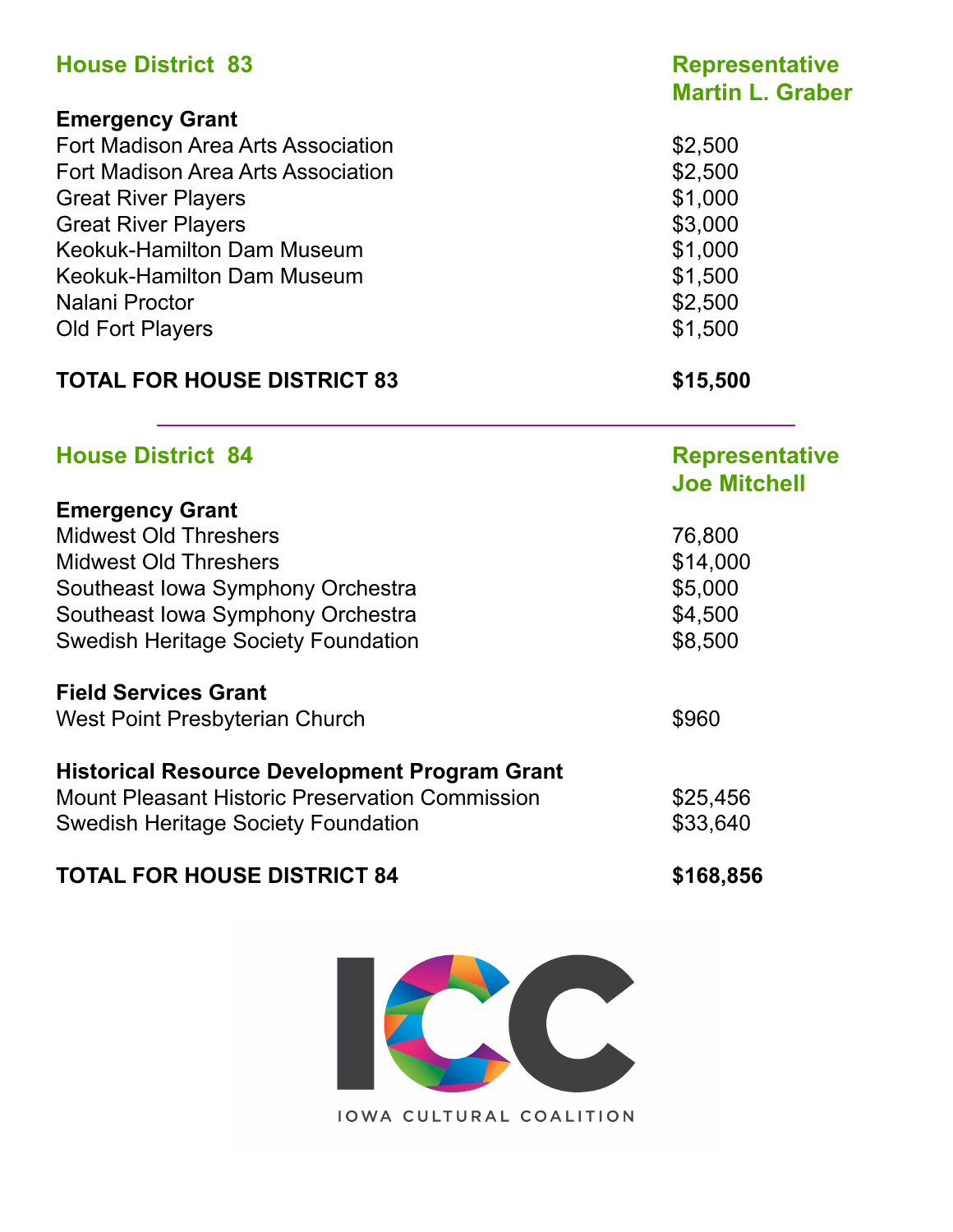| <b>House District 85</b>                              | <b>Representative</b><br><b>Christina Bohannon</b> |
|-------------------------------------------------------|----------------------------------------------------|
| <b>Art Project Grant</b>                              |                                                    |
| <b>IARMAC</b>                                         | \$10,000                                           |
| Iowa City UNESCO City of Literature                   | \$10,000                                           |
| <b>PromptPress</b>                                    | \$2,370                                            |
| <b>Public Space One</b>                               | \$9,200                                            |
| <b>Artist Fellowship</b>                              |                                                    |
| <b>Garth Greenwell</b>                                | \$10,000                                           |
| <b>Cultural Leadership Partners Program Operating</b> |                                                    |
| <b>Englert Theatre</b>                                | \$20,000                                           |
| <b>FilmScene</b>                                      | \$15,000                                           |
| <b>Riverside Theatre</b>                              | \$15,000                                           |
| Summer of the Arts                                    | \$15,000                                           |
| <b>Emergency Grant</b>                                |                                                    |
| Elray's Live and Dive                                 | \$14,000                                           |
| <b>Englert Theatre</b>                                | \$62,000                                           |
| <b>Family Folk Machine</b>                            | \$1,500                                            |
| <b>FilmScene</b>                                      | \$59,500                                           |
| <b>FilmScene</b>                                      | \$14,000                                           |
| <b>Forrest Heusinkveld</b>                            | \$5,000                                            |
| Gabe's lowa City LLC                                  | \$23,800                                           |
| <b>Hancher Auditorium</b>                             | \$64,500                                           |
| <b>Hannah Givler</b>                                  | \$2,500                                            |
| <b>IARMAC</b>                                         | \$5,000                                            |
| <b>Iowa City Foreign Relations Council</b>            | \$2,500                                            |
| Iowa City UNESCO City of Literature                   | \$4,500                                            |
| <b>Jonathan Sims</b>                                  | \$2,500                                            |
| <b>Katie Roche</b>                                    | \$1,600                                            |
| Meg Eginton                                           | \$2,500                                            |
| Meg Eginton                                           | \$1,000                                            |
| Mimi Ke                                               | \$2,100                                            |
| Mimi Ke                                               | \$1,000                                            |
| <b>Nancy Purington</b>                                | \$1,000                                            |
| <b>Nathan Basinger</b>                                | \$2,500                                            |
| <b>Public Space One</b>                               | \$2,500                                            |
| <b>Riverside Theatre</b>                              | \$15,300                                           |
| <b>Riverside Theatre</b>                              | \$4,500                                            |
| <b>Ryan Bentzinger</b>                                | \$1,000                                            |
| Summer of the Arts                                    | \$22,400                                           |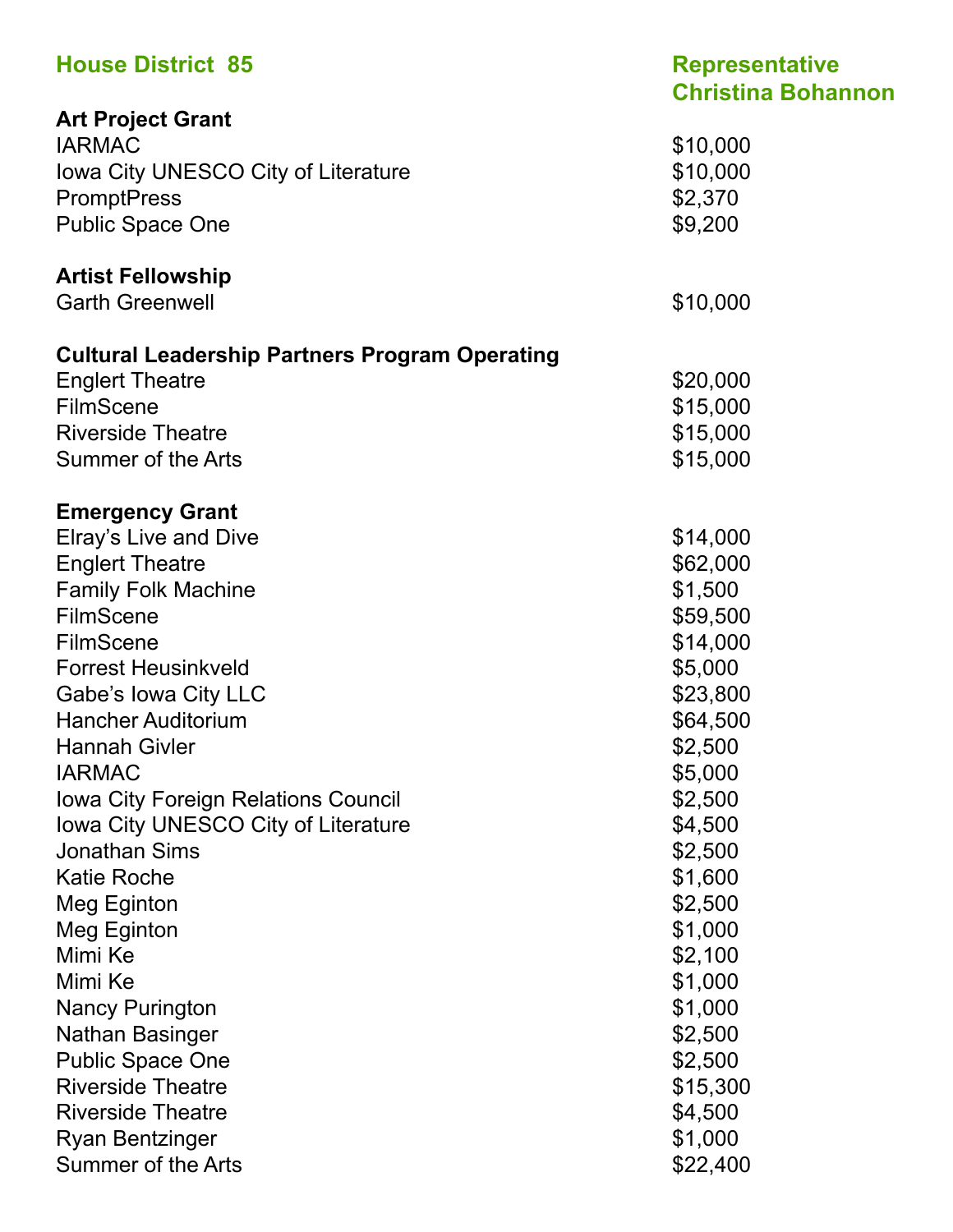### **House District 85 Continued...**

| <b>Emergency Grants Continued</b>                     |                       |
|-------------------------------------------------------|-----------------------|
| <b>Summer of the Arts</b>                             | \$9,000               |
| <b>Thomas Agran</b>                                   | \$5,000               |
| <b>Wildwood Smokehouse and Saloon</b>                 | \$15,000              |
|                                                       |                       |
| <b>Historical Resource Development Program Grant</b>  |                       |
| Office of the State Archaeologist, University of Iowa | \$18,179              |
| <b>School Arts Experience Grant</b>                   |                       |
| <b>Englert Theatre</b>                                | \$10,000              |
| <b>FilmScene</b>                                      | \$1,500               |
| <b>TOTAL FOR HOUSE DISTRICT 85</b>                    | \$483,949             |
| <b>House District 86</b>                              | <b>Representative</b> |
|                                                       | <b>Mary Mascher</b>   |
| <b>Emergency Grant</b>                                |                       |
| <b>Alex Flesher</b>                                   | \$2,500               |
| Aren Van Houzen                                       | \$2,500               |
| <b>Blake Shaw</b>                                     | \$1,500               |
| <b>Chamber Singers of Iowa City</b>                   | \$1,000               |
| <b>Drew Cameron</b>                                   | \$1,000               |
| <b>Drew Cameron</b>                                   | \$5,000               |
| <b>Iowa Archaeological Society</b>                    | \$4,800               |
| Iowa City Fab Lab                                     | \$7,200               |
| <b>Jillian Moore</b>                                  | \$1,000               |
| <b>Jillian Moore</b>                                  | \$1,000               |
| Marc Janssen                                          | \$2,500               |
| Pieta Brown                                           | \$1,000               |
| <b>Ralph Rich</b>                                     | \$1,000               |
| <b>Ryan Smith</b>                                     | \$1,000               |
| S. Benjamin Farrar                                    | \$1,000               |
| S. Benjamin Farrar                                    | \$5,000               |
| Sandra Dyas                                           | \$2,500               |
| The Quire                                             | \$2,500               |
|                                                       |                       |

### **TOTAL FOR HOUSE DISTRICT 86 \$44,000**

u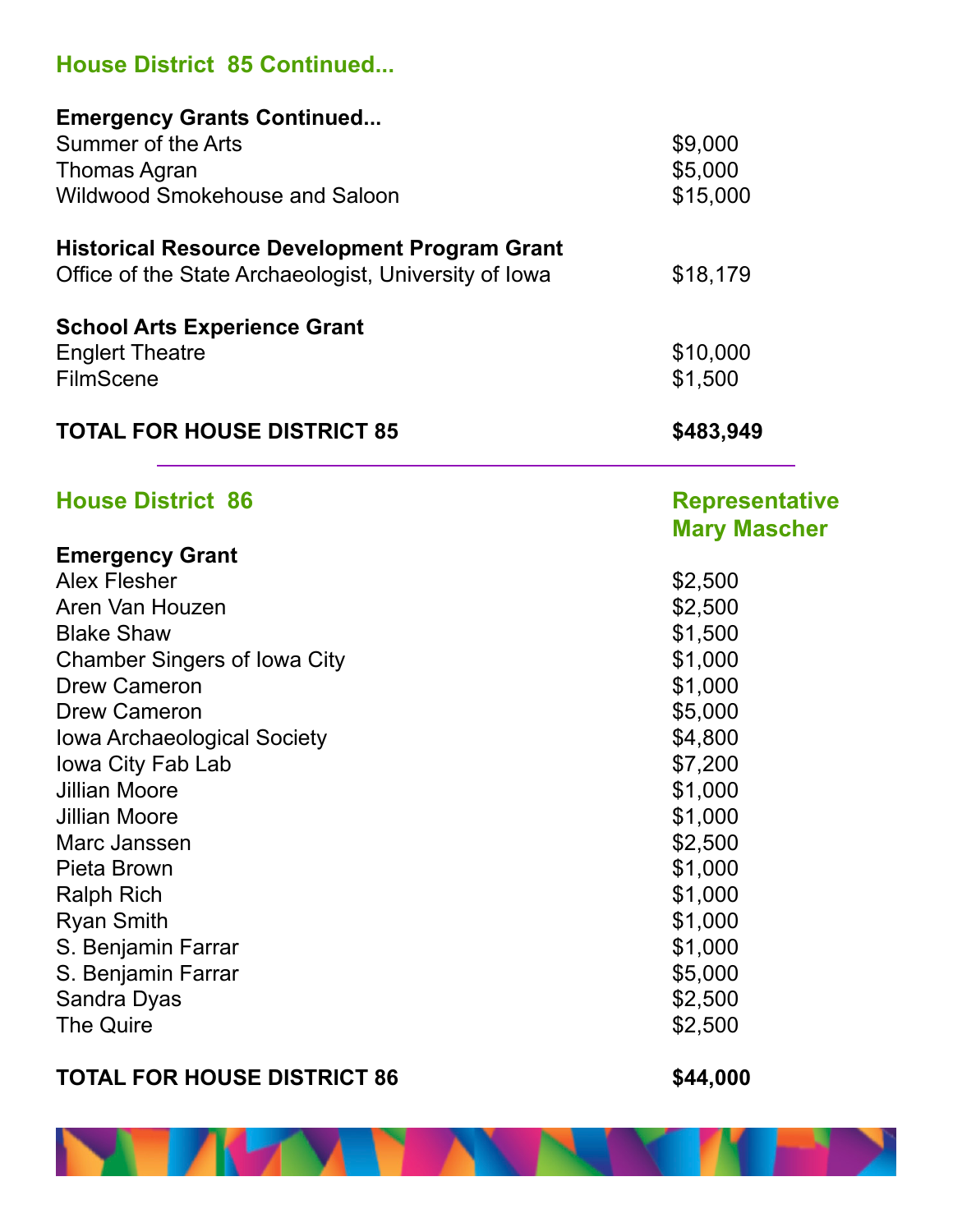| <b>House District 87</b>                               | <b>Representative</b><br><b>Dennis M. Cohoon</b> |  |
|--------------------------------------------------------|--------------------------------------------------|--|
| <b>Emergency Grant</b>                                 |                                                  |  |
| Art Center of Burlington (AKA Art Guild of Burlington) | \$4,500                                          |  |
| Art Center of Burlington (AKA Art Guild of Burlington) | \$27,500                                         |  |
| Des Moines County Historical Society                   | \$23,700                                         |  |
| The Capitol Theater Foundation of Burlington Iowa      | \$4,500                                          |  |
| The Capitol Theater Foundation of Burlington Iowa      | \$5,000                                          |  |
| The Players Workshop                                   | \$9,200                                          |  |
| The Washington \$10,200                                |                                                  |  |
| Wendi Riggens-Miller                                   | \$2,500                                          |  |
| <b>Historical Resource Development Program Grant</b>   |                                                  |  |
| <b>Aspen Grove Cemetery Association</b>                | \$4,800                                          |  |
| <b>Des Moines County Historical Society</b>            | \$2,962                                          |  |
| <b>TOTAL FOR HOUSE DISTRICT 87</b>                     | \$94,862                                         |  |
| <b>House District 88</b>                               | <b>Representative</b>                            |  |
|                                                        | <b>David Kerr</b>                                |  |
| <b>Emergency Grant</b>                                 |                                                  |  |
| <b>Christine Moad</b>                                  | \$1,000                                          |  |
| <b>Christine Moad</b>                                  | \$1,000                                          |  |
| <b>Eulenspiegel Puppet Theatre Company</b>             | \$5,000                                          |  |
| <b>Eulenspiegel Puppet Theatre Company</b>             | \$2,500                                          |  |
| <b>TOTAL FOR HOUSE DISTRICT 88</b>                     | \$9,500                                          |  |



**Arts & Culture Attracts and Retains Talent in Iowa** 

**Arts & Culture Promotes Economic Development in Iowa** 

**Arts & Culture Builds Strong Communities in Iowa**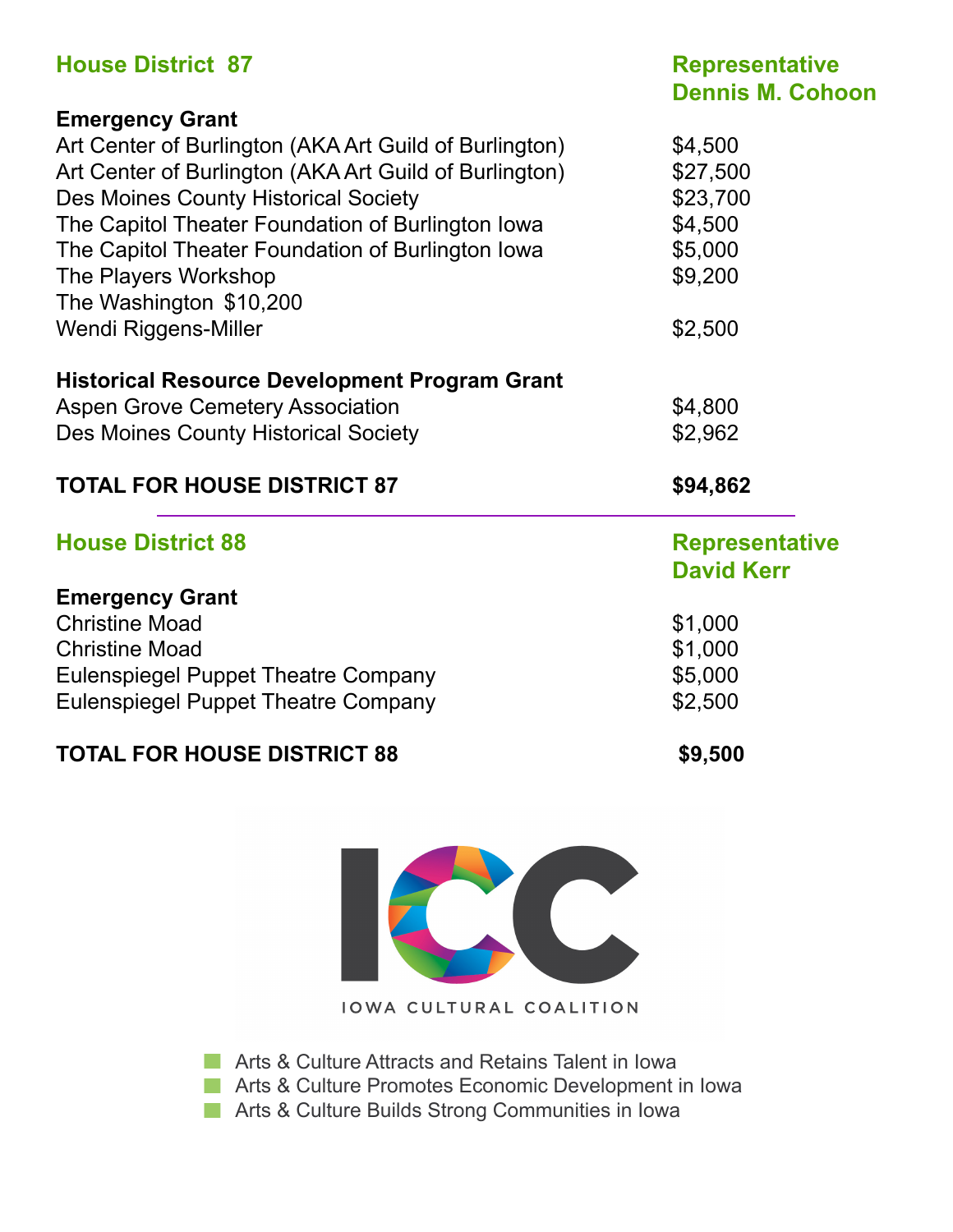| <b>House District 90</b>                                    | <b>Representative</b><br><b>Cindy Winckler</b> |
|-------------------------------------------------------------|------------------------------------------------|
| <b>Art Project Grant</b>                                    |                                                |
| Azubuike African American Council for the Arts              | \$10,000                                       |
| <b>Hot Glass Inc</b>                                        | \$10,000                                       |
| <b>Quad City Arts</b>                                       | \$10,000                                       |
| <b>Cultural Leadership Partners Program Operating Grant</b> |                                                |
| <b>Ballet Quad Cities</b>                                   | \$15,000                                       |
| Figge Art Museum                                            | \$20,000                                       |
| <b>Putnam Museum and Science Center</b>                     | \$20,000                                       |
| <b>Quad City Symphony Orchestra</b>                         | \$20,000                                       |
| <b>Emergency Grant</b>                                      |                                                |
| Azubuike African American Council for the Arts              | \$1,000                                        |
| <b>Ballet Quad Cities</b>                                   | \$4,500                                        |
| <b>Bix Beiderbecke Memorial Society</b>                     | \$2,500                                        |
| <b>Bix Beiderbecke Memorial Society</b>                     | \$5,000                                        |
| <b>Bryce Swanson</b>                                        | \$2,500                                        |
| Figge Art Museum                                            | \$18,000                                       |
| Figge Art Museum                                            | \$111,500                                      |
| <b>Galvin Fine Arts Center</b>                              | \$27,300                                       |
| German American Heritage Center                             | \$41,500                                       |
| German American Heritage Center                             | \$4,500                                        |
| <b>Hot Glass Inc</b>                                        | \$4,500                                        |
| <b>Living Proof Exhibit</b>                                 | \$1,000                                        |
| <b>Mississippi Valley Blues Society</b>                     | \$5,000                                        |
| <b>Putnam Museum and Science Center</b>                     | \$18,000                                       |
| <b>Putnam Museum and Science Center</b>                     | \$175,000                                      |
| <b>Quad City Arts</b>                                       | \$14,000                                       |
| <b>Quad City Symphony Orchestra</b>                         | \$20,400                                       |
| <b>Quad City Symphony Orchestra</b>                         | \$18,000                                       |
| <b>River Music Experience</b>                               | \$79,700                                       |
| <b>River Music Experience</b>                               | \$14,000                                       |
| <b>Terrance Banks</b>                                       | \$1,200                                        |
| <b>Historical Resource Development Program Grant</b>        |                                                |
| Friends of the Davenport Public Library                     | \$14,847                                       |
| <b>Licandro Management LLC</b>                              | \$12,000                                       |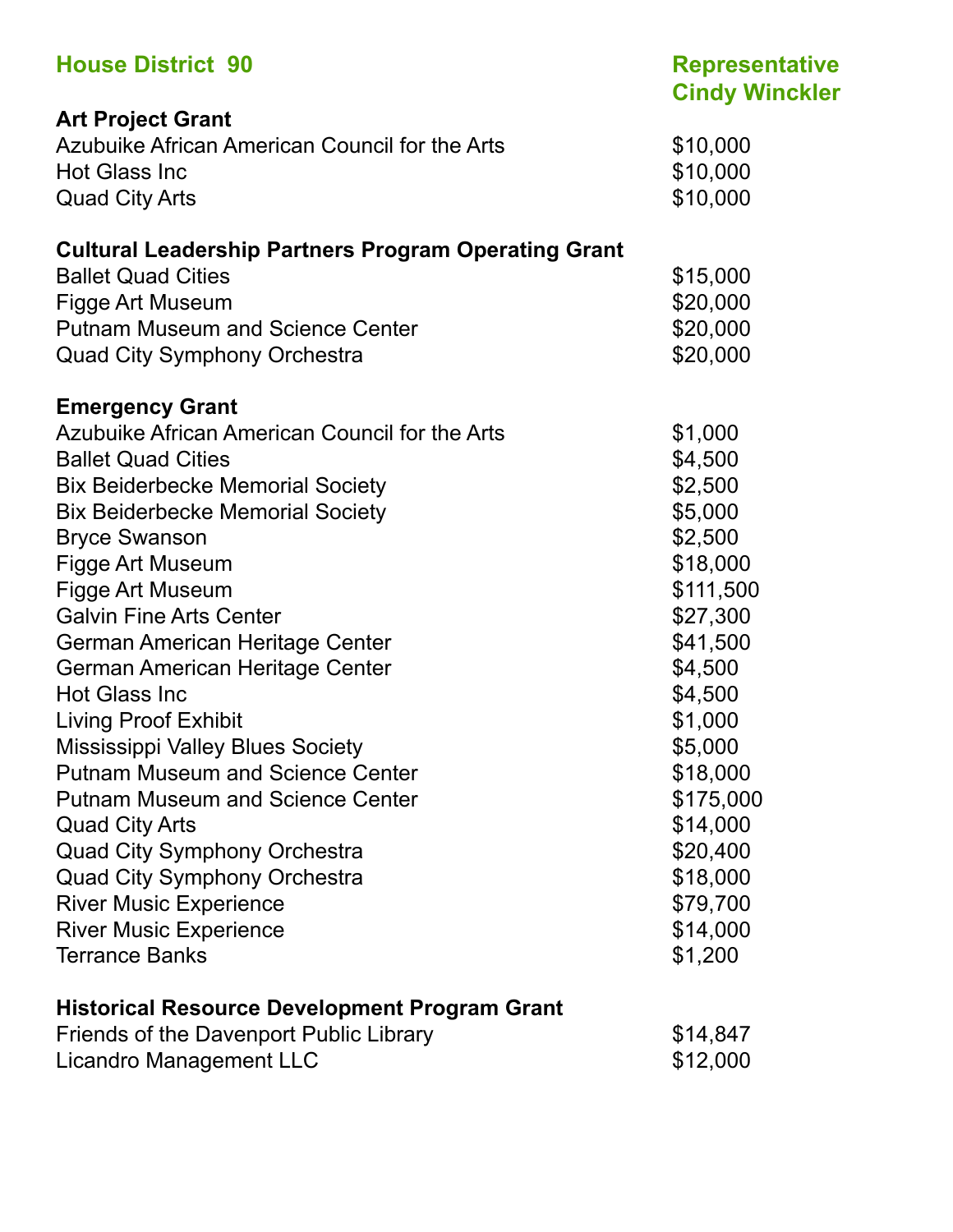| <b>House District 90 Continued</b>                                                                          |                                                  |
|-------------------------------------------------------------------------------------------------------------|--------------------------------------------------|
| <b>School Arts Experience Grant</b><br><b>Quad City Symphony Orchestra</b><br><b>River Music Experience</b> | \$10,000<br>\$2,500                              |
| <b>TOTAL FOR HOUSE DISTRICT 90</b>                                                                          | \$713,447                                        |
| <b>House District 91</b>                                                                                    | <b>Representative</b><br><b>Mark Cisneros</b>    |
| <b>Certified Local Government Grant</b><br><b>Muscatine County Historic Preservation Commission</b>         | \$9,600                                          |
| <b>Cultural Leadership Partners Program Operating Grant</b><br><b>Muscatine Art Center</b>                  | \$10,000                                         |
| <b>Emergency Grant</b><br><b>Muscatine Art Center</b><br><b>Pearl Button Museum</b>                         | \$4,500<br>\$11,500                              |
| <b>Field Services Grant</b><br><b>Rachel Roeth</b>                                                          | \$960                                            |
| <b>TOTAL FOR HOUSE DISTRICT 91</b>                                                                          | \$36,560                                         |
| <b>House District 92</b>                                                                                    | <b>Representative</b><br><b>Ross C. Paustian</b> |
| <b>Emergency Grant</b><br><b>Matthew Terry</b>                                                              | \$1,000                                          |
| <b>Field Services Grant</b><br><b>Kristy Looney</b><br><b>Kristy Looney</b>                                 | \$960<br>\$960                                   |
| <b>TOTAL FOR HOUSE DISTRICT 92</b>                                                                          | \$2,920                                          |

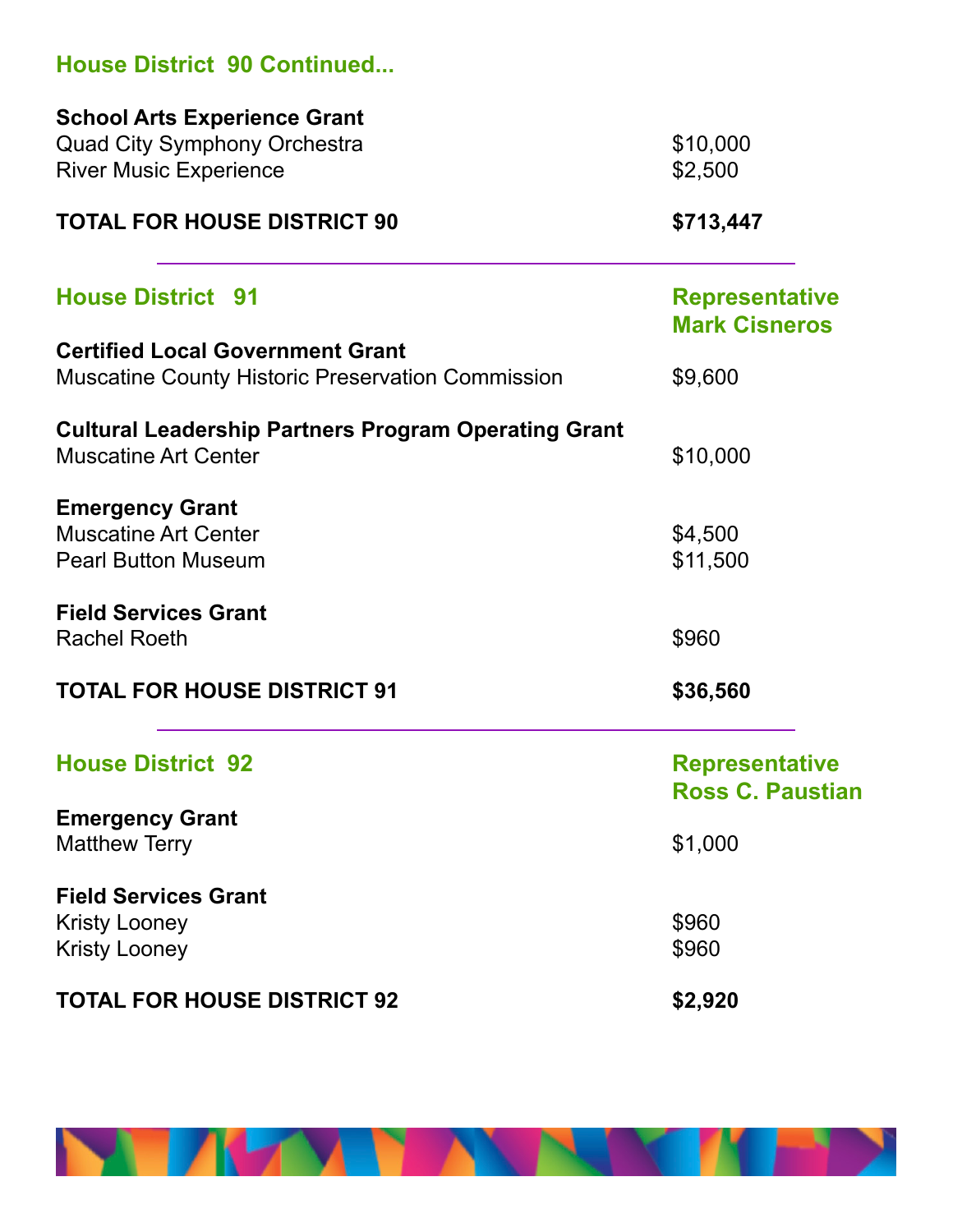| <b>House District 93</b>                                                                                                                                                                                                                          | <b>Representative</b><br><b>Phyllis Thede</b>                                         |
|---------------------------------------------------------------------------------------------------------------------------------------------------------------------------------------------------------------------------------------------------|---------------------------------------------------------------------------------------|
| <b>Emergency Grant</b><br><b>Courtney Lyon</b><br>Davenport Junior Theatre<br>Family Museum of Arts and Science<br><b>Family Museum of Arts and Science</b><br>Lojo Russo<br>Lojo Russo<br><b>New Ground Theatre</b><br><b>New Ground Theatre</b> | \$1,000<br>\$5,000<br>\$41,800<br>\$4,500<br>\$2,500<br>\$1,000<br>\$1,000<br>\$5,800 |
| <b>TOTAL FOR HOUSE DISTRICT 93</b>                                                                                                                                                                                                                | \$62,600                                                                              |
| <b>House District 94</b>                                                                                                                                                                                                                          | <b>Representative</b><br><b>Gary M. Mohr</b>                                          |
| <b>Emergency Grant</b><br>Patricia Bereskin                                                                                                                                                                                                       | \$1,000                                                                               |
| <b>TOTAL FOR HOUSE DISTRICT 94</b>                                                                                                                                                                                                                | \$1,000                                                                               |
| <b>House District 95</b>                                                                                                                                                                                                                          | <b>Representative</b><br><b>Charlie McCliintock</b>                                   |
| <b>Art Project Grant</b><br>Mount Vernon Area Arts Council                                                                                                                                                                                        | \$2,000                                                                               |
| <b>Emergency Grant</b><br><b>Alburnett Community Historical Society</b><br>Denise Murphy                                                                                                                                                          | \$4,000<br>\$1,000                                                                    |
| <b>Field Services Grant</b><br><b>Lisbon Historic Preservation Commission</b><br><b>Mount Vernon Historic Preservation Commission</b>                                                                                                             | \$960<br>\$960                                                                        |
| <b>YMCA Facility Improvement Grant</b><br><b>YMCA Camp Wapsie</b>                                                                                                                                                                                 | \$33,000                                                                              |
| <b>TOTAL FOR HOUSE DISTRICT 95</b>                                                                                                                                                                                                                | \$41,920                                                                              |

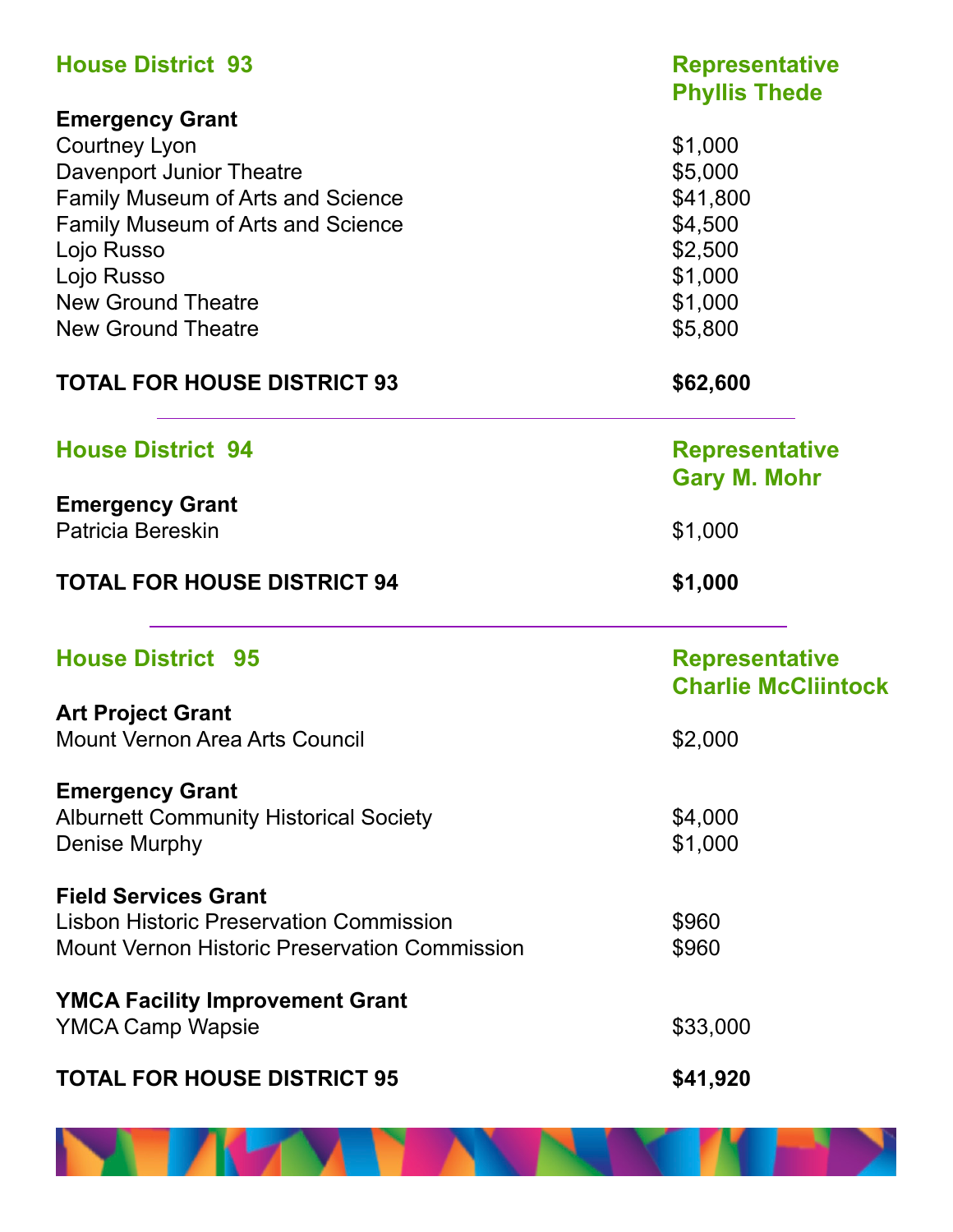| <b>House District 96</b>                                    | <b>Representative</b><br><b>Lee Hein</b> |
|-------------------------------------------------------------|------------------------------------------|
| <b>Emergency Grant</b>                                      |                                          |
| <b>Billylee Janey</b>                                       | \$2,500                                  |
| Jo Campbell Amsler                                          | \$2,900                                  |
| <b>KC Wortman</b>                                           | \$1,000                                  |
| Laura Larabee                                               | \$1,000                                  |
|                                                             |                                          |
| Laura Larabee                                               | \$1,900                                  |
| <b>Natalie Brown</b>                                        | \$2,400                                  |
| <b>National Motorcycle Museum</b>                           | \$18,400                                 |
| <b>Starlighters II Community Theatre</b>                    | \$5,000                                  |
| <b>TOTAL FOR HOUSE DISTRICT 96</b>                          | \$35,100                                 |
| <b>House District 97</b>                                    | <b>Representative</b>                    |
|                                                             | <b>Norlin Mommsen</b>                    |
| <b>Art Project Grant</b>                                    |                                          |
| <b>Central DeWitt Performing Arts Center</b>                | \$1,500                                  |
| <b>Emergency Grant</b>                                      |                                          |
| <b>Buffalo Bill Museum</b>                                  | \$1,500                                  |
| <b>Field Services Grant</b>                                 |                                          |
| <b>Aaron Brooks</b>                                         | \$960                                    |
| <b>Historical Resource Development Program Grant</b>        |                                          |
| <b>Central Community Historical Society</b>                 | \$8,613                                  |
| <b>TOTAL FOR HOUSE DISTRICT 97</b>                          | \$12,573                                 |
| <b>House District 98</b>                                    | <b>Representative</b>                    |
|                                                             | <b>Mary Lynn Wolfe</b>                   |
| <b>Emergency Grant</b>                                      |                                          |
| <b>Clinton County Historical Society Museum and Library</b> | \$1,000                                  |
| <b>Clinton Symphony Orchestra Association</b>               | \$7,000                                  |
| <b>Clinton Symphony Orchestra Association</b>               | \$2,500                                  |
|                                                             |                                          |
| <b>Felix Adler Children's Discovery Center</b>              | \$2,500                                  |
| <b>The Sawmill Museum</b>                                   | \$4,500                                  |
| <b>The Sawmill Museum</b>                                   | \$21,200                                 |
| <b>TOTAL FOR HOUSE DISTRICT 98</b>                          | \$38,700                                 |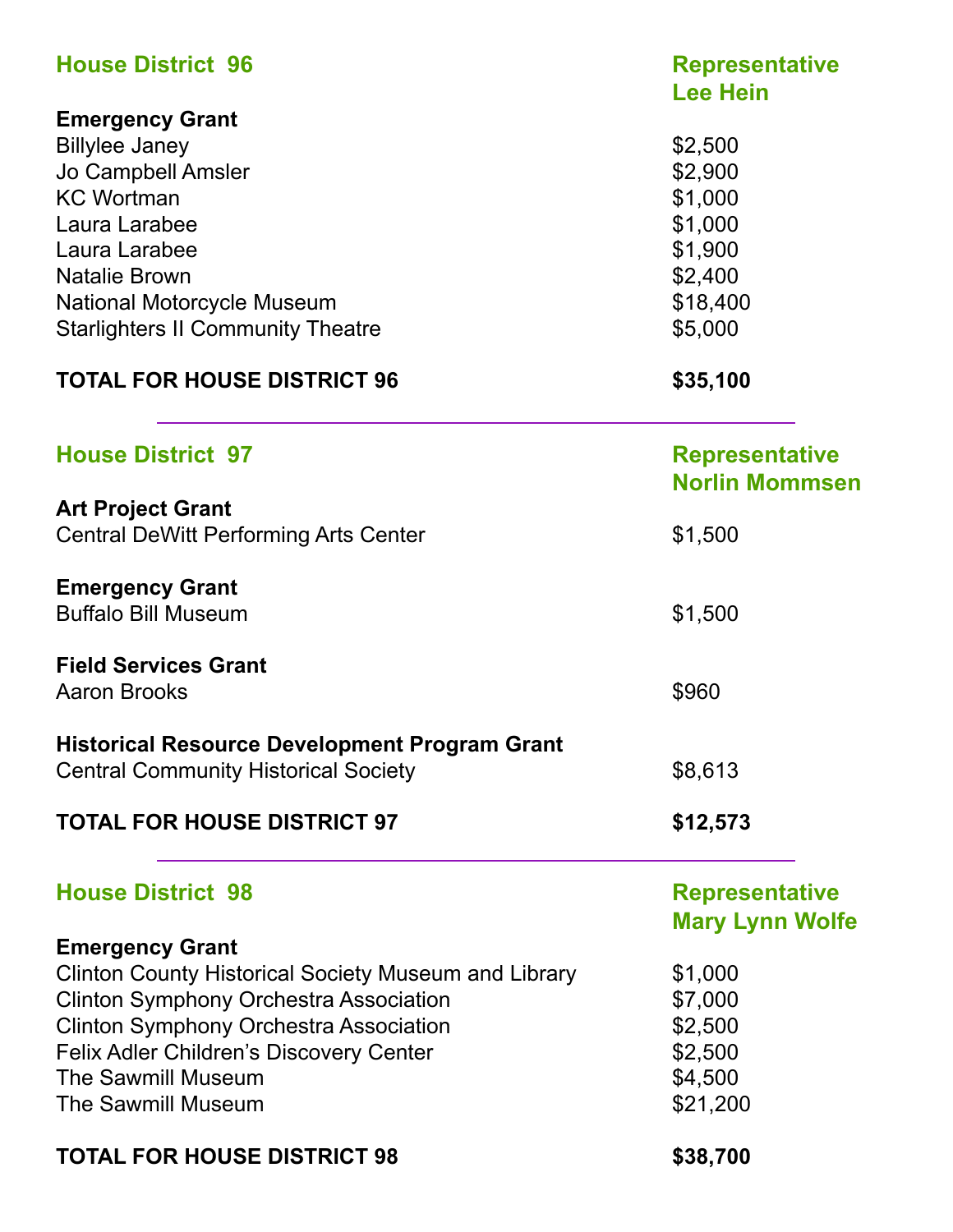| <b>House District 99</b>                                    | <b>Representative</b><br><b>Lindsay James</b> |
|-------------------------------------------------------------|-----------------------------------------------|
| <b>Art Project Grant</b>                                    |                                               |
| <b>Tim Olson</b>                                            | \$2,290                                       |
| <b>Cultural Leadership Partners Program Operating Grant</b> |                                               |
| <b>Bell Tower Theater</b>                                   | \$10,000                                      |
| <b>Colts Youth Organization</b>                             | \$20,000                                      |
| Dubuque Arboretum Association, Inc.                         | \$10,000                                      |
| Dubuque Symphony Orchestra                                  | \$15,000                                      |
| Northeast Iowa School of Music                              | \$10,000                                      |
| <b>Emergency Grant</b>                                      |                                               |
| <b>Alec Bauer</b>                                           | \$1,500                                       |
| <b>Alec Bauer</b>                                           | \$1,000                                       |
| <b>Bell Tower Theater</b>                                   | \$4,500                                       |
| <b>Bell Tower Theater</b>                                   | \$15,600                                      |
| <b>Colts Youth Organization</b>                             | \$9,400                                       |
| <b>Colts Youth Organization</b>                             | \$14,000                                      |
| <b>Dubuque Arts Council</b>                                 | \$2,500                                       |
| <b>Dubuque Arts Council</b>                                 | \$6,600                                       |
| Dubuque Symphony Orchestra                                  | \$14,000                                      |
| Dubuque Symphony Orchestra                                  | \$79,300                                      |
| <b>Gail Chavenelle</b>                                      | \$5,000                                       |
| <b>Heritage Center</b>                                      | \$47,200                                      |
| <b>Heritage Works</b>                                       | \$4,500                                       |
| <b>Jill Klinebriel</b>                                      | \$2,500                                       |
| Julien Dubuque International Film Festival                  | \$4,500                                       |
| Julien Dubuque International Film Festival                  | \$5,000                                       |
| <b>Music Men Barber Shop Chorus</b>                         | \$1,500                                       |
| <b>Nicholas Halder</b>                                      | \$1,000                                       |
| <b>Nicholas Halder</b>                                      | \$2,500                                       |
| Northeast Iowa School of Music                              | \$4,500                                       |
| Northeast Iowa School of Music                              | \$5,000                                       |
| <b>Sarah Barnes</b>                                         | \$1,000                                       |

### TOTAL FOR HOUSE DISTRICT 99 **\$299,890**